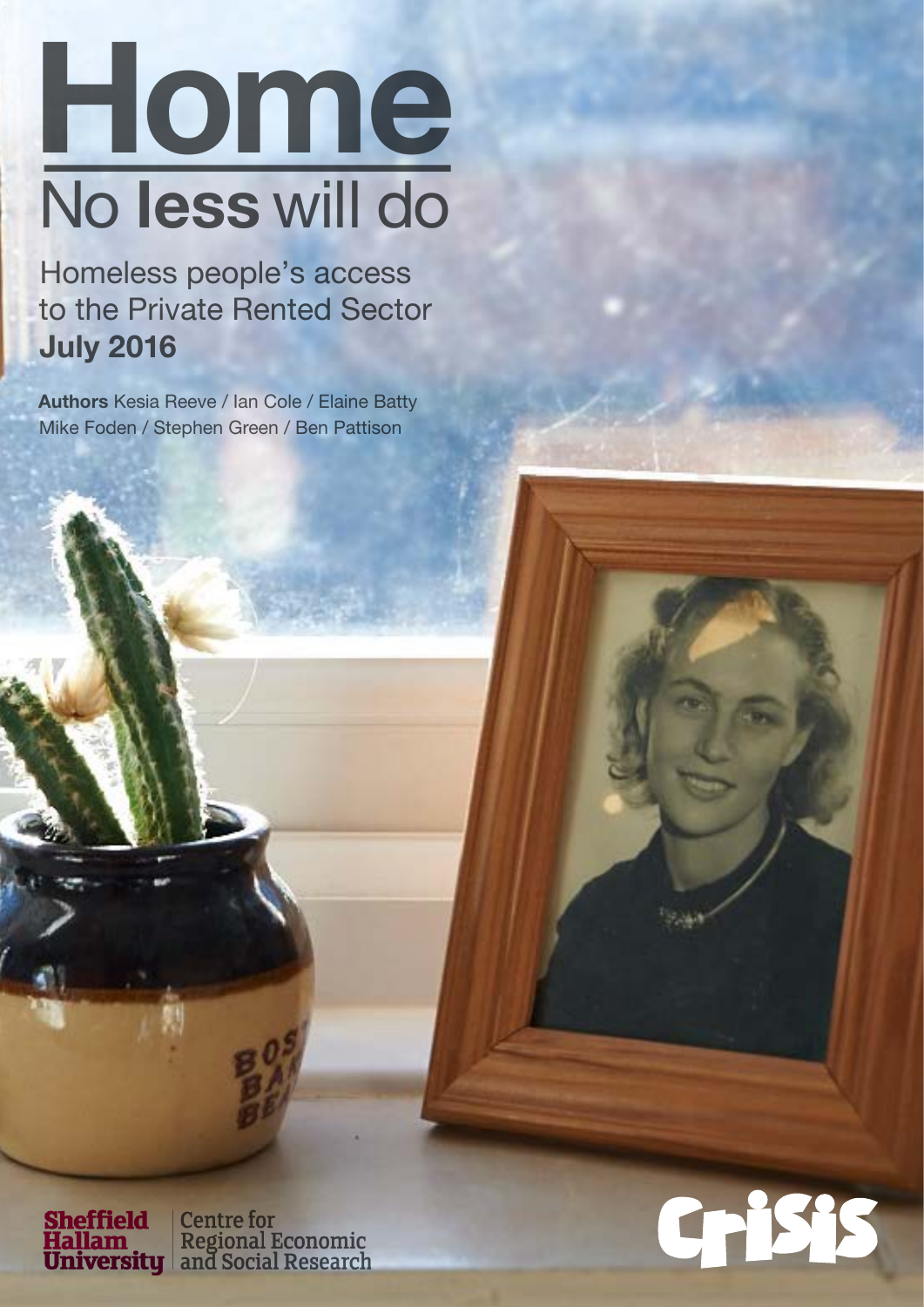# Acknowledgements

We would like to thank Crisis for supporting this research project and especially Lígia Teixeira and Francesca Albanese for their constructive help at every stage of the research process. We are extremely grateful to the Residential Landlords Association for distributing the landlord survey to their members. We are also grateful to our CRESR colleagues Emma Smith and Sarah Ward for their invaluable assistance administering the surveys. Many thanks to Jude Bennington for transcribing the interviews. Above all, we would like to thank the homeless people who gave up their time to be interviewed and surveyed and spoke honestly about their experiences.

# **Disclaimer**

The research reported here is entirely the work of the authors. Views expressed in this report are not necessarily those of Crisis or Sheffield Hallam University.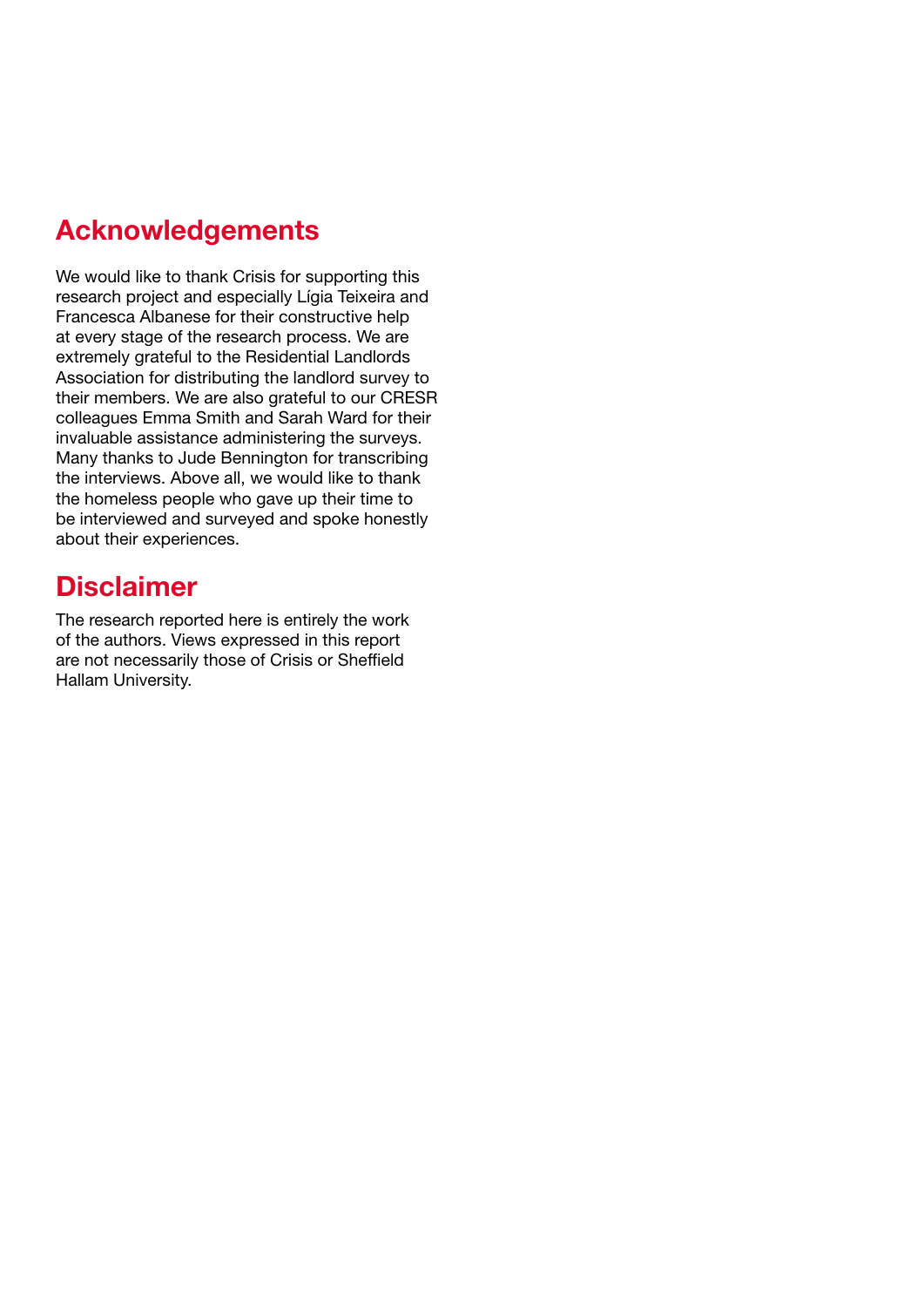# **Contents**

| 4. Barriers to accessing private rented accommodation21                   |  |
|---------------------------------------------------------------------------|--|
|                                                                           |  |
|                                                                           |  |
|                                                                           |  |
| 4.5 Measures that may incentivise landlords to lift barriers to access 32 |  |
|                                                                           |  |
| 5. Responding to difficulties accessing the PRS:                          |  |
|                                                                           |  |
|                                                                           |  |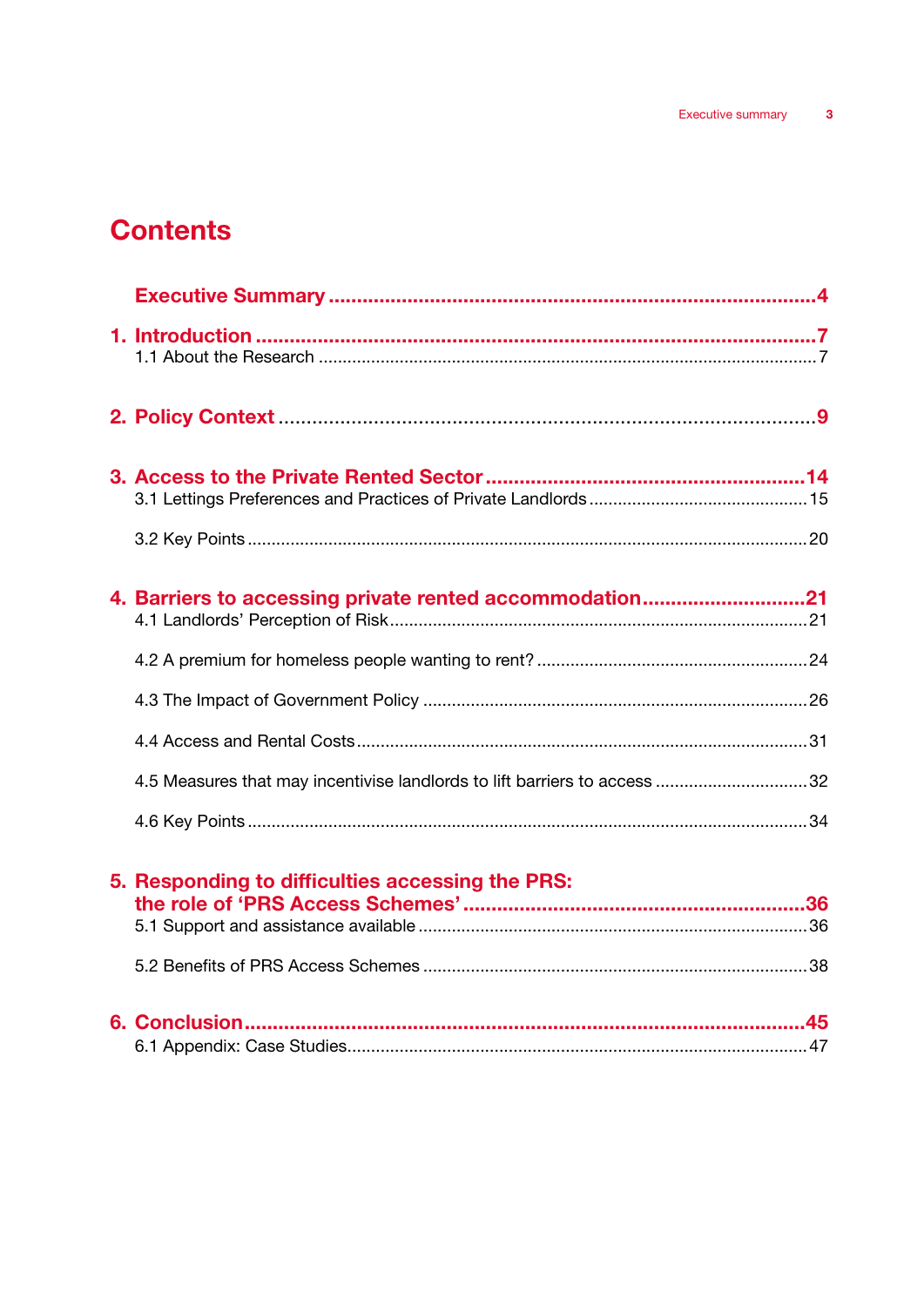# Executive Summary

The research on which this report is based was carried out by the Centre for Regional Economic and Social Research (CRESR) at Sheffield Hallam University. It was commissioned by Crisis in response to concerns that single homeless people are finding it difficult to access the private rented sector, at a time when there is increased reliance on the sector to meet housing need. Changes introduced through the Localism Act 2011 in England, for example, allowed local authorities to discharge their homelessness duty into the private rented sector (PRS) and gave them greater power to determine who qualifies for social housing. The consequence is restricted access to social housing. In the meantime, however, the Government has introduced a raft of measures affecting the private rented sector, particularly at the *low cost* end of the market, focused mainly but not exclusively on changes to Housing Benefit (HB). The concern is that the combined effect of policy changes in the social and private housing markets alongside wider tenure restructuring and market change - will leave many homeless people unable to resolve their housing problems. This study sought to unpick some of these issues, by exploring landlord views and lettings practices on the one hand, and prospective (homeless) tenants' experiences of trying to access the sector on the other. It also explored views and experiences of *private rented access schemes* - schemes that seek to provide better access to housing for vulnerable people.

The research was conducted between October 2015 and January 2016 and comprised: a postal and online survey of 949 Landlords with properties in England (mostly) and Scotland; a face-to-face survey of 103 people using homelessness services in England and Scotland; and a survey of 58 local authority officers in England. In addition, qualitative insights were obtained

through face-to-face and telephone interviews with stakeholders (seven in total, including landlords, landlord representative organisations, housing advisors and PRS access scheme staff) and 11 interviews with homelessness service users who had recently sought private rented accommodation.

## Key Findings

The following key conclusions emerged from this study:

• Although the private rented sector has expanded significantly in recent years, access to the sector remains severely restricted for homeless people. The private landlords surveyed were generally reluctant to rent to people in receipt of Housing Benefit, and even more reluctant to rent to people they know to be homeless. Only 20 per cent of landlords indicated willingness to rent to homeless people. A proportion of these would only do so through a private sector leasing arrangement, leaving just 14 per cent with property available to homeless people on the open market. The local authority officers surveyed agreed that it had become more difficult for single homeless people to access the private rented sector in the past five years. Landlord reluctance to rent to homeless people and benefit claimants was reflected in the experiences of the homelessness service users surveyed, more than two thirds of whom had encountered landlords unwilling to rent to people in receipt of HB or people who were homeless. All but two of the *prospective tenants* surveyed said they had encountered some kind of difficulty when trying to secure a private rented tenancy and in the majority of these cases (72 per cent) the respondent was unable to secure a tenancy as a result.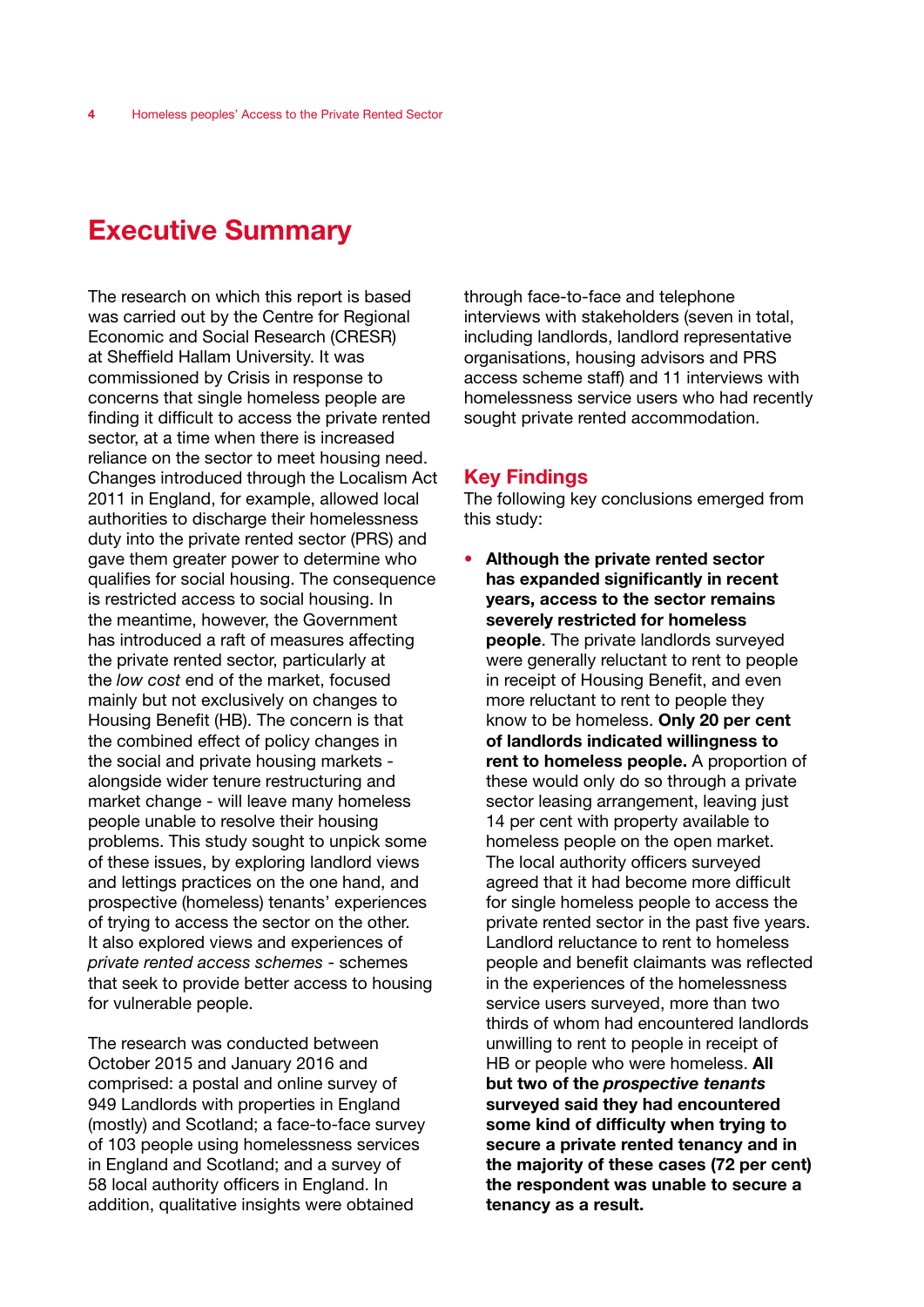- Government policy is compounding rather than mitigating the difficulties faced by homeless people and benefit claimants trying to enter the private rented sector. Around two thirds of landlords reported that direct payment of HB to the tenant was making them less willing to rent to benefit claimants (68 per cent) and/or to homeless people (66 per cent), while a similar proportion of those currently renting to these tenants reported only doing so if HB is paid to the landlord. This is in direct tension with Government policy to pay HB directly to the tenant in most cases in a measure designed to promote greater *responsibility*. Around half of the landlords surveyed reported that changes in LHA rates and the four **vear freeze on HB** had made them less willing to rent to homeless people and/or benefit claimants, and nearly half of those unwilling to rent to HB claimants said the reduction in LHA rates was deterring them from doing so. Recent taxation changes and increased regulation (such as immigration checks) also affected landlord willingness to rent to HB claimants and to homeless people.
- Difficulties finding accommodation within the LHA rate was also an issue raised by homelessness service users as well as by local authority officers, nearly all of whom reported that LHA rates were inadequate in their area and that there was a shortage of accommodation available at the Shared Accommodation Rate. All but one of the private sector tenants interviewed (homeless people who had managed to secure a tenancy) was topping up their HB and one had moved to a different city - away from his children - in order to find accommodation at a cost that was manageable (albeit still above the LHA rate).
- Landlords clearly perceive both benefit claimants and homeless people to be *higher risk* as tenants. For example, a

significant proportion of landlords said they were deterred by concerns about arrears, property damage and a perceived need for more intensive management in relation to these tenants. To mitigate these perceived risks, landlords acknowledged putting in place *additional safeguards* when renting to benefit claimants and to homeless people, effectively imposing a premium on these prospective tenants. For example, when renting to homeless people, 16 per cent of landlords reported increasing the deposit, 12 per cent said they increased the advance rent, and 15 per cent increased the contractual rent. A sizeable proportion also said they made more extensive use of guarantors (32 per cent) and references (31 per cent).

- Access costs emerged as a key barrier preventing homeless people from accessing the private rented sector - and these costs can be higher for homeless people than for other potential tenants (see bullet point directly above). The most common difficulties encountered by homelessness service users related to costs (including finding accommodation within this LHA rate, as discussed above). The requirement for a deposit alone was often enough to prevent access to a private rented tenancy, but agent fees and advance rent were also significant barriers. In total 84 per cent of those who had sought PRS accommodation encountered difficulty finding anywhere affordable, 80 per cent encountered problems raising money for a deposit and 73 per cent had difficulty with advance rent requirements. The majority of local authority officers surveyed reported that the cost of securing a PRS tenancy had increased significantly over the past five years and that letting agent fees and upfront costs specifically had increased.
- In response to some of the difficulties accessing the PRS that vulnerable people are facing, a key development has been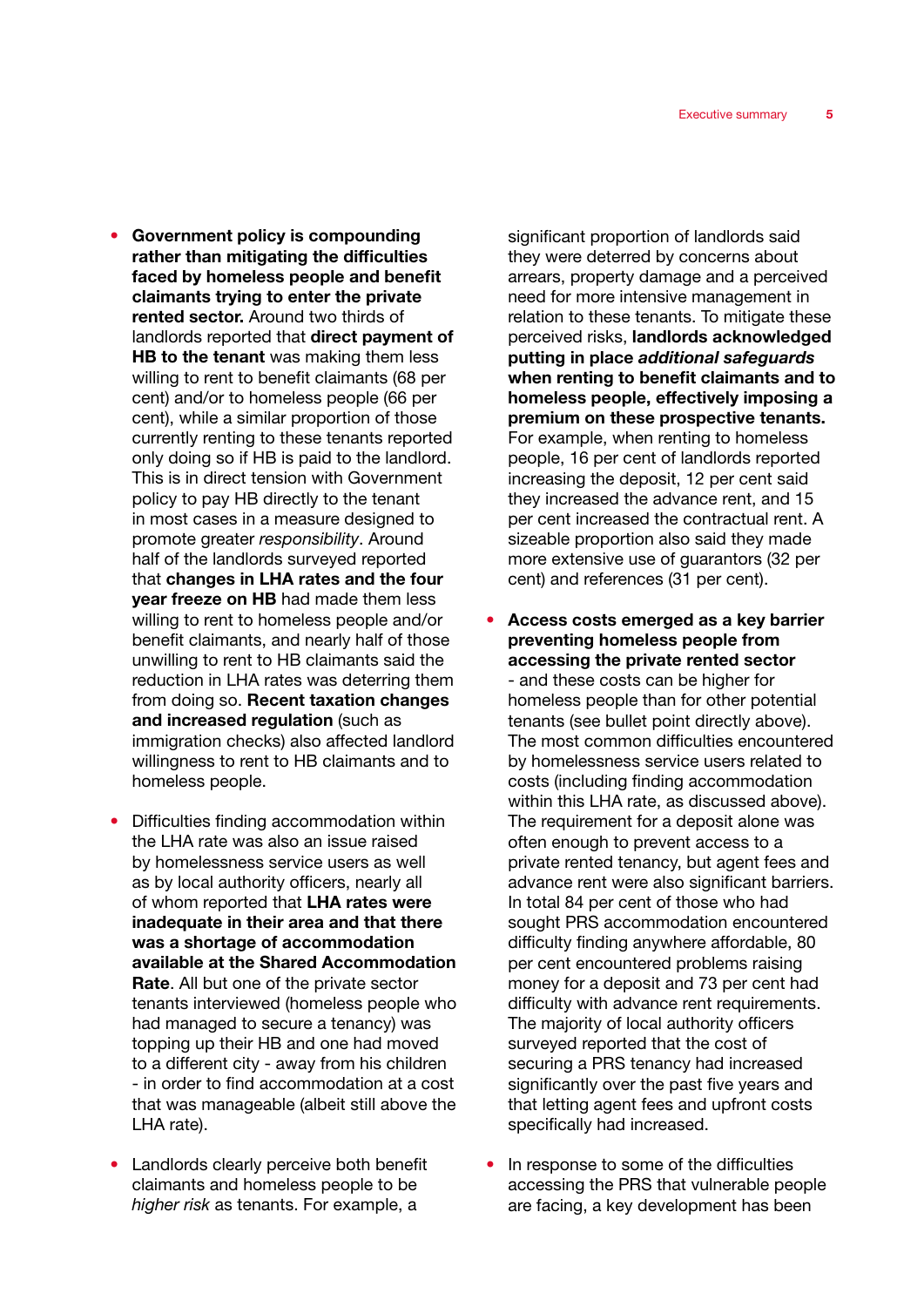the development of *PRS access schemes*. Evidence from landlords, local authority officers and from tenants suggests that PRS access schemes and similar forms of support can help overcome some of the barriers homeless people are experiencing when trying to secure a PRS tenancy. Over half (60 per cent) of the relatively small proportion of landlords (14 per cent) who had let through a PRS access scheme said they would only rent to tenants perceived as higher risk through such a scheme. This suggests that, without PRS access schemes, homeless people would not be able to access some of the accommodation currently available to them. Half of the homelessness service users surveyed expressed the view that they would not have secured a tenancy without the help and assistance they received and a further 25 per cent said it would have been more difficult. Local authority officers also lent their support to PRS access schemes but reported that funding was insufficient and, in many cases, reducing. Perhaps not surprisingly, the features of PRS access schemes that landlords valued most were those providing financial reassurances (for example, bond schemes), but tenancy support and training for landlords and tenants were also considered important by a sizeable minority.

There are landlord incentives that could be put in place to lift barriers to access for homeless people and/or benefit claimants. Evidence from landlords suggested a suite of measures that would motivate landlords to let to this group. The largest group of responses related to direct payments of LHA to tenants. Many landlords stated that, if they were paid the rent directly, this would make them more likely to rent to LHA claimants. Another area of improvement related to services and support for both tenants and landlords. Suggestions included better communication from the HB department

and provision of tenant support or training from a third party (such as PRS access schemes – see above). Other incentives related to changes in policy and greater intervention by government, including higher LHA rates, government responsibility for damage and arrears, and addressing mortgage restrictions and insurance premiums which prevented landlords from letting property to out of work tenants or increased insurance costs if they did.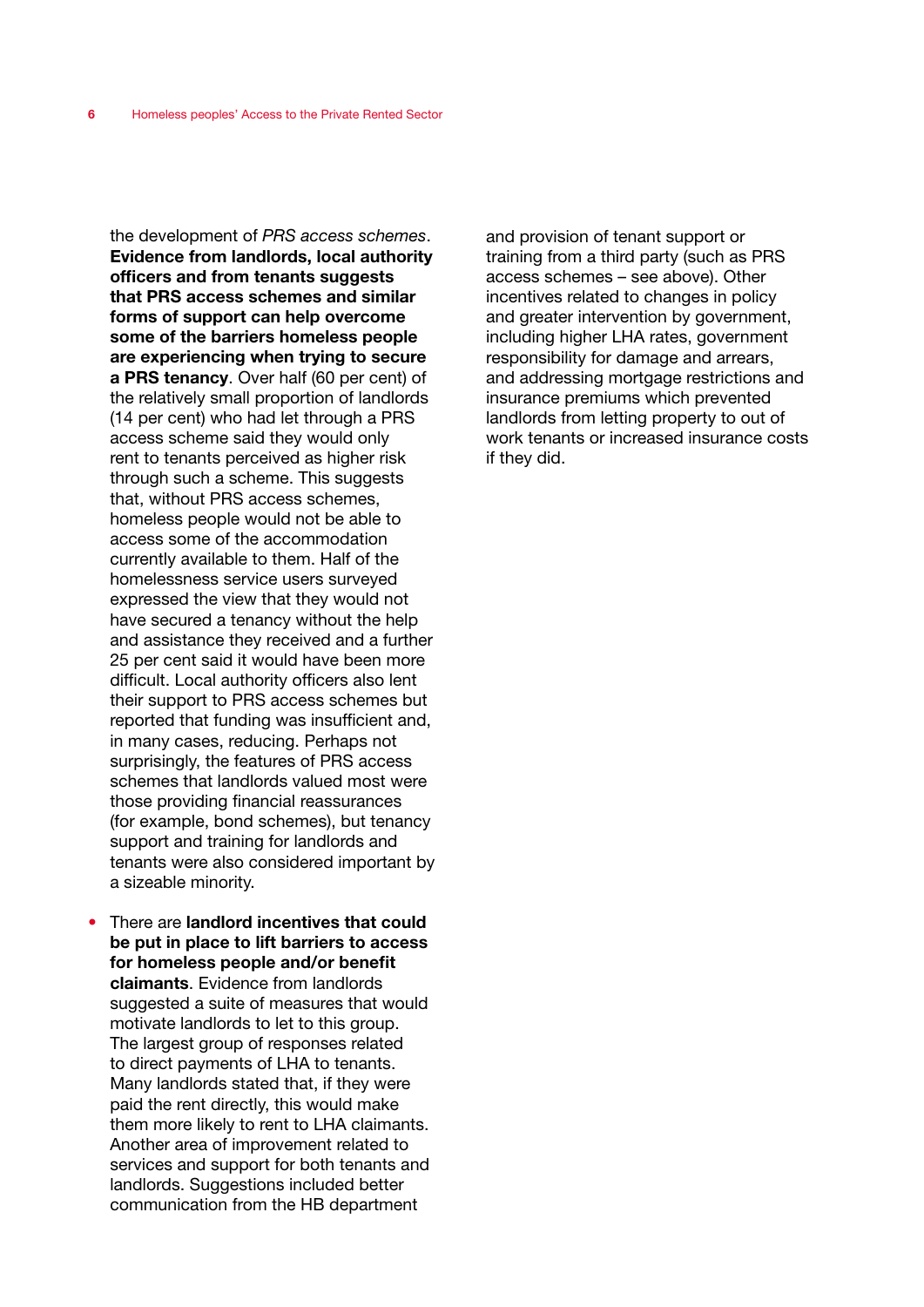# 1. Introduction

This study was conducted by the Centre for Regional Economic and Social Research (CRESR) at Sheffield Hallam University. It was commissioned by Crisis in October 2015 to explore the experiences of homeless people and those at risk of homelessness who try to meet their housing needs in the private rented sector. In particular, the study sought to understand how accessible the private rented sector is to homeless people, and identify any barriers hindering their efforts to secure accommodation in this sector.

## 1.1 About the Research

The study was conducted between October 2015 and January 2016 and data collection focused mainly on three surveys, supplemented with a small number of interviews to add qualitative insight and case studies to illustrate key points emerging from the surveys. Further details of each activity are provided below.

## Survey of Private Landlords

A questionnaire was distributed to private landlords in England and Scotland via three methods:

• a postal questionnaire (which also contained a link to an online version of the same questionnaire) was distributed to 370 landlords in 19 areas across England and Scotland who had previously been surveyed as part of an evaluation of changes to LHA for DWP that CRESR had conducted. These landlords had all indicated a willingness to be recontacted for future research. In total, 209 of these landlords returned a questionnaire either by post or online;

- the Residential Landlord Association (RLA) distributed the survey to all their members in England via an email in their weekly newsletter and a link to an online questionnaire. A total of 701 RLA members returned a questionnaire;
- the Scottish Residential Landlord Association (SRLA) distributed the questionnaire to their members via email, linking to an online version. In total, 39 SRLA members returned a questionnaire.<sup>1</sup>

The questionnaire explored how willing landlords were to rent to people in receipt of Housing Benefit and to homeless people; their reasons for not renting to these groups, and strategies employed for mitigating the risks they associate with renting to benefit claimants and/or homeless people. The survey also explored landlords' experiences and views of PRS access schemes. In total, 949 private landlords were surveyed.

## Face-to-face Survey of Homelessness Service Users

Homelessness service users were surveyed face-to-face, mainly but not exclusively in Crisis Skylight centres in England and Scotland. The survey focused on people's experiences of accessing (or attempting to access) the PRS and the barriers they faced doing so. It also asked about people's experiences of PRS access schemes. In total, 103 people were surveyed, 82 men and 19 women and including younger people (13 were aged 16-25) and people in older age groups (22 were aged 25-34; 38 were aged 35-49 and 29 were aged 50-64). Just over one third were in settled accommodation in the social or private rented sector at the time

<sup>1</sup> More than 39 landlords had property in Scotland because some landlords based in England rented property in Scotland, but the final figure was still relatively low (68). We do not present the results separately for England and Scotland, despite the different context in which landlords in these two countries operate, because the size of the sample of those with property in Scotland is not high enough to warrant it. In any case, the inclusion of landlords with property in Scotland makes very little difference to the results because of the small size of the sample. All key questions were analysed by geography and we report where any difference between Scottish and English landlords are statistically significant, although this was very rarely the case.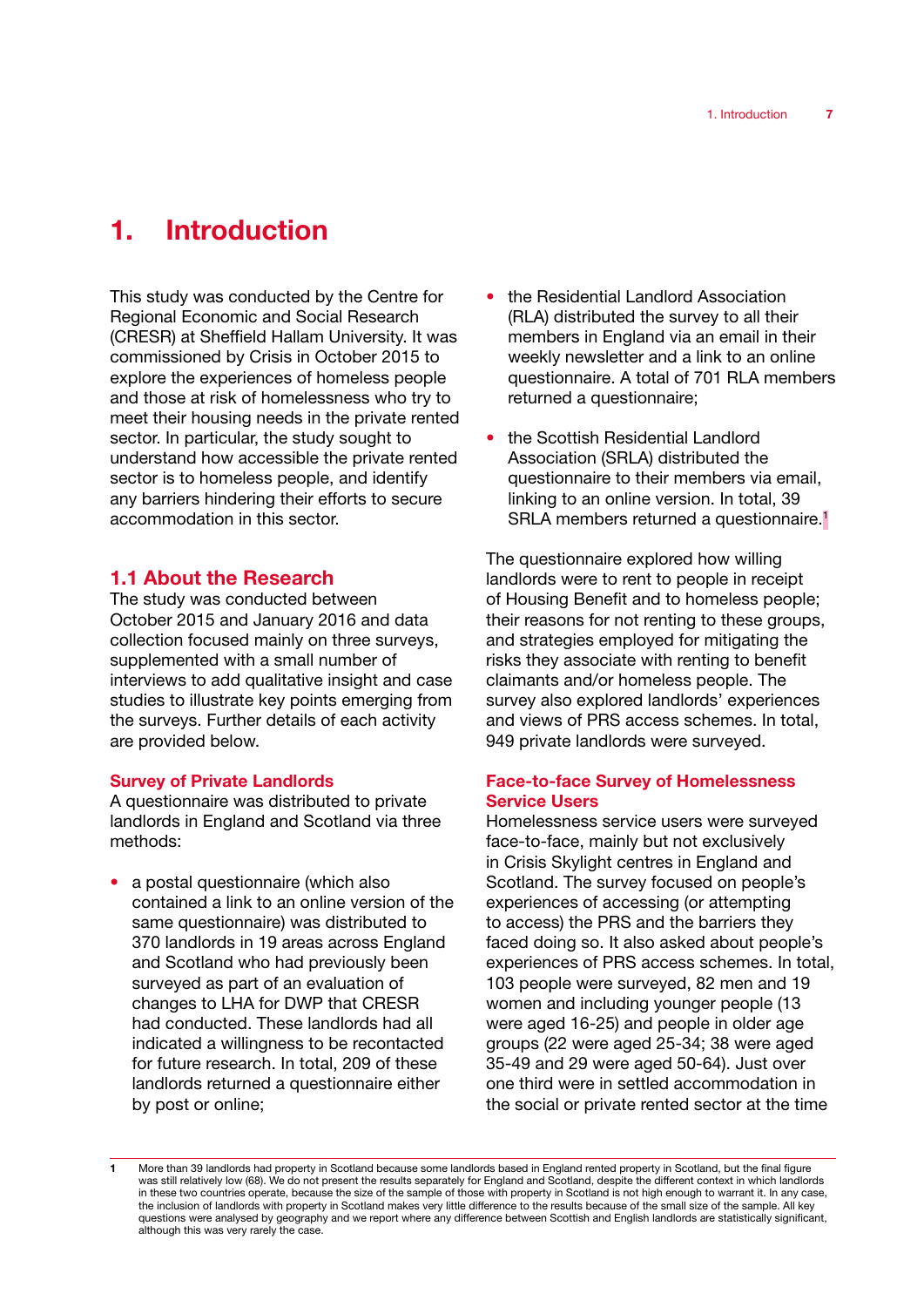they were surveyed. The vast majority were surveyed in England (98/103).

#### Online Survey of Local Authority Officers

Local Authority Officers in all local authorities in England were invited to take part in a short online survey. This survey focused on shifts in the PRS over the past few years, and the reasons for any changes, views on the accessibility of the sector to homeless people, and the presence of/need for PRS access schemes. The survey was sent out though the Department for Communities and Local Government to all local authorities in England. In total, 58 local authority officers responded to the survey.

#### Qualitative interviews with stakeholders and homelessness service users

A small number of interviews were undertaken with stakeholders and people using homelessness services who had attempted (some successfully, others not) to access the private rented sector within the past year or so. The purpose of these interviews was to add qualitative insights to the evidence from the surveys, and provide some case studies for the report as well as to help the team accurately interpret the survey results. A total of 11 tenants/prospective tenants were interviewed face-to-face, with discussion focused on their experience of trying to secure a private rented tenancy and any difficulties they faced. Some had received support from a PRS access scheme and we sought to understand the difference between people's experiences of seeking accommodation with, and without, this support.

Seven stakeholders were interviewed, faceto-face and by telephone, with additional correspondence and comments provided by email and (in one case) letter. Stakeholders included staff from the RLA, landlords, local authority housing advisors and staff in PRS access schemes.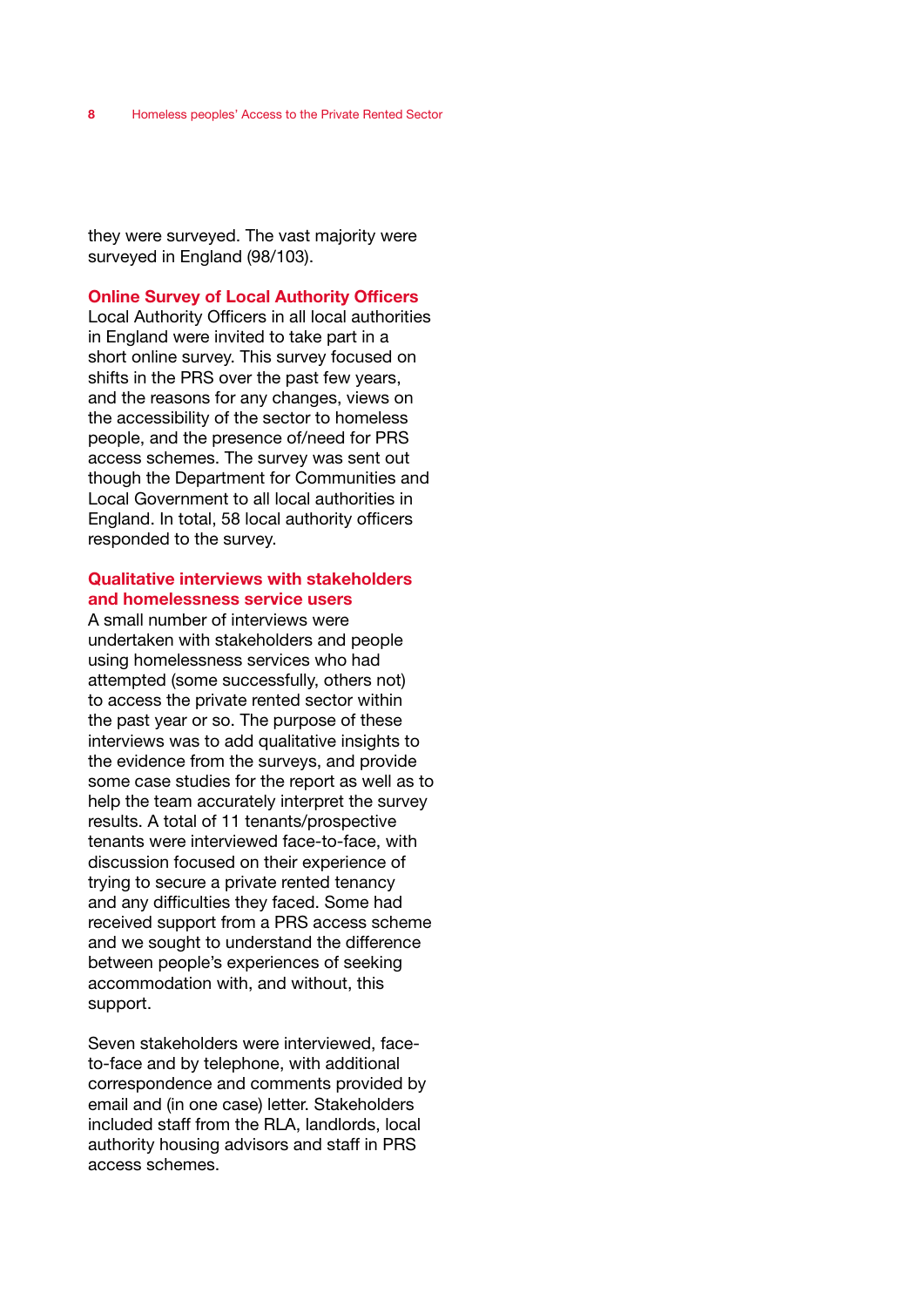# 2. Policy Context

There is concern in the homelessness sector that single homeless people are finding it increasingly difficult to access private rented accommodation, at a time when there is more reliance on this sector to meet housing need. Changes introduced through the Localism Act 2011 in England, for example, allowed local authorities to discharge their homelessness duty into the private rented sector and gave them greater power to determine who qualifies for social housing, including the right to restrict waiting lists. The consequence is restricted access to social housing. In the meantime, however, the Government has introduced a raft of measures affecting the private rented sector, particularly at the *low cost* end of the market, focused mainly but not exclusively on changes to HB. The concern is that the combined effect of policy changes in the social and private housing markets - alongside wider tenure restructuring and market change - will leave many homeless people unable to resolve their housing problems. This chapter reviews some recent key policy changes and considers the implications for those in housing need.

The past fifteen years have witnessed a major transformation in the tenure structure of the UK housing market. The twin pillars of owneroccupation and social housing have both eroded, for different reasons, and the private rented sector (PRS) has expanded rapidly. The proportion of the households living in the PRS in England has therefore increased markedly within a ten year period - from 11 per cent in 2003 to 19 per cent in 2013/14<sup>2</sup>. For the first time since the war, the proportion of owner-occupiers in the housing market has started to decline, falling from 71 per cent in 2003 to 63 per cent in 2013/14.<sup>3</sup> Meanwhile

the proportion of households living in social housing has continued its long term decline, from 19 per cent in 2000 to 17 percent by 2013/14. These trends all inevitably have a direct and indirect impact on the access to the housing market by homeless households and those who receive Housing Benefit. As one landlord stakeholder interviewed for this study put it succinctly:

*Social housing has been sold off and often ends up in the hands of private landlords. Low income people are increasingly reliant on private landlords...there is hardly any accommodation available to those on low incomes and the situation is getting worse.*

Access to owner-occupation was already tightening in the early 2000s, but became even more difficult in the wake of the financial crisis of 2008. The crisis affected new housing supply, which fell from over 143,000 private sector starts in England in 2007/8 down to 62,000 in 2008/9 and this has, even now, only partially recovered to 112,000 private sector starts by 2014/15. The crash also caused lenders to tighten their lending criteria, which particularly affects more financially marginal applicants. This has now been reinforced by the introduction of the new Mortgage Market Review rules introduced in 2014 to regulate *riskier* lending. These difficulties in accessing owneroccupation have been reflected in increased *deflected* demand for private renting from the cohort of households who might previously have been first time buyers - in the 25 to 34 year old age group. The proportion of households in this age group living in the PRS has more than doubled from 21 per cent in 2003/4 to 45 per cent in 2013/14<sup>4</sup> - a dramatic change given the normally gradual

<sup>2</sup> Department for Communities and Local Government (CLG) (2015) Survey of *English Housing: Headline Findings* London: CLG ibid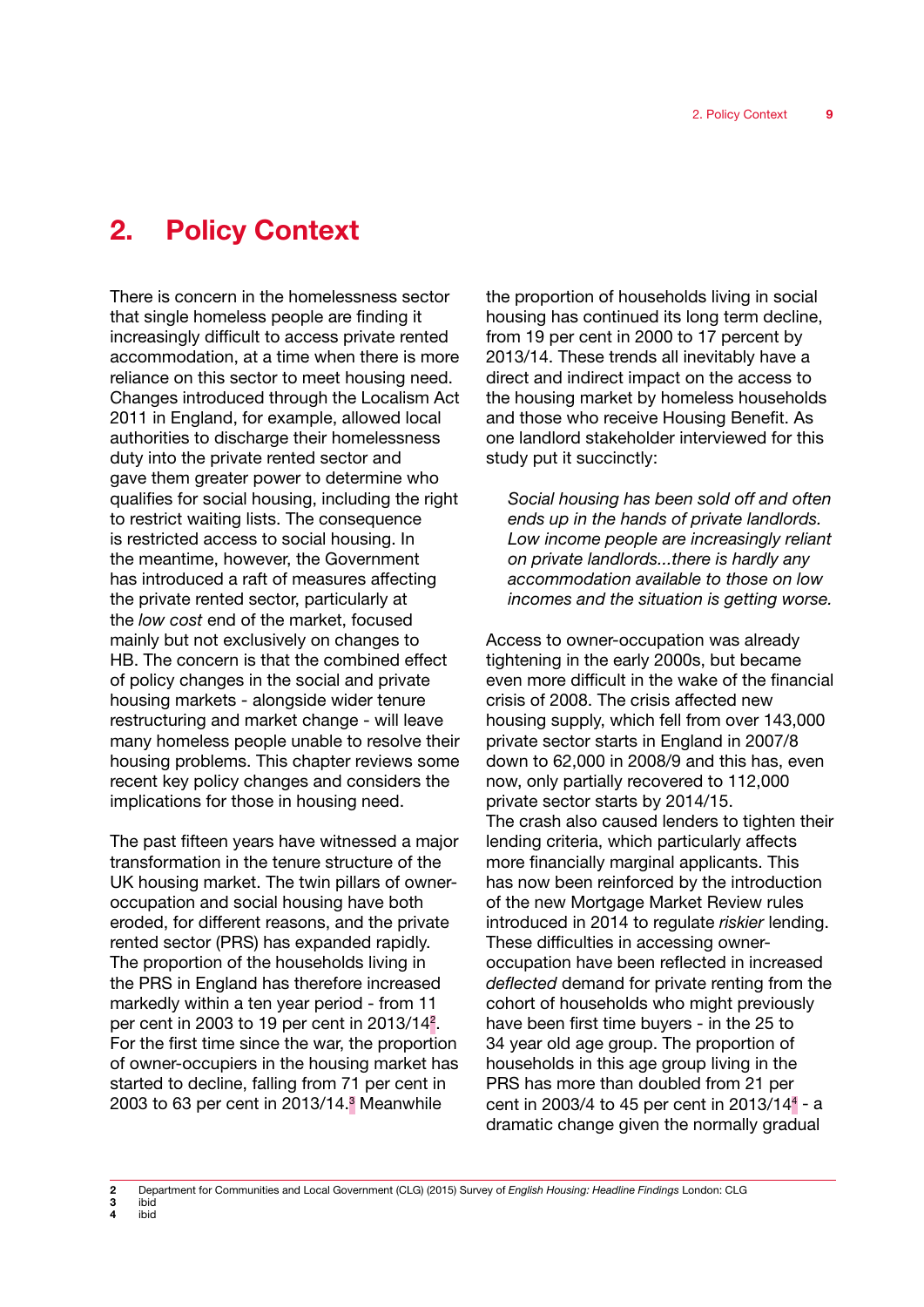shifts that take place in housing markets over time, and popularly characterised as the *rise of Generation Rent*.

A recent study estimated that the rental market in Britain will continue to expand by over one million households over the next five years, despite Government measures seeking to expand owner occupation. But demand will continue to outstrip supply, causing further rent increases.<sup>5</sup>

Access to social housing has become more restricted as a result of a series of policy measures introduced by both the 2010-15 Coalition Government and the Conservative Government since 2015. This is not the place for a full discussion of all these measures, but they include limiting the borrowing capacity of local authorities to fund their own building programmes, the introduction of *affordable rents* at 80 per cent of market rents and increased discounts for the Right to Buy in the local authority sector in 2012 and 2013<sup>6</sup>. While the Coalition Government gave a commitment that any additional sales would be replaced on a one-to-one basis and therefore have a neutral effect on the overall stock of social housing, one recent estimate suggested that only a small proportion of those sold will be replaced, even allowing for the time lag between sale and new development.7

The Conservative Government has introduced a raft of new measures affecting both the social and private rented sectors since May 2015. Under the current Housing and Planning Act 2016 the Government is enforcing the sale of vacant higher value

council stock, and has introduced *Pay to Stay*, whereby those households with annual incomes of more than £30k (£40k in London) will need to pay market rents in the future if they remain in their accommodation. This may have the effect of stimulating applications for the Right to Buy. The Local Government Association (LGA) has recently estimated that 88,000 council properties will be lost by 2020 as a result of the Right to Buy and the sale of higher value properties<sup>8</sup>. The government is also introducing the voluntary Right to Buy (VRtB) programme in the housing association sector. The government has undertaken to replace any dwellings sold under VRtB with new properties (for sale or rent) but previous experience does not augur well for this intended outcome being achieved. Finally, the reduction in social rents of one per cent per year over the next four years will reduce the ability of social landlords to borrow to invest, whether for refurbishment or new build programmes.

The combination of measures described above has caused Peter Box, the housing spokesperson at the LGA, to comment: "*This loss of social rented housing risks pushing more families into the private rented sector, driving up housing benefit spending and rents, and making it more difficult for families to save the deposit needed for their first house"9 .*

So, how are the experiences of homeless people, those in acute housing need and households receiving Housing Benefit (HB) being affected by changes in the PRS, given its increasing importance? Before turning to our research findings, we review the impact of recent policies affecting the lower value end

- 5 Savills (2016) *Spotlight Rental Britain*, London: Savills World Research
- 6 for London only<br>7 For example a

For example, a survey by CIH, NFA and LGA in January 2015 found that only one in five of the local authorities in the research said that they currently expect to be able to replace at least the majority of the homes they have sold. By contrast almost three quarters (73%) said that they only expect to replace half or fewer, including one in 10 (12%) who said that they will not be able to replace any at all.

<sup>8</sup> 'LGA: 88,000 council homes could be lost' Inside Housing 29.1.16 http://www.insidehousing.co.uk/policy/right-to-buy/lga-88000-councilhomes-could-be-lost/7013740.article?utm\_source=Ocean%20Media%20Group&utm\_medium=email&utm\_campaign=6715622\_ih-daily-29.1.16et&dm\_i=1HH2,3ZXT2,I8YXMS,EFY48,1

<sup>9</sup> Inside Housing (2016) LGA: 88,000 council homes could be lost 29.1.16 http://www.insidehousing.co.uk/policy/right-to-buy/lga-88000-councilhomes-could-be-lost/7013740.article?adfesuccess=1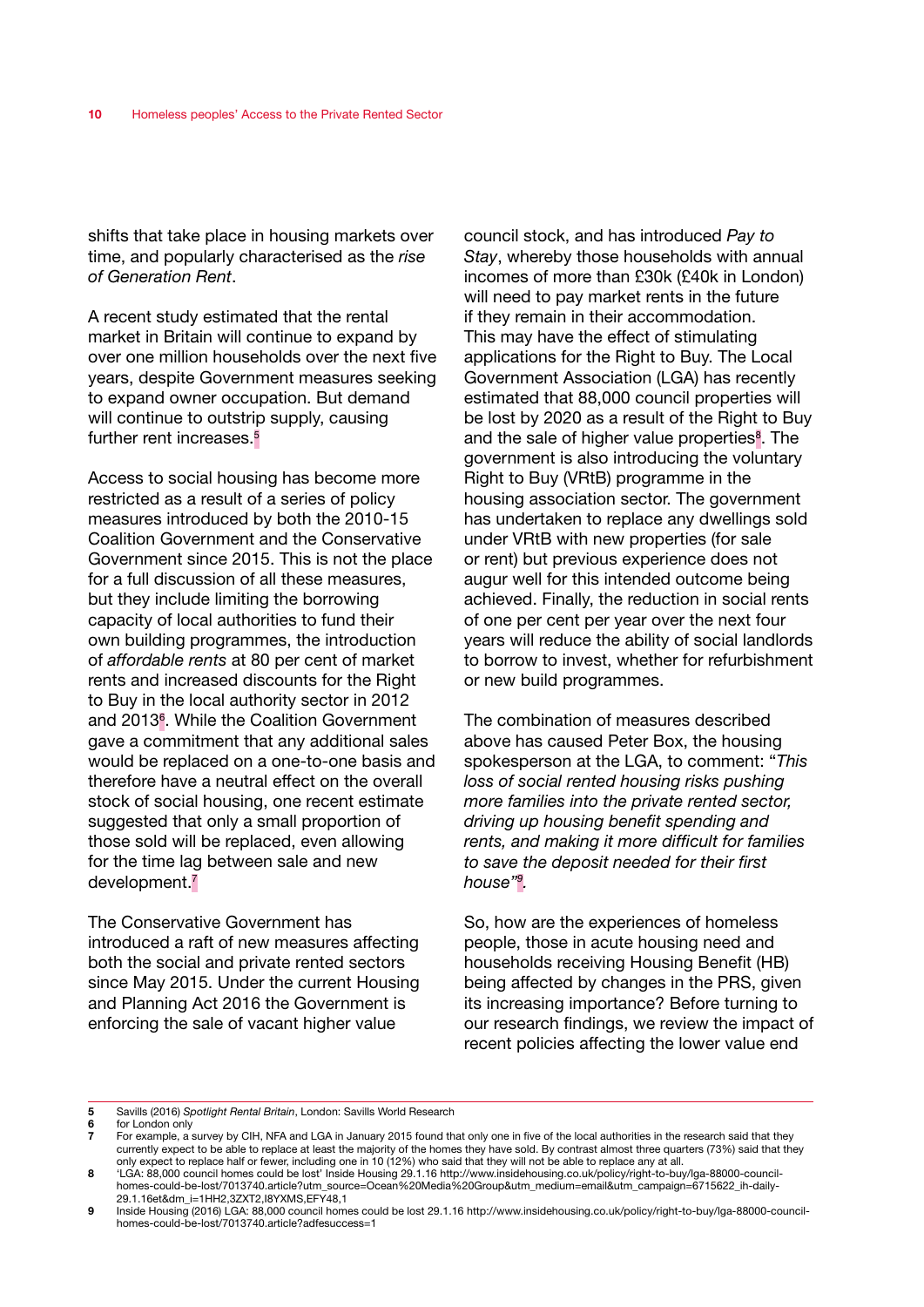of the PRS market, which (in theory) caters for those in housing need. The Coalition government introduced in 2011 and 2012 a series of complex but crucial changes to the HB regime for private tenants, assessed under Local Housing Allowance (LHA) rules. This was in part an attempt to reduce levels of HB expenditure in the PRS, reflecting the increasing caseload of households, many of whom were in low paid work.

The Institute for Fiscal Studies (IFS) undertook an analysis of the impact of the new LHA measures on claimants and landlords as part of the wider national evaluation. It found that the reforms had acted to reduce maximum HB entitlements by an average of £8.21 per week for *new* claimants. Ninety four per cent of this fell on tenants in terms of reduced LHA relative to contractual rents, and just six per cent fell on landlords in terms of them making rent reductions. The subsequent analysis of *existing* claimants estimated that maximum LHA entitlements in given property types had been reduced by an average of £6.84 per week; 89 per cent of this reduction falling on tenants in terms of reduced LHA relative to contractual rents and 11 per cent on landlords in terms of contractual rent reductions. The reduction in HB for claimants in London was above average (at £13.39 per week), and this was relatively high, both as a proportion of their initial entitlements as well as in cash terms $10$ .

Of particular note in terms of impact on single people were the changes to extending the Shared Accommodation Rate (SAR) (previously applicable to the under 25s) to those under 35 years old. When this was introduced in 2012, the HB caseload for the

25-34 group began to fall steadily, especially in central London (where it fell by 39 per cent). The average reduction in the weekly HB entitlement for the 25 to 34 year old cohort was £8.25. Furthermore, a significantly higher proportion of landlords in Inner London (29 per cent) compared to landlords as a whole (17 per cent) said they now no longer let to the under 35s<sup>11</sup>.

The LHA evaluation only examined the initial impact of the measures and this showed a slight increase in the reluctance of landlords to let to out-of-work benefit claimants (those willing to let to claimants went down from 79 per cent to 73 per cent in one year, and down from 66 per cent to 54 per cent in inner London). However, looking ahead, 35 per cent of landlords said they were *considering* or *planning* to exit the market for LHA applicants in the coming year<sup>12</sup>.

The general picture that emerges from the LHA research is that landlords were becoming increasingly nervous about letting to HB claimants, but that some of the more extreme predictions about the social cleansing of the London housing market were over-stated, at least in the early stages. Nevertheless there was a marked *cleansing* of single people in central London under the age of 35 who had been receiving HB and living in self-contained accommodation. It was difficult to assess the destinations of this cohort, but a proportion of this group had moved out of London altogether or were *sofa surfing* or were perhaps returning to the parental home, at least as a temporary measure.

As landlords were becoming more wary of letting to applicants receiving HB, with

10 Department for Work and Pensions (DWP) (2014) *The impact of recent reforms to Local Housing Allowances: Summary of key findings* Research Report 874 London: DWP

<sup>11</sup> ibid<br>12 ibid ibid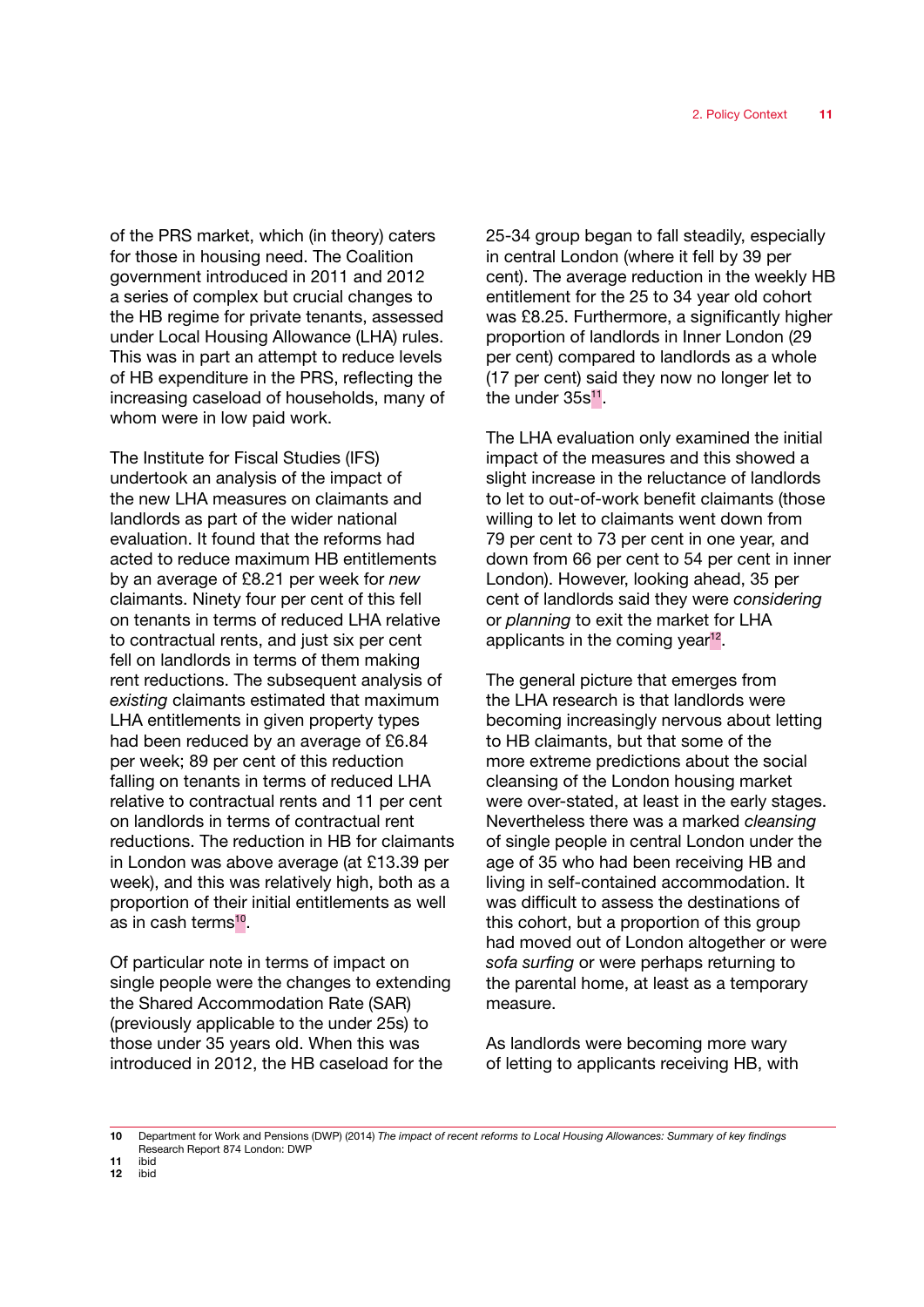increasing concern about tenants' ability to meet the shortfall between their benefit and the rent being charged, they attempted to insulate themselves against risk. More said that they were now requesting references and requiring guarantors in the event of non-payment. Where landlords could turn to an alternative market for tenants, they were increasingly inclined to do so $13$ .

Since the 2015 election, the government has introduced other policy and taxation measures that might cause private landlords to become even more wary about letting to those perceived as *riskier* tenants, such as homeless people or those receiving HB. The 2015 Summer Budget removed tax relief at the higher rate for buy-to-let landlords (from 2017) and the 2015 Autumn Statement increased Stamp Duty Land Tax above a threshold, affecting buy-to-let investors as well as second home owners. The Government has also introduced the *right to rent* measure requiring landlords to undertake checks on the immigration status of tenants. The policy, which came into force at the start of February 2016, requires landlords to see the original documents allowing tenants to live in the UK, to check they are genuine and to keep copies. The scheme introduces stiff penalties for those who rent a property to someone who has no right to be in the UK, making landlords liable to fines of up to £3,000 per tenant.

Furthermore, in line with other working age welfare benefits, the government has frozen HB for the next four years, amounting to a real terms decrease, as yet of unknown proportions. This combination of increased taxation, increased management responsibility and reduced rental revenue is seen as problematic for some landlords.

But of all the concerns about future developments, the continued roll out of

Universal Credit (UC), in which HB becomes reclassified as the *housing costs* element of the integrated payment, is causing the greatest anxiety for landlords operating in those markets. This is for a range of reasons - such as the reliance on digital transactions and communication, and the replacement of the relationship with local authority staff by a more centralised regime in DWP. But the greatest concern of landlord member and lobbying organisations has been focused on the proposal to reduce significantly the proportion of the housing costs element of UC to be paid to the landlord rather than the tenant.

In the LHA evaluation, around 30 per cent of landlords said they received direct payment of HB for one or more of their tenants. The proportion of landlords who will receive direct payments (known as Alternative Payment Arrangements (APAs)) in a similar way under UC is intended to be much smaller than this. Many landlords are very nervous that tenants, whose budgets are assailed from many different quarters, are simply having to spend some of their ostensible *housing money* on other essentials to make ends meet. Other landlords are equally nervous, but take a less generous view of tenant priorities, and think it will be squandered on non-essentials before the rent is even considered.

This cocktail of influences, it is claimed, will compound the effect of the LHA reforms and will therefore make landlords much more reluctant in the future to let to tenants receiving HB in general, and to homeless and vulnerable people in particular- just at the time when these households are more dependent on the private rented sector than before.

In considering how landlords will react in the coming years, however, one has had to rely so far on the views of landlord organisations

<sup>13</sup> Department of Work and Pensions (DWP) (2014) *The impact of recent reforms to Local Housing Allowances: the response of landlords* Research Report 870 London: DWP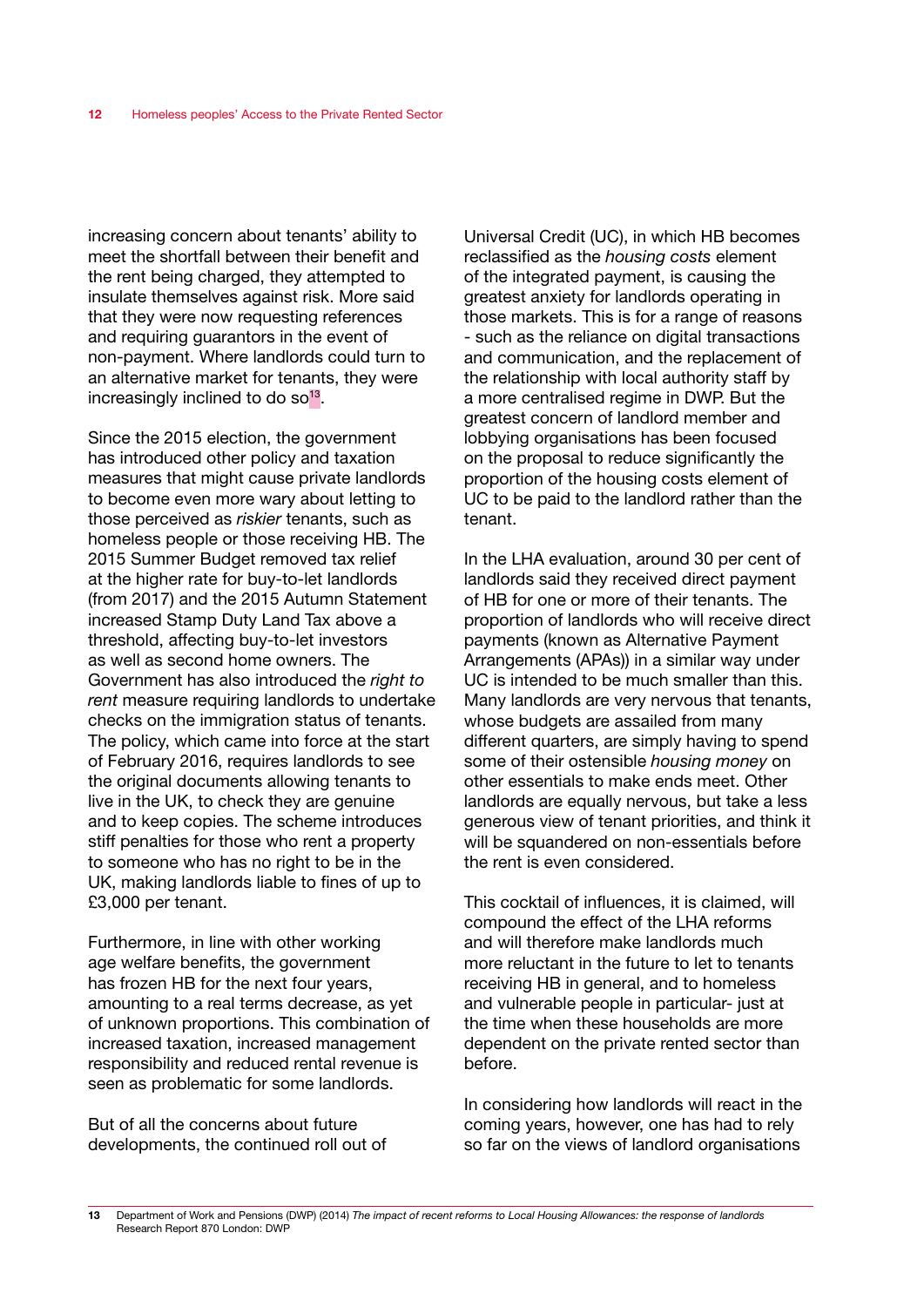lobbying for policy changes to be made - not much has been heard from private landlords directly, based on independent evaluation. This study provides just such an opportunity - to assess how far the various policy and housing market changes in recent years have caused landlords to resist letting to homeless people and those receiving HB, or at least to increase the cost of accessing the sector - so a much higher wall than before has to be scaled, by those least able to do it. The study also makes it possible to assess these responses against the actual experiences of single homeless people.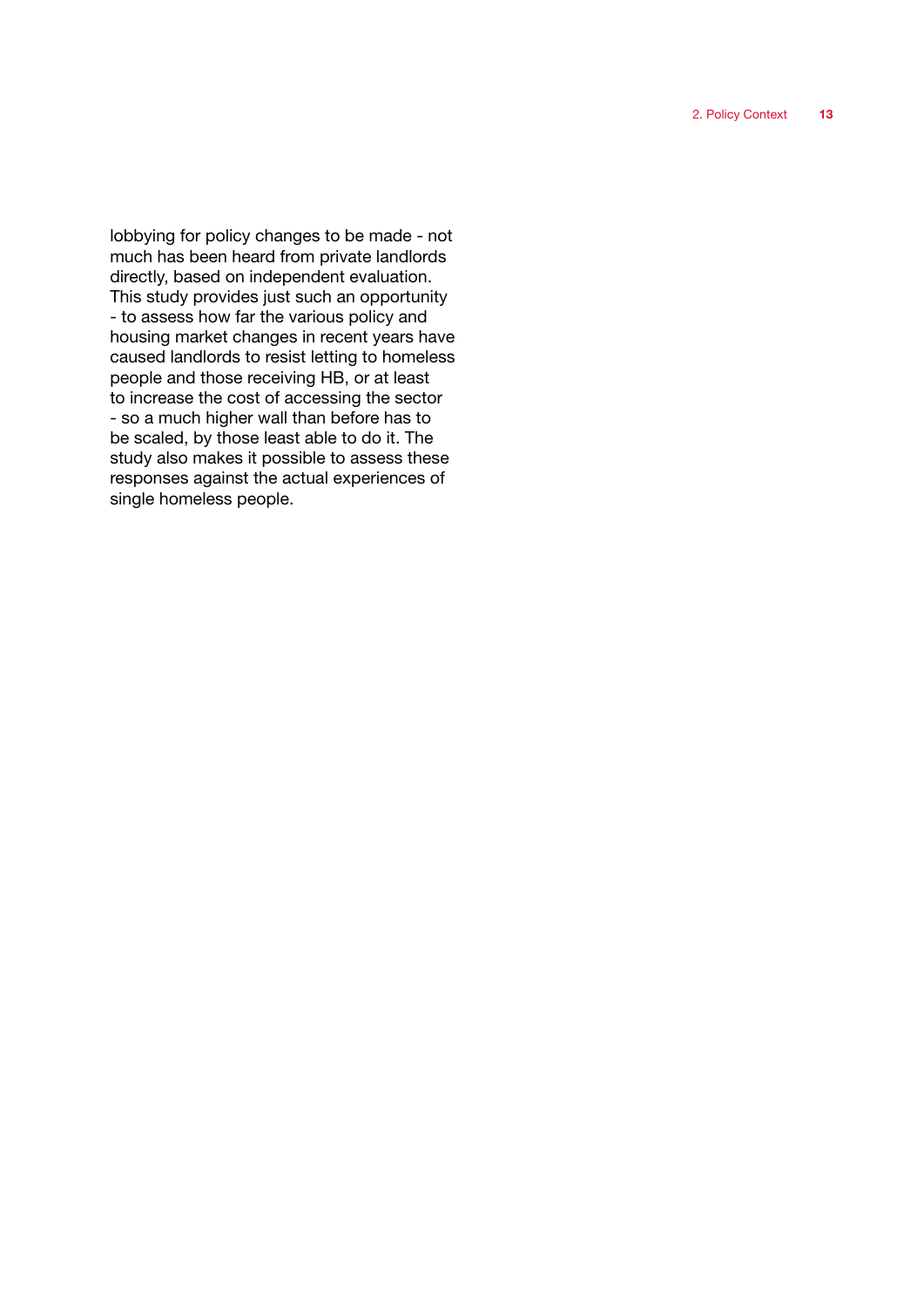# 3. Access to the Private Rented Sector

Single homeless people have always been expected to look to the private rented sector (PRS) to resolve their housing problems. With owner occupation financially out of reach, long waiting lists for social housing and local authorities owing a housing duty only to those meeting stringent *priority need* criteria that do not apply to many single people, the private rented sector is the most viable option (see Chapter 2).

Reflecting this situation, the majority of the homeless service users interviewed had made efforts to find a private rented tenancy in the past year. Table 1 shows that 65 per cent had looked for a private rented tenancy, while nearly half had progressed to enquiring about a tenancy and just over one third had made an application.

Interview respondents were selected because they had recent experience of seeking private rented accommodation, so it is no surprise that all could recount experience of the sector. However, their stories did demonstrate the concerted efforts people make to find accommodation. Respondents described visiting agents, phoning each and every landlord and agent on lists provided to them, walking the streets taking down and calling the telephone numbers on lettings boards, looking in newspapers, on-line, in shop windows, and searching through websites such as Gumtree, as well as seeking the assistance of voluntary sector organisations, local councils, friends and family.

The small number (28) of respondents who had not sought a private rented tenancy gave a range of reasons for this. Over half said that had not wanted to move. These respondents were in a range of housing situations but many were in their own private or social rented tenancies. They had perhaps

Table 1. In the past year have you done any of the following (respondents answering 'yes')?

|                                         | no. | $\frac{0}{0}$ |
|-----------------------------------------|-----|---------------|
| looked for a private rented tenancy     | 67  | 65            |
| enquired about a private rented tenancy | 47  | 46            |
| applied for a private rented tenancy    | 35  | 34            |
| none of the above                       | 28  | 27            |

n=103

been homeless, had now secured adequate accommodation, but were still in need of the help and support provided through the homelessness service through which they were contacted. A small number were living in temporary accommodation. These respondents too may have been benefiting from the help and support often available in hostel accommodation and not yet felt in a position to take on an independent tenancy.

Of the small number of remaining respondents who had not sought private rented accommodation, a few said they did not want to live in the PRS. Some of the stakeholders interviewed for the study had suggested that tenant housing preferences were a barrier preventing homeless people from accessing private rented accommodation. The view was that homeless people were prepared to *hold out* for a council tenancy, even in London. There was little evidence to support this view, although two survey respondents did express reluctance to seek accommodation in the PRS for fear of losing priority need status with the local authority. Some of the homelessness service users interviewed certainly did express a preference for social housing, or reluctance to live in the PRS, but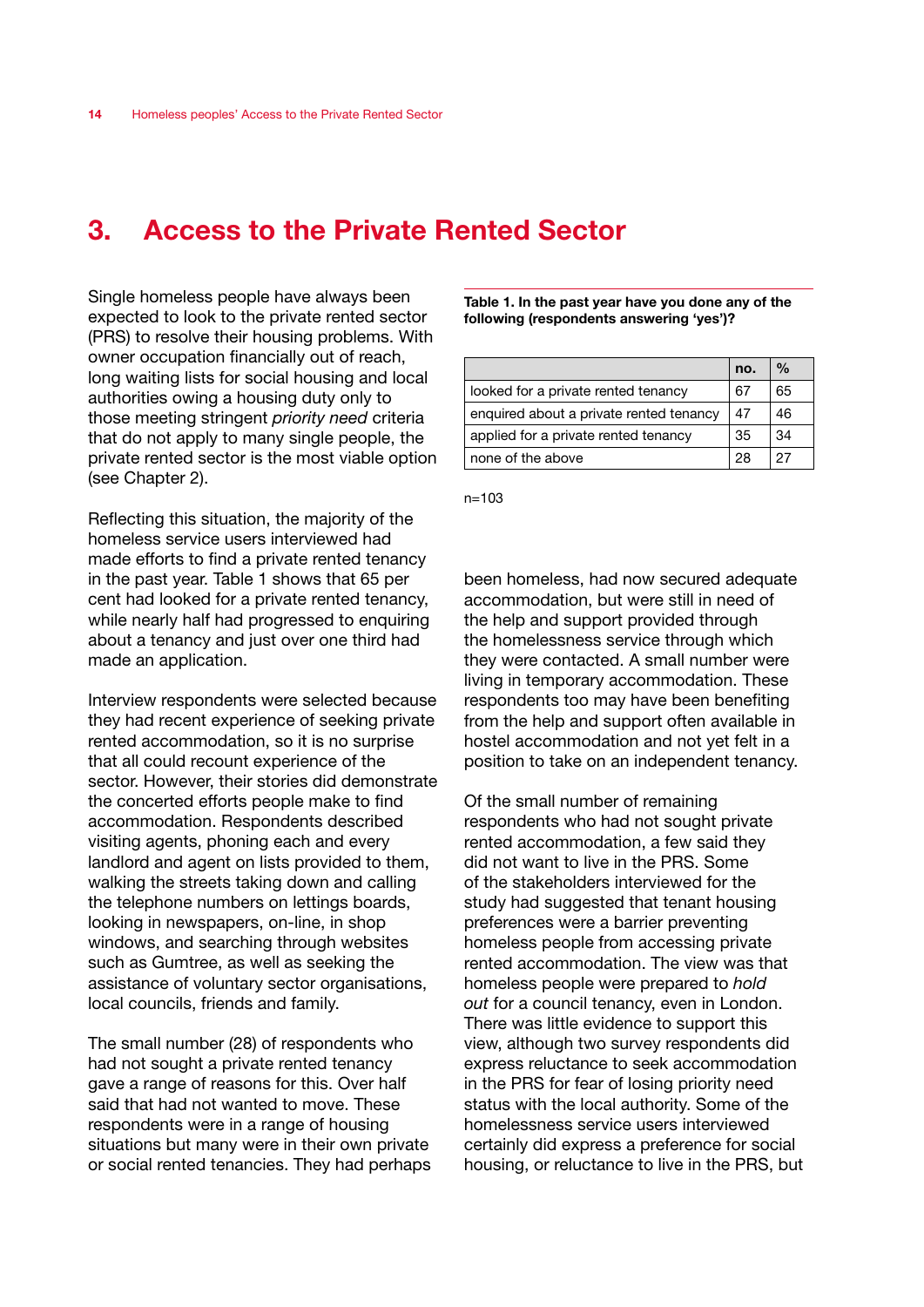this had not generally prevented them looking for private rented accommodation. Graham's experience illustrates this point. The lack of security in the private rented sector was a particular concern for him partly because of previous experience of being given (short) notice to quit in tenancies in the past.

*I knew that they [private landlords] had a certain power over you, I've had loads of private lets, I was homeless when I was 15, 16 so I was in private lets all my days and I just knew they always had this power over you that they could put you out, they could write you a letter and that was the reason why I was wanting my own [social rented] tenancy. (Graham)*

Some of those who had not sought private rented accommodation were deterred by a perception - sometimes derived from previous experience - that the PRS was simply not accessible to them. For example, respondents with very limited funds reported that there was *no point* in trying because they had no money for a deposit, for rent in advance or because renting in the PRS was considered too expensive. Others were deterred because they had previously been unable to find anywhere suitable or affordable or had not been able to find a landlord willing to rent to them or because of the perception that private landlords do not rent to homeless people or to people on benefits.

Although these were just *perceptions* these respondents had not actually sought private rented accommodation recently - the experiences recounted by those interviewed who had sought accommodation (see Chapter 4), and the response of landlords shown in the following section, suggest they

are very valid perceptions.

# 3.1 Lettings Preferences and Practices of Private Landlords

Chapter 2 showed that the PRS has grown significantly in the past ten years, increasing in size and as a proportion of the overall housing market. However, evidence from this study suggests that the proportion of the PRS available to people in receipt of Housing Benefit, and particularly to those who are homeless, is limited.

Just over half (52 per cent) of the private landlords surveyed for this study said they were *not* willing to let properties to tenants who claimed Housing Benefit,<sup>14</sup> (see Figure  $1$ )<sup>15</sup>. This widespread reluctance was reflected in the experiences of the 103 homelessness service users in our survey: more than two thirds (69 per cent) of those who had made efforts to enter the sector (n=64) said they encountered problems with landlords or agents refusing to let to people in receipt of benefits (see Table 2, Chapter 4). The vast majority of single homeless people are in receipt of benefits - a recent survey found that 92 per cent were in receipt of benefits<sup>16</sup> - and so landlord practices in letting to benefit recipients will directly affect homeless people's access to private rented accommodation.

Mark's experiences of trying to secure private rented accommodation are recounted in Case Study 1. This illustrates how difficult it can be for homeless people to find landlords willing to rent to them if they are in receipt of HB, and the consequences for their housing situations. He explained that:

<sup>14</sup> The sample included 220 landlords previously surveyed for a study about Local Housing Allowance and known to have rented to tenants in receipt of HB at some point. As might be expected they were more willing than the rest of the sample to let to benefit claimants. The proportion of respondents willing to let to tenants in receipt of Housing Benefit falls from 48% to 39% if this cohort is removed.

<sup>15</sup> We estimate, drawing on information about the stock profile of these landlords, that the 48 per cent of landlords willing to rent to benefit claimants hold around 61 per cent of the total stock of our full survey sample. We do not know, however, what proportion of that stock they are willing to rent to claimants.

<sup>16</sup> Batty, B., Beatty, C., Casey, R,. Foden, M., McCarthy, L., Reeve, R. (2015) *Homeless people's experiences of welfare conditionality and benefit sanctions*. London. Crisis.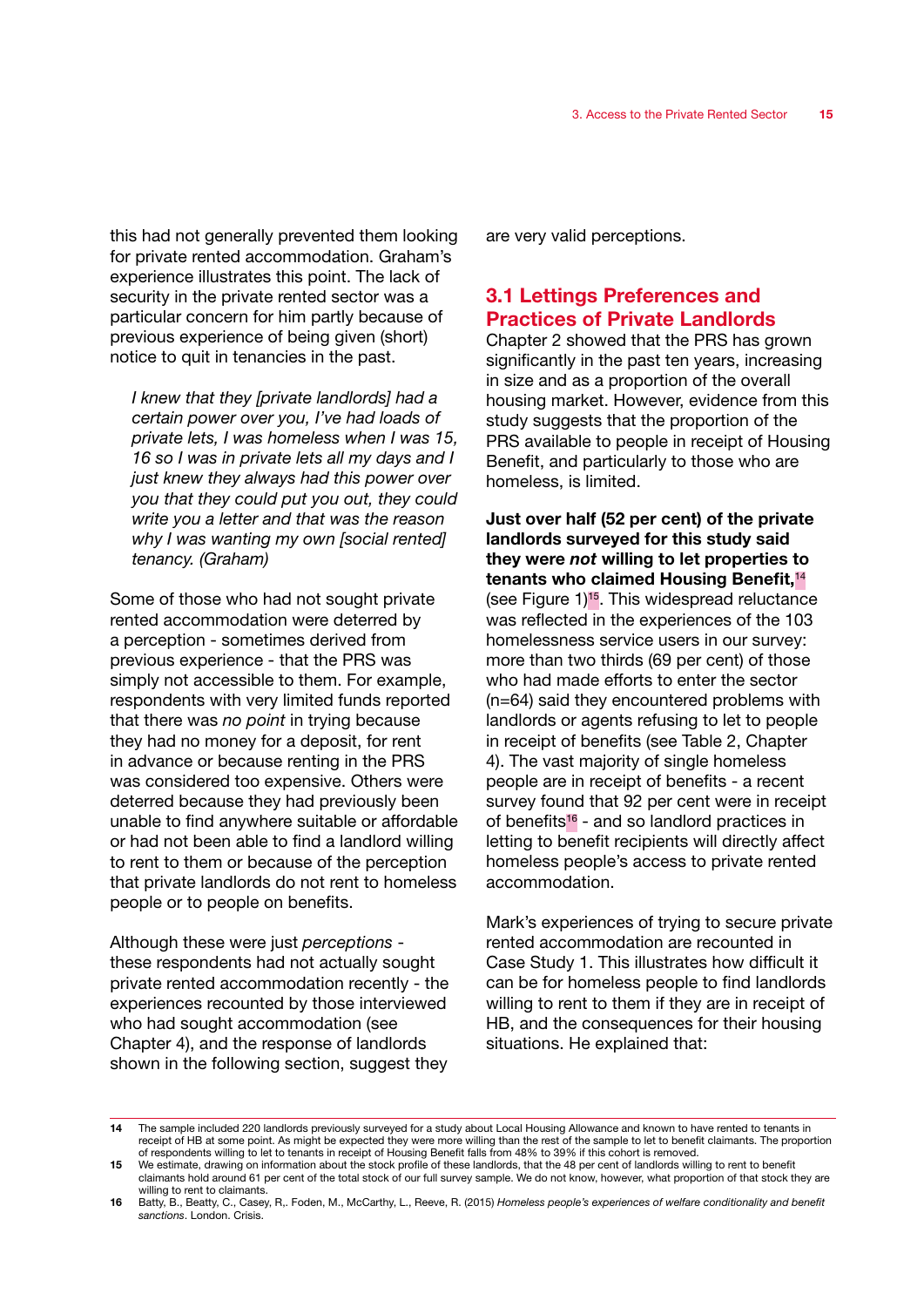



*I've been trying to understand why nobody wants DSS but I understand landlords are not interested….I've gone a lot to letting agents and as soon as I tell them about my situation, if I'm going to be able to pay them I guess I would have been able to get a place by now but once they know that there's going to be a DSS thing then…*

*(Mark)*

*Sometimes they did nae take anyone on benefits which I expected because I'd had that before back in the 80s, some landlords preferred people on benefits back then, some landlords were as dodgy as anything back then, but it just seems to have got so much tighter these days. (Graham)*

Landlords are, apparently, even more reluctant to let to homeless people than they are to let to benefit recipients: only 20 per cent of those surveyed indicated that they were willing to let to homeless applicants (see Figure 2).<sup>17</sup> In addition, a proportion said they would only rent to homeless people through a Private Sector Leasing Company/ Scheme, reducing further the supply available to this tenant group on the open market. Only 14 per cent of the landlords in the survey said they were willing to rent to homeless people outside a Private Sector Leasing arrangement. Again, this was reflected in the experiences of homelessness service users who had attempted to secure a private rented tenancy: 42 per cent (n=57) said they had encountered problems with landlords or letting agents refusing to let to homeless people (see Table 2).

The majority (74 per cent) of the landlords willing to let to homeless people reported that they were currently renting less than 10 per cent of their stock to tenants who were previously homeless (see Figure 3). It is important to note that this may reflect the level of demand and the number of applications received, rather than necessarily reflecting specific letting practices by landlords.

<sup>17</sup> We estimate, drawing on information about the stock profile of these landlords, that the 20 per cent of landlords willing to rent to homeless people hold around 30 per cent of the total stock of our full survey sample. We do not know, however, what proportion of that stock they are willing to rent to homeless people.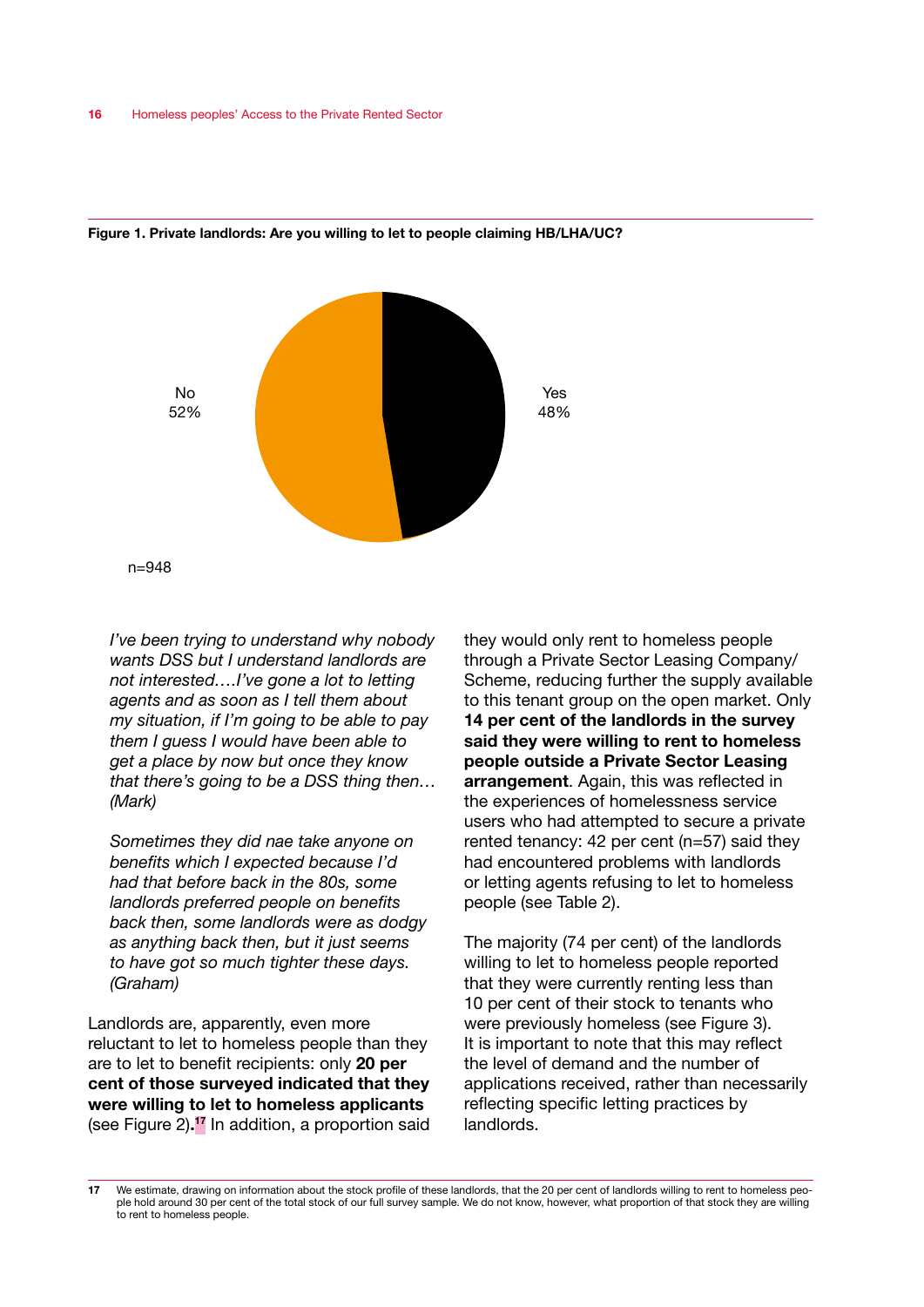

#### Figure 2. Private landlords: Are you willing to let to homeless people?

Figure 3. What proportion of your stock is currently let to tenants who were homeless?

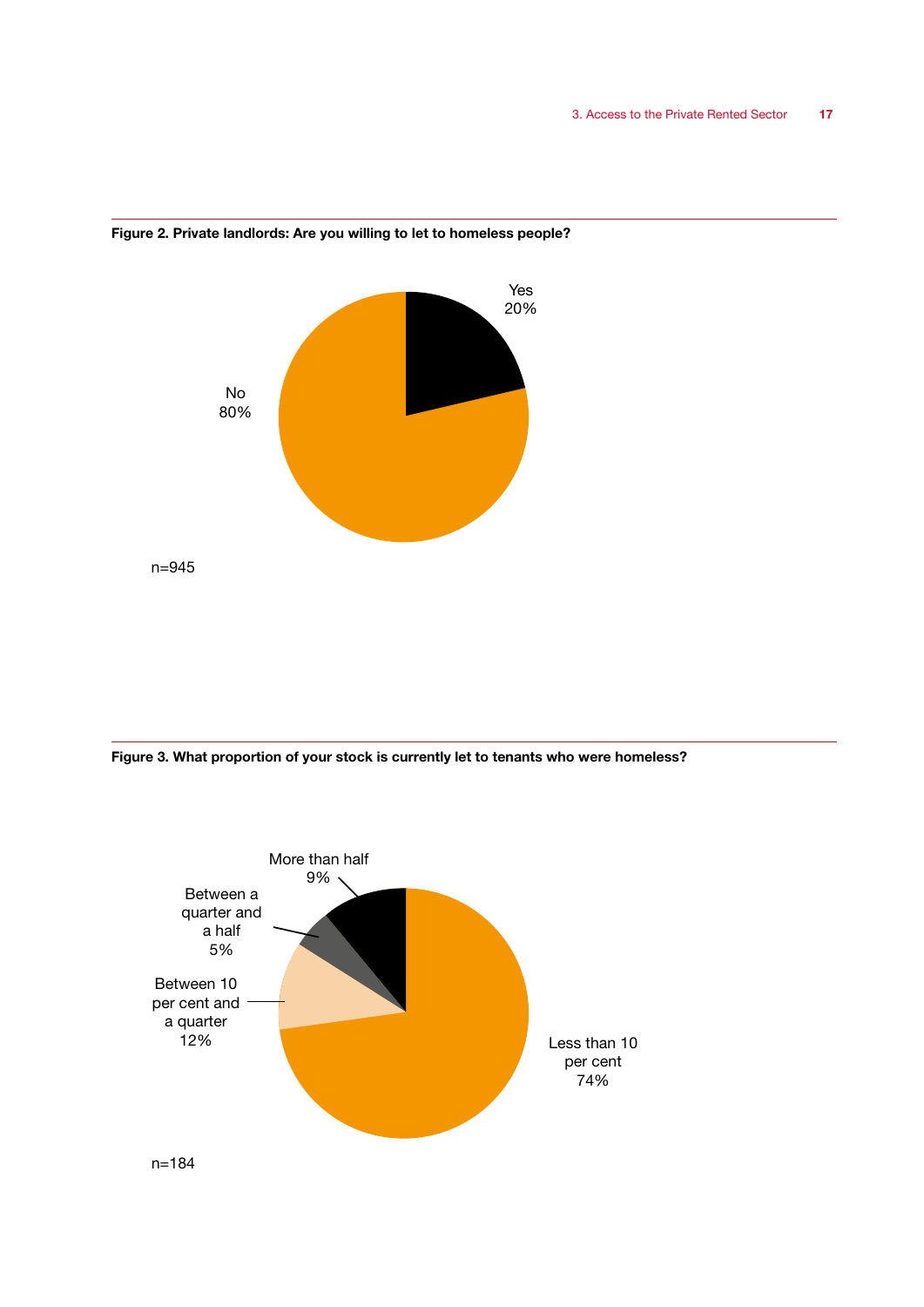Some landlords were more willing to rent to HB claimants and to rent to people who were homeless than others<sup>18</sup> and they included:

- full time landlords:
- landlords with larger property portfolios (those with six or more properties were more likely to rent to people in receipt of HB, while those with 11 or more properties were more likely to let to homeless people);
- more experienced landlords (those with 10+ years experience as a landlord);
- landlords with property in the North (North-West, North-East, Yorkshire and Humber, and Scotland) were more likely, and landlords with property in London less likely, to let to tenants in receipt of HB: landlords with property in Scotland were more likely to let to tenants who were homeless.19 Figure 4, for example, shows that 61 per cent of landlords with property in the North-West were willing to let to HB claimants compared with 33 per cent of landlords with property in London. Figure 5 shows that 30 per cent of landlords with property in Scotland were willing to rent to homeless people compared with 16 per cent in London.20

These findings are consistent with the national evaluation of changes to LHA undertaken two years earlier, which found that twenty per cent of landlords in inner London (for example) said they no longer let to tenants receiving Housing Benefit/Local Housing Allowance, whereas just seven per cent of those in LHA dominant areas (mostly

based in the North, but also including some seaside towns in the South) said they did not let to them<sup>21</sup>. For many of these landlords, continuing to let to HB tenants was simply an acceptance of market realities, in that alternative sources of applicants for some properties were limited or non-existent. Those who have recently become landlords may also feel more *at risk* (whether justified or not), especially if they have small portfolios and have taken out buy-to-let mortgages. This renders them more exposed to any reduction in rental income if they have mortgage repayments to meet.

It is clear from the survey results in this study that many private rented tenancies are not available or accessible to homeless people, especially in *tighter* rental markets. The evidence also suggests that the supply of private rented accommodation accessible to single homeless people is declining.

- The vast majority of the local authority officers surveyed for this study (84 per cent, n=56) reported that it had become harder for single homeless people to access private rented accommodation in their area in the past five years. (Three respondents reported that it had become easier, five reported no change and one did not know).
- Thirty one per cent of landlords willing to rent to people in receipt of HB and the same proportion of those willing to rent to homeless households, expected their property portfolio to decrease over the next five years. However, it is not possible from the survey to assess the relative impact this would have on homeless applicants.<sup>22</sup>

<sup>18</sup> Wherever we have reported differences between sub-groups of landlords in their responses to the survey questions, this reflects a statistically significant difference, at  $p < 0.05$ .

<sup>19</sup> Despite this, removing landlords renting in Scotland from the sample has little effect on the overall figures. This is because the number of respondents with property in Scotland willing to rent to homeless households is very small.

<sup>20</sup> Note that many landlords had property in more than one region so a landlord with stock in, say, London who reported being unwilling to rent to HB claimants may also have had property in the North-West.

<sup>21</sup> Department of Work and Pensions (DWP) (2014) *The impact of recent reforms to Local Housing Allowances: the response of landlords Research* Report 870 London: DWP

<sup>22</sup> Landlords willing to rent to benefit claimants and to homeless households typically rented only a proportion of their stock to these households so a stock reduction could potentially affect all applicants in receipt of benefits or who are homeless, or none at all.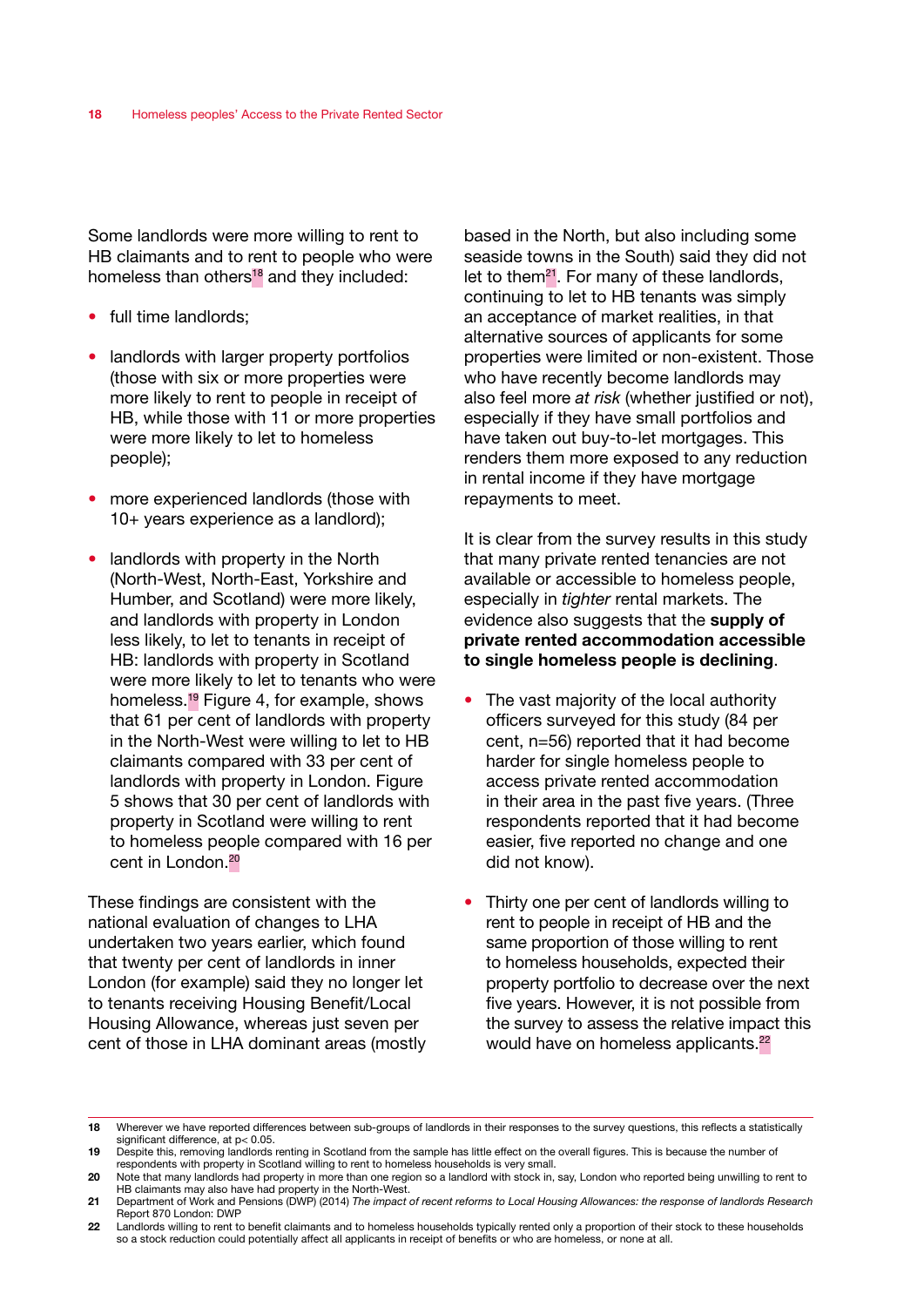

Figure 4. Geographic variation in willingness to let to people claiming HB/LHA/UC

Figure 5. Geographic variation in willingness to let to homeless people

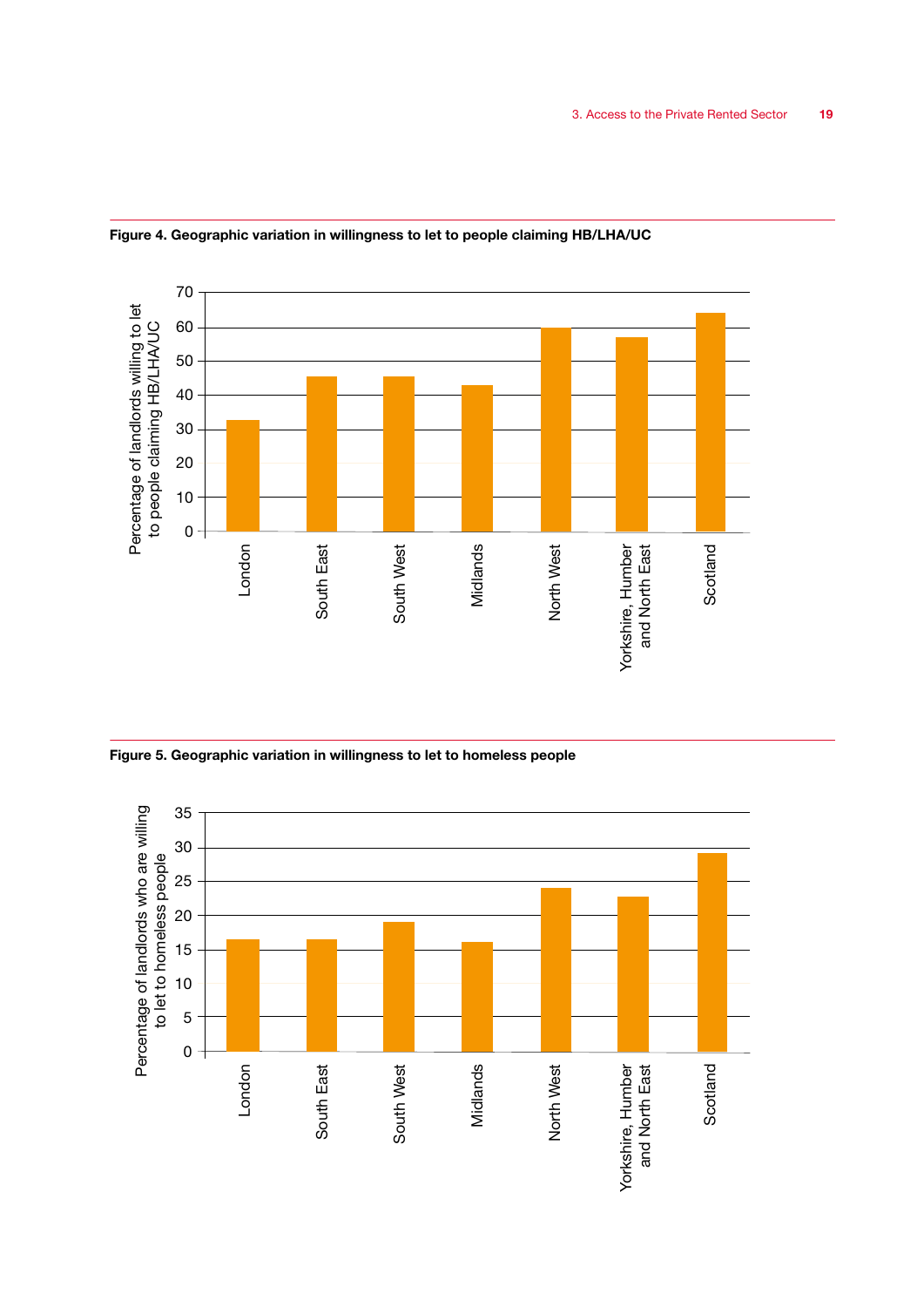• Landlords in our survey were more likely to report a reduction in the proportion of their stock rented to benefit claimants and to homeless people in the past two years than to report an increase. Twenty six per cent of the landlords who rented to people in receipt of HB (n=456) said they were renting fewer properties to benefit claimants compared with two years ago, while just 13 per cent said they were renting more (sixty one per cent reported no change). One quarter of the 183 landlords willing to rent to homeless people reported renting fewer properties to these households than two years ago, while ten per cent said they were renting more. Sixty five per cent reported no change.

It is not possible to specify from these findings how far the reported reduction in lettings to homeless people (and to benefit claimants) reflects wider shifts in demand in the PRS or results from landlords changing their letting practices. It cannot be assumed from these results that the landlords in our survey had actively sought to avoid renting to homeless households. However, many of these landlords did report that recent policy and legislative changes were making them more reluctant to rent to both homeless households and to people in receipt of benefits. We discuss this in more detail in the next Chapter.

## 3.2 Key Points

- The private rented sector is the main tenure through which single homeless people are expected and are most likely to resolve their housing problems. Reflecting this fact, the majority of the homeless service users interviewed had made efforts to find a private rented tenancy in the past year.
- Although the private rented sector has expanded significantly in recent years, many private rented tenancies are not

available or accessible to homeless people. Just over half (52 per cent) of the private landlords surveyed for this study said they were *not* willing to let properties to tenants who claimed Housing Benefit (the majority of single homeless people) and only 20 per cent were willing to rent to homeless people. A proportion of these would only do so through a private sector leasing arrangement, leaving just 14 per cent with property available to homeless people on the open market.

- Landlord reluctance to rent to homeless people and benefit claimants was reflected in the experiences of the homelessness service users surveyed, more than two thirds of whom had encountered landlords unwilling to rent to people in receipt of HB or people who were homeless.
- The evidence also suggests that the supply of private rented accommodation accessible to single homeless people may be declining. For example: the vast majority of the local authority officers surveyed for this study reported that it had become harder for single homeless people to access private rented accommodation in their area in the past five years; and landlords were more likely to report a reduction in the proportion of their stock rented to benefit claimants and to homeless people in the past two years than to report an increase.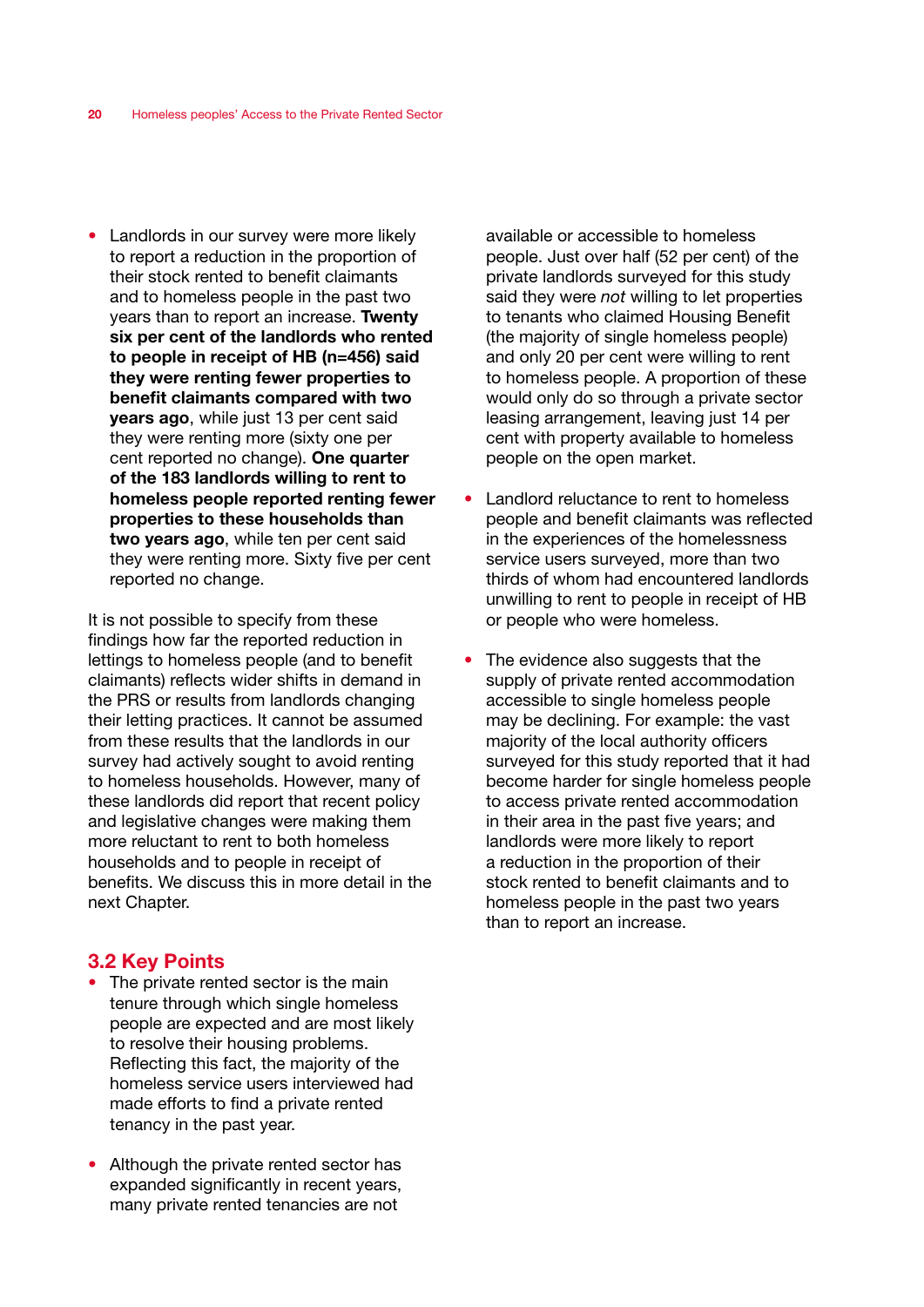# 4. Barriers to accessing private rented accommodation

In the previous chapter we saw that the majority of private landlords were reluctant to rent to homeless people, either by virtue of their reliance on Housing Benefit (HB) or their homelessness. It is perhaps not surprising, then, that of the 75 homelessness service users surveyed who had sought private rented accommodation, all but two reported encountering difficulties with their search. The majority experienced problems with access and rental costs (finding money for deposits, agency fees and advance rent, finding properties at affordable rents or within the LHA rate) and with landlord discrimination, while other access requirements (guarantors, references) also posed problems for many. One interview respondent, who eventually gave up his search, found the process of seeking private rented sector (PRS) accommodation so difficult that he described it as *'like flogging a dead horse' (Graham).*  We discuss these and other issues in more detail in this chapter.

In most cases, the problems encountered were insurmountable: 72 per cent of respondents said the difficulties they faced prevented them from securing a private rented tenancy at the time, although some went on to find accommodation with the help of a PRS Access Scheme, something we return to in Chapter 6.

Drawing on evidence from the surveys of landlords, local authority officers and homeless service users, as well as qualitative insights from landlords and tenants, this chapter discusses some of the reasons explaining homeless people's restricted access to the private rented sector.

## 4.1 Landlords' Perception of Risk

We saw in Chapter 4 that much private rented housing stock is not accessible to homeless people because many landlords are unwilling to rent to this group - either by virtue of their homelessness or because of their receipt of benefits. These letting practices are therefore likely to present a significant barrier to homeless people seeking private rented accommodation.

To understand this process in more detail, landlords unwilling to rent to homeless people and/or to HB claimants were asked to specify, from a list provided, those factors deterring them from doing so. The results are presented in Figure 6 and Figure 7 and show that landlords clearly perceive a greater risk is associated with letting to HB claimants and homeless people. They think there is a greater risk of arrears, of damage to property and the need to manage the tenancy more intensively as a result. The following comments from two of the landlords surveyed who no longer rent to benefit claimants or homeless people illustrate this point:

*My experience is that people in this situation are high risk, require intensive management, resulting in very high costs in terms of my time and damage to the property.*

*I cannot afford to take the risk of even worse cash flow problems and higher costs of repairs from misuse of my properties from non-payment of rent now that I am to be taxed on turnover rather than profit under the new taxation changes. I have always had to spend more money on properties at the end*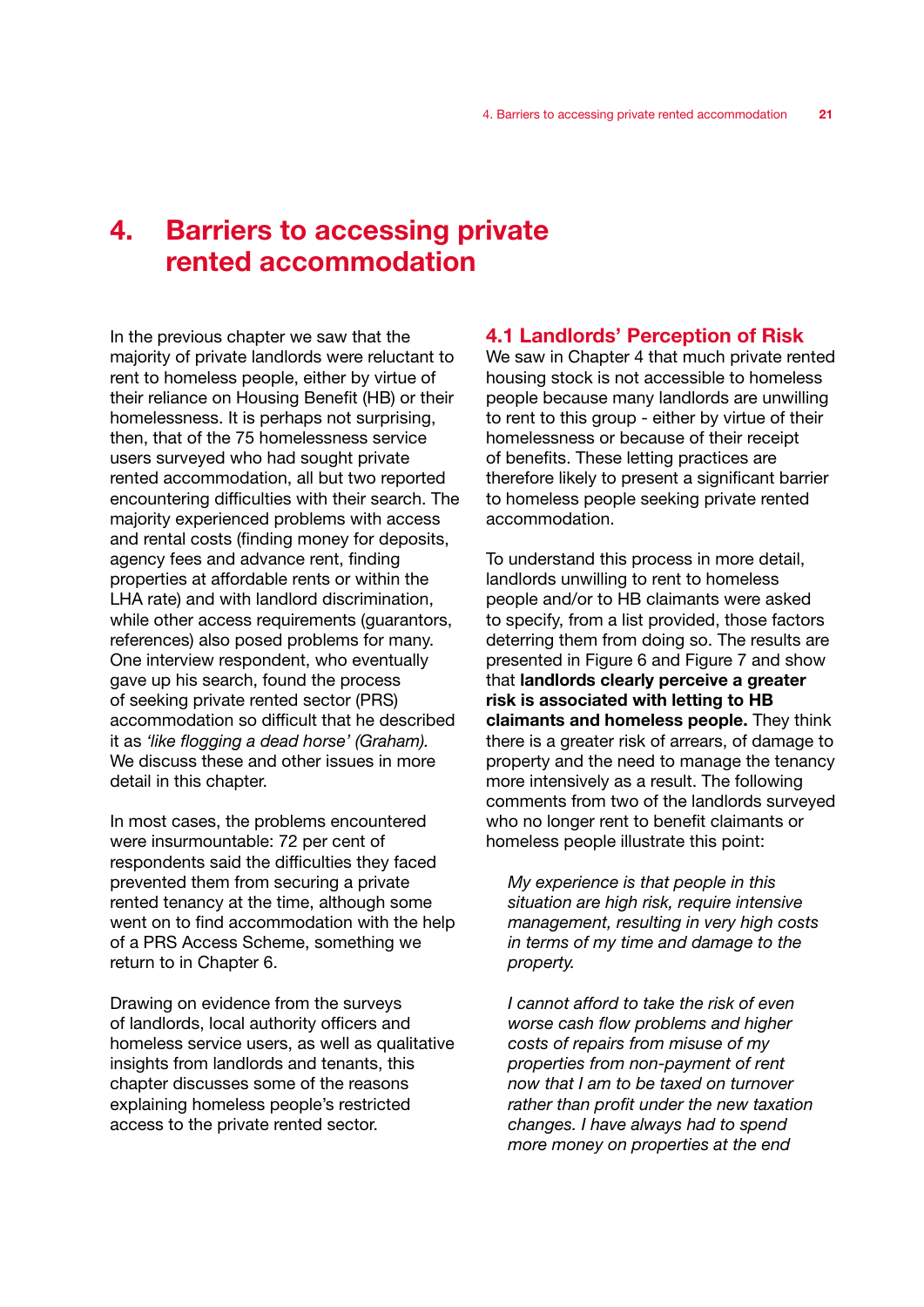

Figure 6. Have any of the following factors deterred you letting to people that receive HB/LHA/UC (Landlords unwilling to rent to claimants, answering 'yes')

## *of tenancies where people have been unemployed and on benefits than when they have been employed (even though some have, of course, received benefit top ups).*

The vast majority of the landlords surveyed who were unwilling to rent to benefit claimants (88 per cent), and unwilling to rent to homeless people (83 per cent) reported that concern about arrears deterred them from letting doing so (see Figures 6 and 7). This was also the most common reason given by landlords to explain why their lettings to HB claimants had reduced (75 per cent cited risk of arrears, while 44 per cent cited higher risk of breach of tenancy conditions and 51 per cent cited difficulty managing these tenants $23$ ).

More than two in three landlords (68 per cent of those unwilling to rent to benefit claimants and 72 per cent of those unwilling to rent to homeless people) cited demand from other types of tenants as a reason. This suggests that benefit claimants/homeless people are considered less *desirable* or higher risk, and that many landlords consider renting in this market only if there is insufficient demand from other sources. Thus, landlords with property in higher demand housing markets in the South of England, for example, were more likely to cite *demand from other tenants* as a deterrent than those with property in the North of England (80 per cent of landlords with property in the South East and 83 per cent of those with property in London, compared with 52 per cent and 63 per cent respectively of those with property in the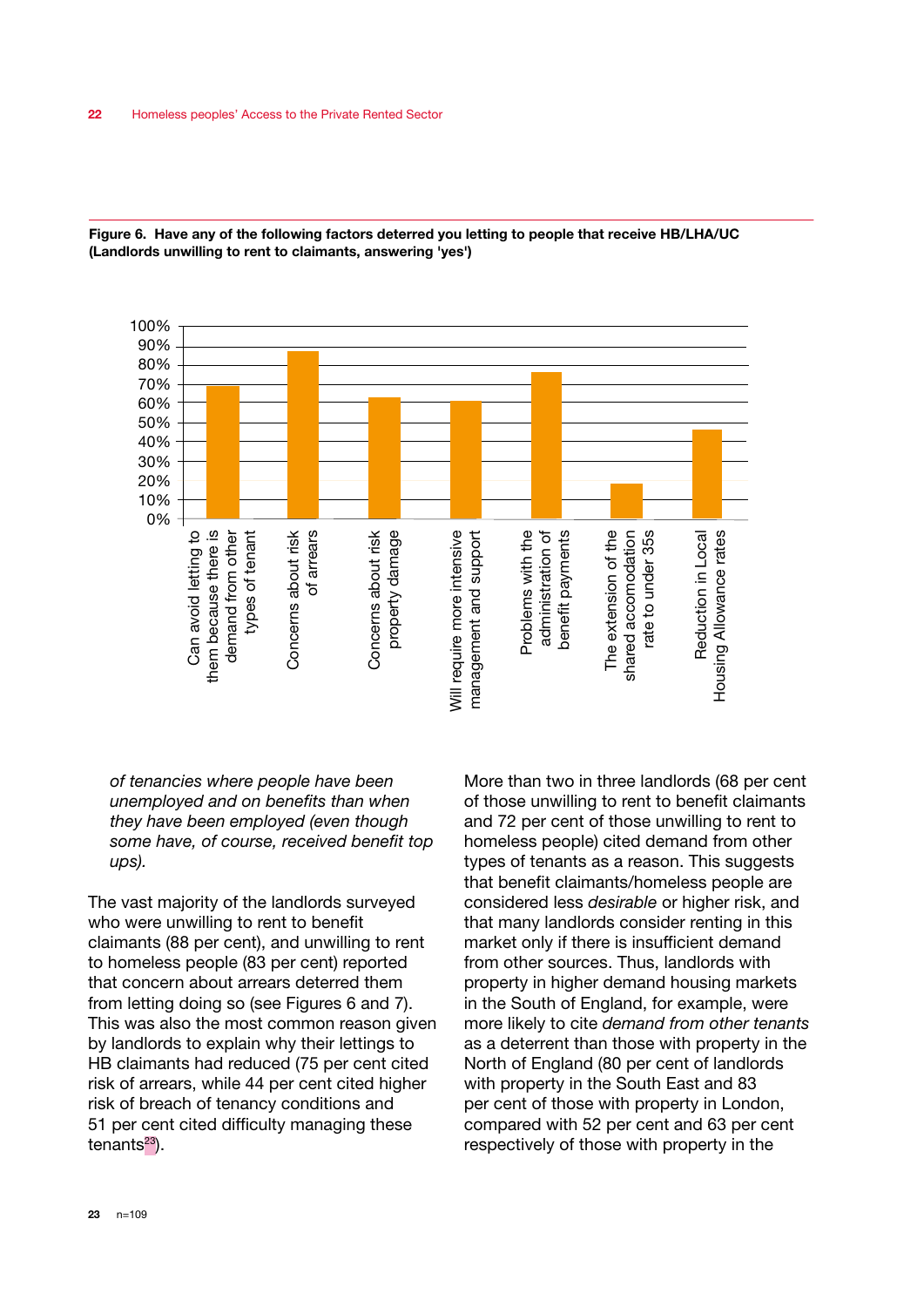North-West and in Yorkshire and Humber).

Interestingly, some landlords *willing* to rent to homeless people and/or to benefit claimants also reported that the factors shown in Figures 6 and 7 deterred them from doing so. For example, 73 per cent of landlords currently letting to HB claimants, and 65 per cent of those renting to homeless people, said they were deterred from letting to these groups because of a risk of rent arrears, while 48 per cent and 57 per cent respectively were deterred by concerns about risk of property damage. Clearly, these landlords have not been deterred altogether from renting to these tenants, but the results suggest their continued willingness to do so may be fragile. Landlords may, for example, let only a small proportion of their stock to

*higher risk* tenants, or consider changing their letting practices in the future, especially if other sources of demand for their properties increase.

Figures 6 and 7 show that problems with benefit administration also emerged as a key deterrent (second only to concerns about arrears), as did aspects of welfare policy, notably the rate at which Local Housing Allowance is payable. We discuss these issues in more detail when assessing the influence of government policy on shaping homeless people's access to the PRS (see 4.4). First, we consider the response of landlords to the additional risk they perceive in renting to homeless households - a response likely to present further barriers when they attempt to secure private rented accommodation.



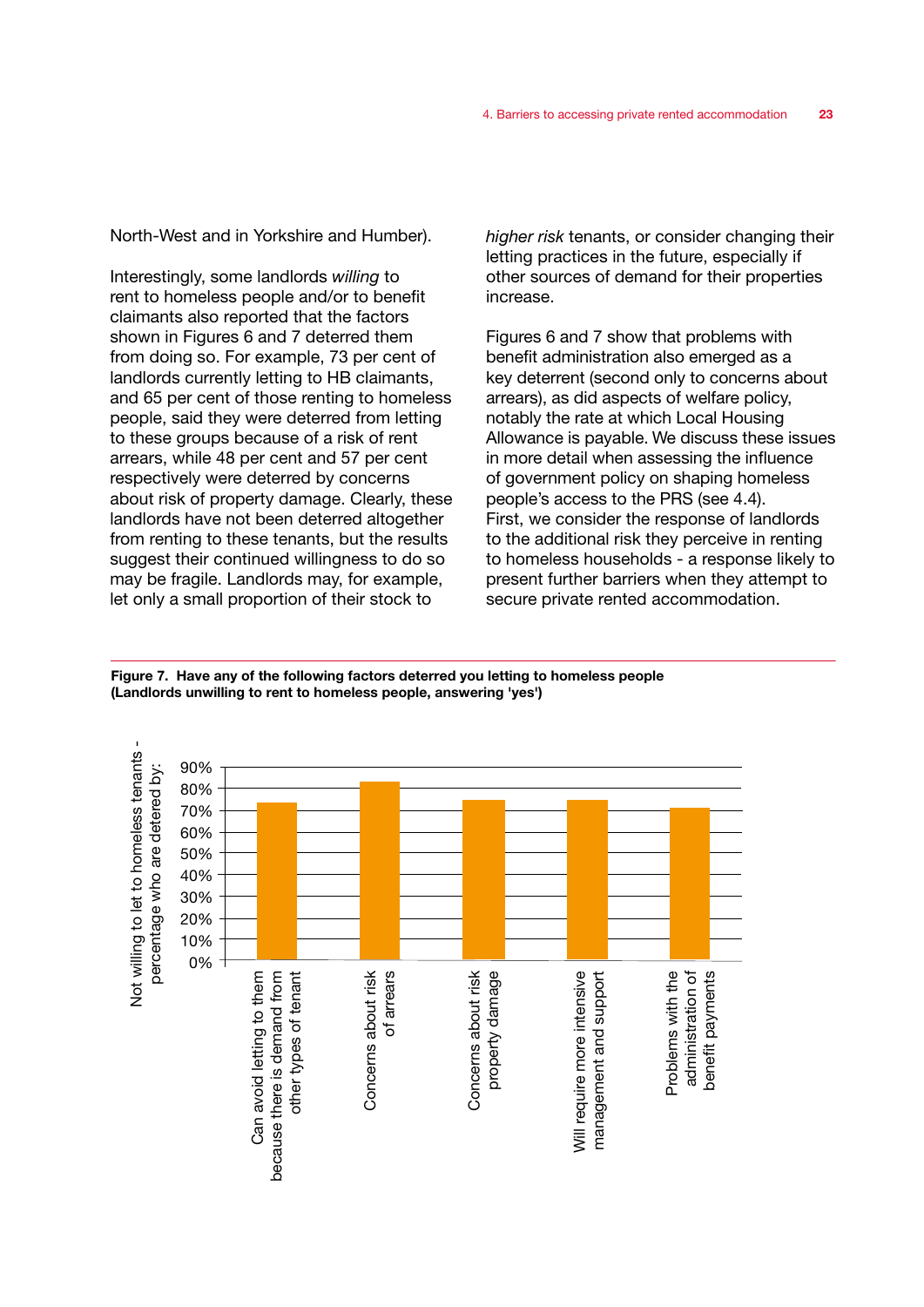# 4.2 A premium for homeless people wanting to rent?

The respondents to the landlord survey were putting in place a range of measures or additional requirements as *safeguards* against the additional risk they perceived to be associated with renting both to benefit claimants and to homeless people. For example, Figure 8 below shows that the majority of landlords required HB to be paid directly to themselves. This preference is in direct conflict with the Government's policy of paying HB direct to most tenants - in both the social and private rented sectors - wherever possible, in order to promote more responsibility amongst tenants for rental payments. Only 26 per cent of the landlords willing to rent to homeless people did not require direct payment of HB (or an alternative payment arrangement (APA), for those on Universal Credit (UC)).

This problem is likely to intensify in the coming months and years, as the *roll out* of UC continues. The Government has suggested that landlords would receive direct rent payments in only a small minority of cases where claimants are eligible for the *housing costs* element of UC. This could therefore become an increasingly important deterrent for landlords to even consider letting to claimants in general, and homeless people more specifically. The intention to pay UC claimants on a monthly basis, to simulate salary payments, also met with a distinctly cool response from one of the landlord stakeholders:

*The government pay housing benefit direct to some tenants who are not able to manage their finances, don't pay their rent and are evicted. Under Universal Credit they all pay benefits in one monthly lump to people who will never had had so much money in their pockets at one time and have no idea how to manage it. This is in a misguided belief that it makes the* 

*unemployed ready for a regular monthly income. If these people found work, how many would be paid monthly? Many entry level jobs are paid weekly, proving the government is out of touch with the real world.* 

Some landlords also confirmed that they increased access and rental costs when letting to these groups. A landlord stakeholder claimed that some insurance companies would not cover them, or would ask for higher premiums, if the property was let to an HB claimant. Sixteen per cent of those renting to HB claimants, and 16 per cent of those renting to people who had been homeless, said they increased the deposit required. Eleven per cent and 13 per cent respectively said they increased the rent in advance. Thirteen per cent and 16 per cent respectively increased the contractual rent. A sizeable proportion of landlords in the survey also said that they made more extensive use of guarantors (41 per cent and 33 per cent) and references (40 per cent and 31 per cent).

One landlord stakeholder expressed his concern about the increased risk of letting to homeless people as follows:

*We can get reposition cover (legal expenses) and a rent guarantee on approved tenants, thus removing any risk of default, say if the tenant loses their job or violates their tenancy agreement. That cover is not available to landlords taking a homeless person.* 

Many landlords are therefore imposing a premium on homeless applicants and benefit claimants, in order to limit what is perceived to be the greater risk of letting to these groups. Indeed, only 13 per cent of landlords letting to benefit claimants and 21 per cent of those letting to homeless people did not put in place any additional requirements before renting to these groups.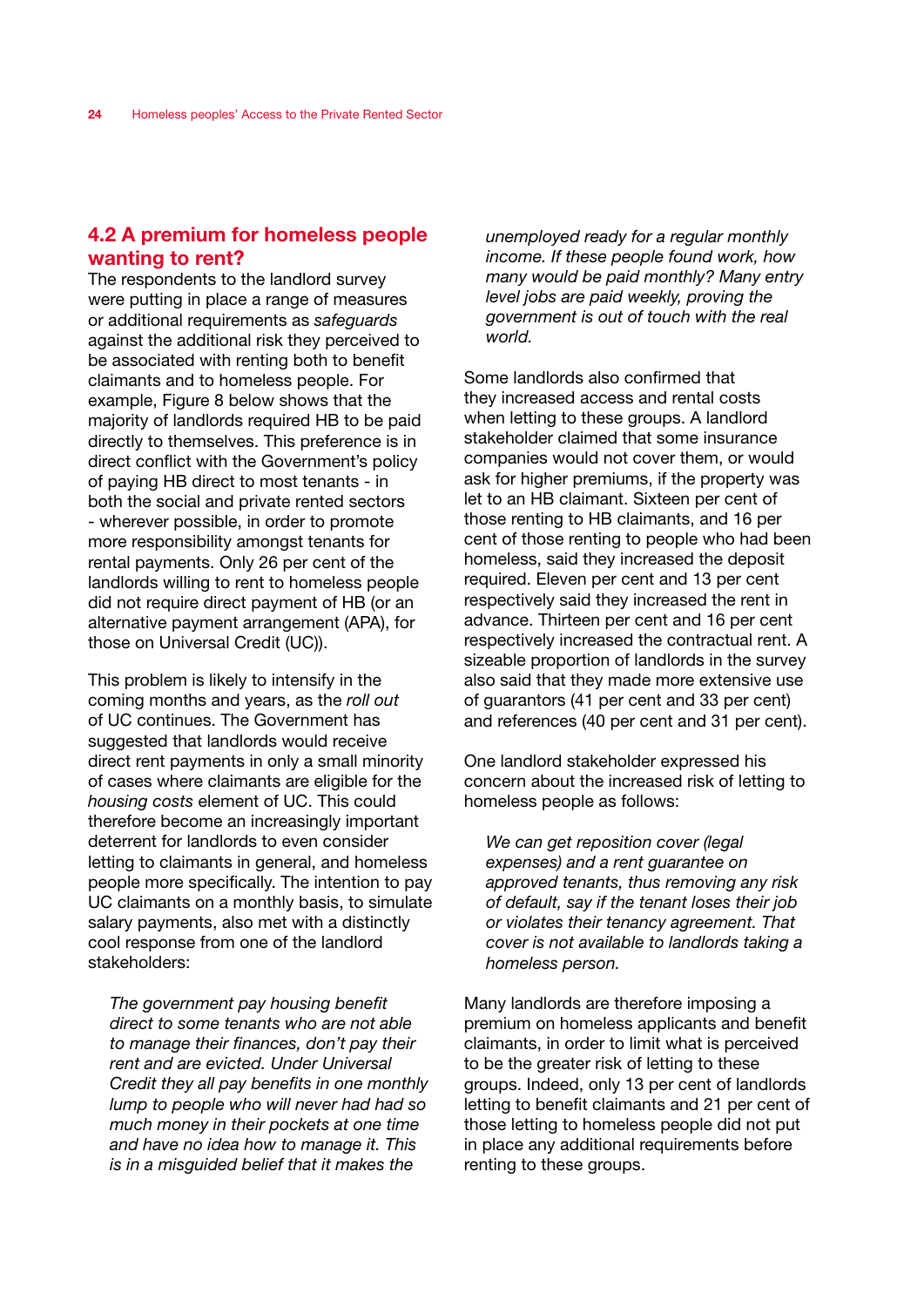



These practices may be preventing people from accessing accommodation. For example, 30 per cent (22 respondents) of the homelessness service users surveyed said they had been asked to provide *additional security* specifically because they were in receipt of benefit and 21 per cent (15 respondents) specifically because they were homeless (n=73). Of these, only two respondents said they were easily able to provide the additional security required. Others managed to do so but with difficulty, and some were unable to meet the requirement but managed to find somewhere else to rent. However, 41 per cent (12 respondents) of the service users who had been asked to provide additional security could not do so and were unable to find somewhere else to rent. The experience of one respondent - a 43 year old woman - demonstrates how the requirement for additional upfront rent and/or a guarantor can prevent access to accommodation.

*If I wanted to rent a studio flat in Pimlico they requested that, because I was in receipt of benefits that I would pay eight months rent up front. If, however, I could find a guarantor then I would only have to pay the equivalent of a months rent upfront. I am unable to provide a guarantor and I was unable to proceed further with this enquiry. (survey respondent)*

This respondent's experience also illustrates well the way in which some landlords impose *additional securities*. It was only because she was in receipt of benefit that she was asked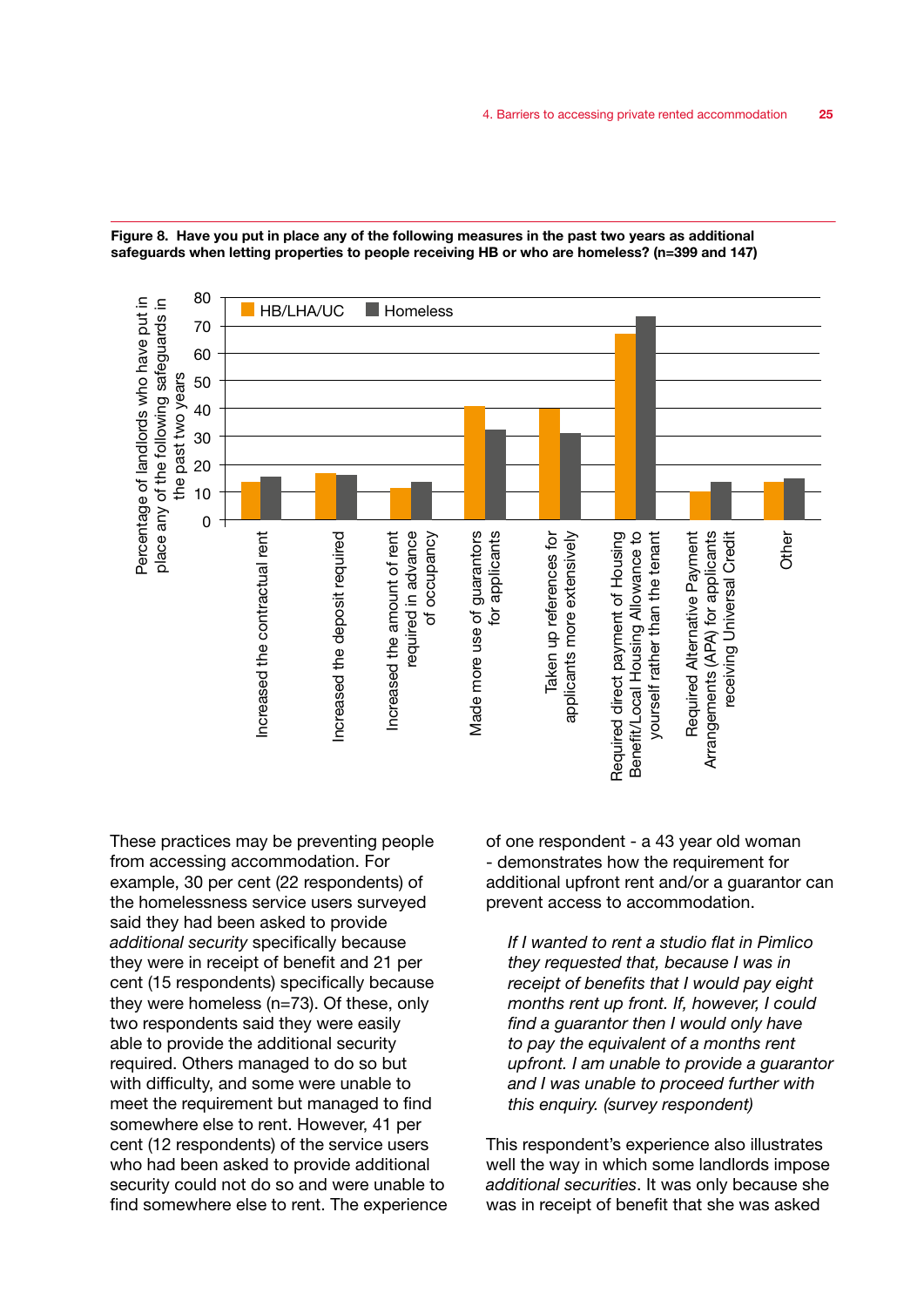for eight months advance rent, and only because she could not afford such hefty up-front costs that she was asked for a guarantor.

The measures landlords are putting in place to mitigate the perceived risks associated with renting to homeless people are reflected in the reported difficulties faced by homelessness service users who were trying to secure private rented accommodation. Table 2 shows that 66 per cent of service users had encountered difficulties in finding guarantors, 80 per cent in securing the funds for a deposit and 73 per cent in paying rent in advance. Nearly half (48 per cent) said they had difficulty providing references for landlords. As we reported above, in nearly three quarters (72 per cent) of cases, respondents said these difficulties were insurmountable, and prevented them from securing a private rented tenancy at that time.

# 4.3 The Impact of Government **Policy**

Trends in the wider housing market suggest that the barriers facing homeless households and benefit claimants from gaining access to the PRS are likely to increase, as affordability problems grow and supply fails to keep pace with demand. The evidence from landlords, homeless people and local authorities in this study suggests that government policy is compounding, rather than mitigating, the difficulties faced by homeless people and benefit claimants trying to resolve their housing problems. Various government policies are also affecting the willingness and ability of landlords to rent to people they consider 'higher risk'. As two survey respondents commented:

*We used to work with tenants who needed a chance in life; however with the recent government changes we are now only prepared to let to high income tenants who are low risk and have absolutely spotless records.*

Table 2. When you were looking for PRS accommodation did you encounter any of the following difficulties (homelessness service users answering 'yes') $^{24}$ 

|                                                                                | Count | $\%$ | $n =$ |
|--------------------------------------------------------------------------------|-------|------|-------|
| difficulty finding somewhere with rent you could afford                        | 57    | 84   | 68    |
| difficulty raising money for a deposit                                         | 53    | 80   | 66    |
| difficulty raising money for rent in advance                                   | 47    | 73   | 64    |
| difficulties finding somewhere to rent within the LHA rate                     | 31    | 70   | 44    |
| landlords/letting agents refusing to let to people on benefits                 | 44    | 69   | 64    |
| difficulty finding a guarantor                                                 | 38    | 66   | 58    |
| difficulty finding somewhere in decent condition                               | 40    | 65   | 62    |
| difficulty raising money for agency or other fees                              | 35    | 59   | 59    |
| difficulty finding references                                                  | 29    | 48   | 60    |
| landlords/letting agents refusing to let to homeless people                    | 24    | 42   | 57    |
| landlords/agencies refusing to consider you for other reasons (e.g. age, pets) | 14    | 26   | 54    |

<sup>24</sup> The base numbers are low against some of the difficulties specified in the table because they will have been 'not applicable' to some respondents. For example, those who had not been asked to provide a reference could not have experienced difficulties meeting such a requirement are and are likely to have responded 'not applicable'.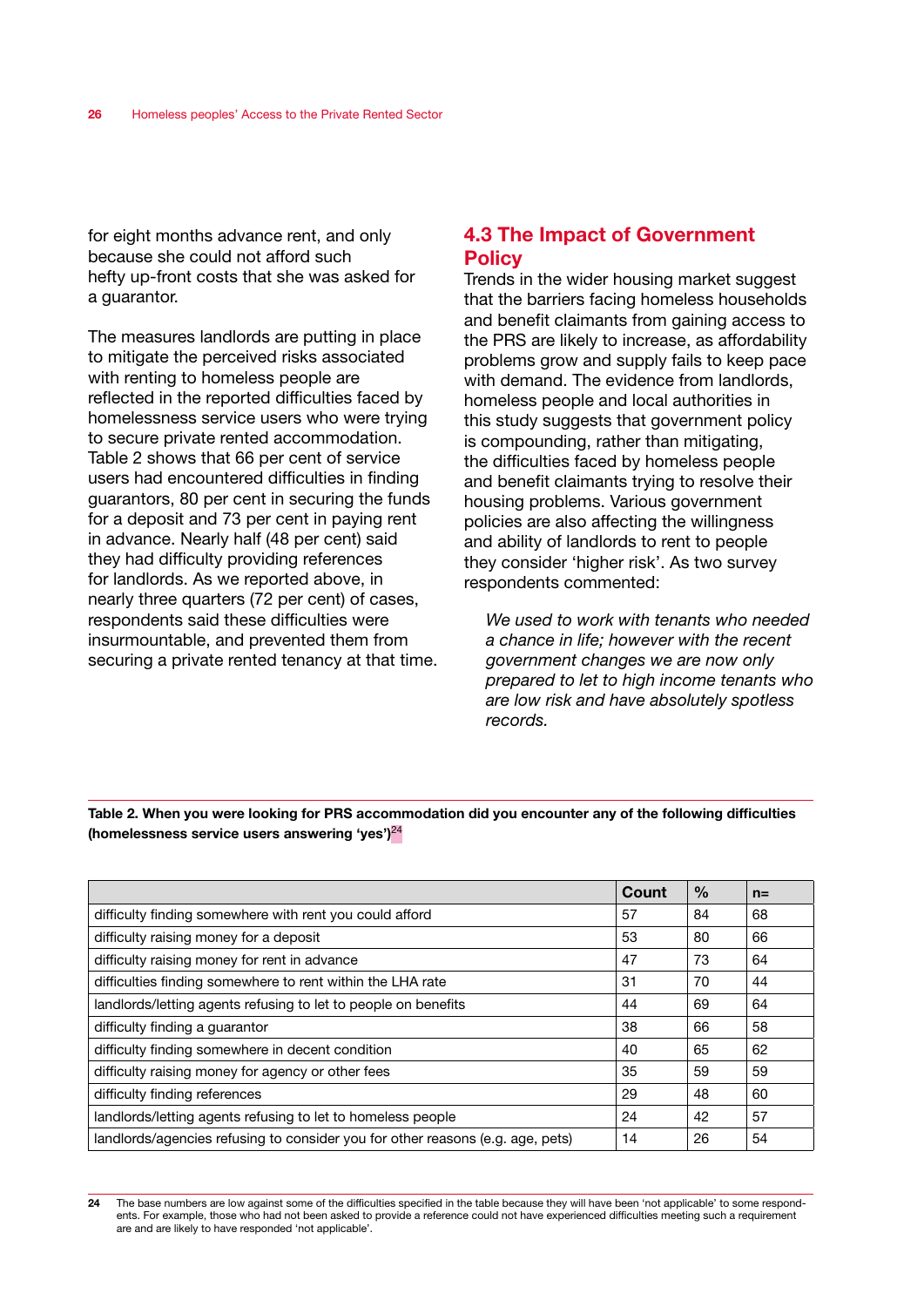*Changes in Government policy (taxation, Universal Credit, LHA caps, immigration checks) transfer too much risk and liability to private landlords. Even those of us wanting to support disadvantaged tenants and invest in local communities are being put off.*

### Direct payment of housing benefit

We have already noted that government policy to promote direct payment of HB to tenants directly conflicts with the requirement of the majority of landlords in our survey to receive HB themselves if they are to rent to homeless people. In the social rented sector a direct rent payment policy has no effect on homeless applicants' access to a tenancy: social landlords cannot refuse to rent to someone because the rent is paid direct to them. But a private landlord can.

Direct payment of HB to tenants also emerged as the policy most likely to deter landlords from renting to homeless people. Figures 9 and 10 below show that 68 per cent of landlords said that direct payment of HB to the tenant was making them more reluctant to let to benefit claimants and 66 per cent said it was making them more reluctant to rent to homeless people. One of the landlords interviewed for this study highlighted concerns over the lack of a right for landlords to insist on direct payments once any arrears reach a set amount - currently set at eight weeks. The landlord was also concerned that he would not be able to obtain reliable information about the progress of tenants' claims in the future, when responsibility for monitoring shifted from the local authority to a more centralised system with DWP. He felt that the DWP job coaches dealing with UC claimants would not have anything like the same level of understanding of the complexities of housing issues that specialist local authority officers had built up over time, in dealing with HB claimants.

Housing advisors interviewed for the study also emphasised the impact of direct rent payment to tenants on the reluctance of landlords to rent to people in receipt of benefits. They thought that this was a key barrier. One housing advisor, working in the North of England, suggested that many landlords do not have *a priori* negative views of HB claimants, but do see them as a higher financial risk because of their low income. These landlords, she suggested, would happily rent to tenants in receipt of HB if they could receive the rent directly, thereby mitigating this additional risk. This view was supported by comments made by the landlords we surveyed.<sup>25</sup> The landlords indicated that they were motivated primarily by financial/economic considerations in their lettings priorities rather than underlying negative views about the characteristics of benefit claimants or homeless people. This would suggest that measures that help mitigate financial risk will increase the proportion of landlords willing to rent to financially riskier tenants, while measures and policies that increase risk (such as direct payment, or lowering LHA rates so that more tenants have to pay a 'top up') will have the opposite effect.

#### Changes to LHA rates

Changes to the LHA rate (the level of HB paid to claimants), also appear to be having an effect on single homeless people's access to the sector. From April 2011<sup>26</sup>, LHA rates were reduced from the  $50<sup>th</sup>$  percentile to the  $30<sup>th</sup>$ percentile of local market rents. Caps were also placed on the maximum HB that could be paid (by property size), which has affected some London boroughs. Furthermore, as stated in Chapter 2, the age threshold for the 'Shared Accommodation Rate' (or SAR) was extended from 25 to 35. As part of a freeze on working age benefits, in 2015 the Government announced that LHA rates would

<sup>25</sup> The survey included a small number of open ended questions and respondents were invited to make any additional comments they had at the end of the survey.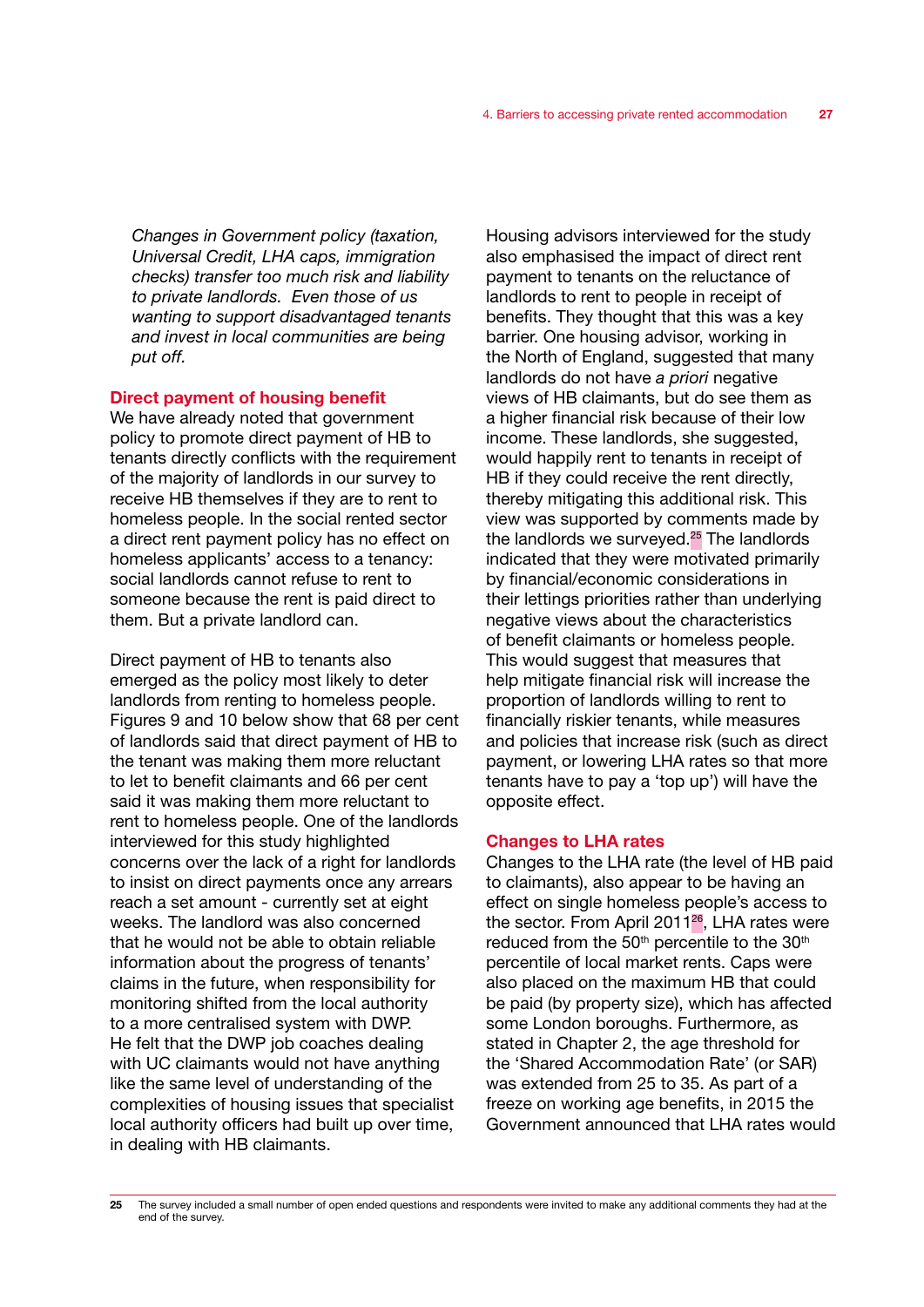

Figure 9. Have the following changes made you more reluctant or less reluctant to let to people receiving Housing Benefit/Local Housing Allowance/Universal Credit? <sup>27</sup>

be frozen for four years. If rents increase, LHA rates will not keep pace. These changes have had the effect of reducing the stock of private rented accommodation available at a rental cost fully covered by HB. As one landlord stakeholder commented:

*LHA is set at below average rents so often provides for below average property or property a long way from jobs. That is not what decent, sensible landlords invest in.*

There was consensus across the different survey samples that LHA rates were hindering single homeless peoples' access to private rented accommodation. For example:

- 70 per cent of the homelessness service users surveyed said they had encountered difficulty finding somewhere to rent within the LHA rate (Table 2);
- 53 per cent and 51 per cent of landlords respectively reported that caps on LHA rates were making them more reluctant to let to benefit claimants (Figure 9) and to homeless people (Figure 10);
- Nearly half of landlords also reported that the four year freeze on LHA rates made them more reluctant to rent to people in receipt of HB and to homeless people (Figures 9 and 10).

26 for new and repeat benefit claimants; changes were introduced for existing claimants during 2012, depending on the date of claim renewal<br>27 These percentages do not sum to 100 because between 19% and 51% of landlords in 27 These percentages do not sum to 100 because between 19% and 51% of landlords indicated 'no change'.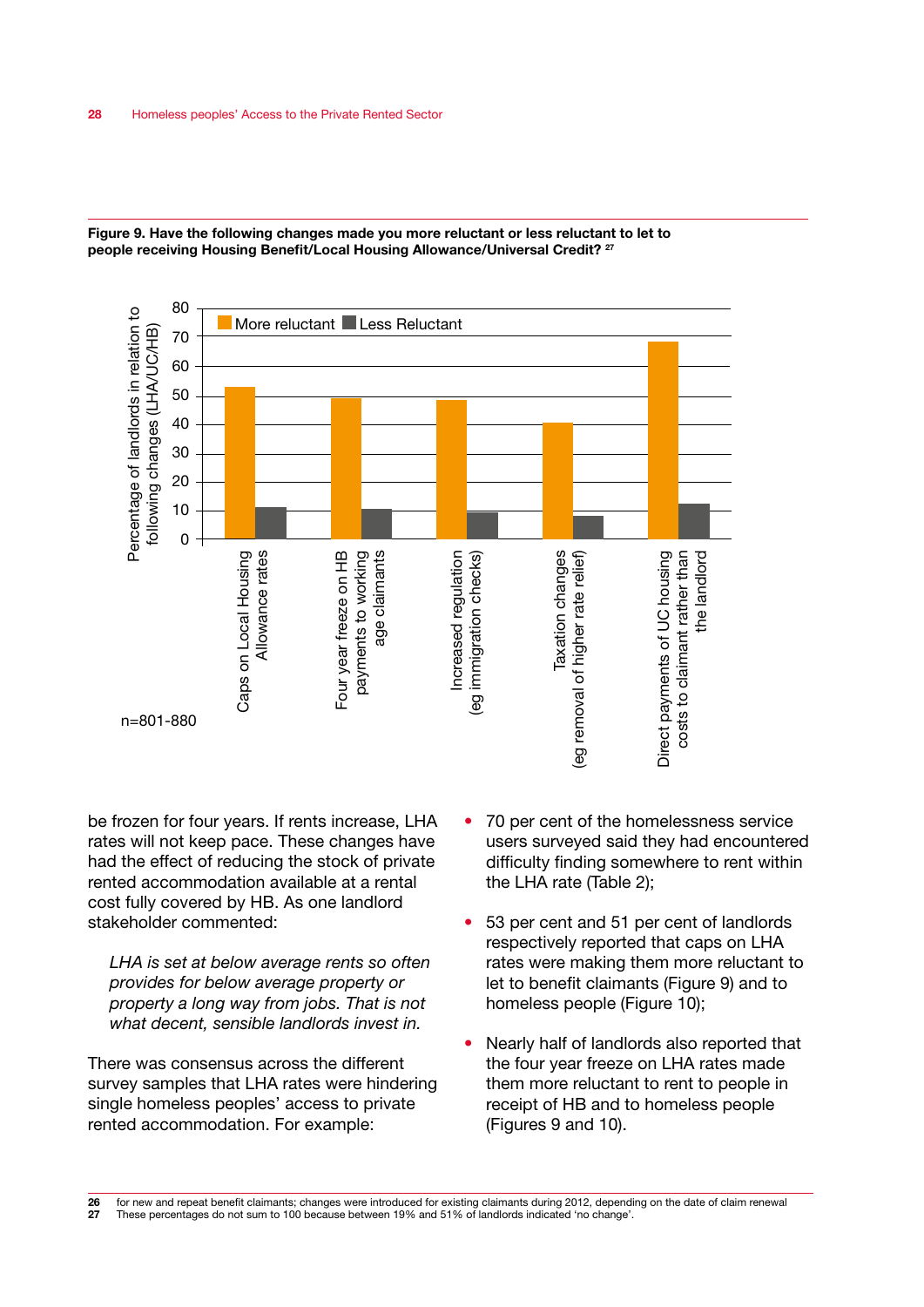



The local authorities surveyed also raised concerns about the impact of welfare policy on the availability of private rented accommodation with nearly all (93 per cent) expressing the view that LHA rates in their area were inadequate for some claimants to secure housing. The vast majority (90 per cent) of local authority officers also reported a shortage of accommodation available at the SAR.

All but one of the respondents interviewed who had secured a private rented tenancy were 'topping up' their HB with other income. Michael, in particular found it *'nigh on impossible'* to find accommodation within his eligible LHA rate' (see Case Study 2). Eventually he moved to a different city where

the gap between the SAR and the cost of available property was less. In doing so, he also had to move away from the city in which his children live. Richard, meanwhile, needs to find £100 per month from his JSA to meet his rental payments.

#### Landlord management and taxation

Two other aspects of government policy towards the PRS were mentioned in the survey questionnaire for landlords. The first concerned the taxation changes announced by the Chancellor in the Summer Budget (July 2015), restricting Mortgage Interest Relief for residential landlords to the basic rate of income tax (20%). Landlords will also no

28 These percentages do not sum to 100 because between 25% and 53% of landlords indicated 'no change'.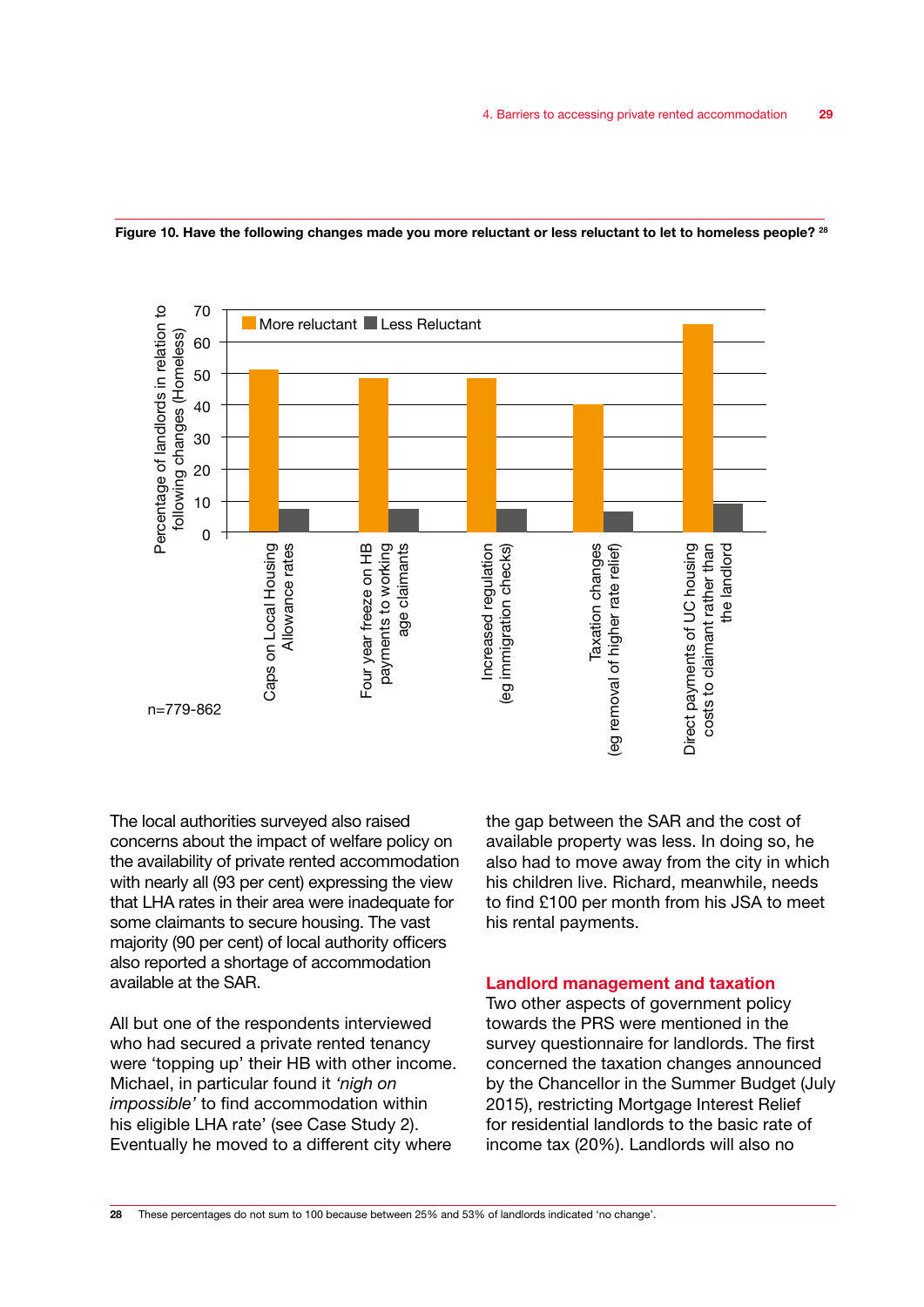longer be entitled to an automatic entitlement to a wear and tear allowance for furnished properties. The taxation changes will be phased in from 2017 onwards. In November 2015, the Chancellor also increased Stamp Duty Land Tax for buy-to-let investors above a specified level, to take effect from April 2016 - a measure which, according to one landlord stakeholder, will '*freeze portfolios'.* Forty one per cent of landlords said these changes would make them more reluctant to let to benefit claimants and 40 per cent said it would make them more reluctant to let to homeless people. One landlord surveyed explained the effect these changes would have on their business:

#### *With new tax rules it is not arithmetically possible [to let to LHA claimants].*

The interim findings of a survey of its members by the Residential Landlords Association (RLA) found that 65 per cent of respondents were now considering increasing rents as a direct result of the taxation changes in the Budget.27 Set against this, one of the landlord stakeholders interviewed for this research suggested that ways would be found to mitigate the impact of this measure, for example by dividing up the business between different partners, and one of the other landlords interviewed (with 19 properties in the North-West of England) was actively considering such a measure at the time of interview. As one landlord stakeholder put it:

*Three quarters of buy-to-let landlords will look to increase rents to cover costs and the remaining quarter will look to sell up and get out of the sector. I am not sure that stock reduction and increased costs was what the government had in mind here.*

The introduction of compulsory immigration checks on tenants was mentioned in Chapter 2. Forty eight per cent of landlords said that the immigration checks would make them more reluctant to let to benefit claimants, and 49 per cent more reluctant to let to homeless people. According to a survey of over 1,500 landlords by the Residential Landlords Association, 72 per cent of landlords said they did not understand their obligations under the policy. The RLA claims that the result will be that many landlords are unlikely to rent to those who cannot easily prove their right of residency. The survey also found that 44 per cent of landlords will only rent to those with documents that are familiar to them: this will cause serious problems for the estimated 17 per cent of UK nationals without a passport, which will include a higher proportion of young people and poorer households. There is also concern that checks will cause problems for UK citizens who do not hold a passport or may expose landlords to accusations of racism.

Interviews with landlord stakeholders revealed concerns about other aspects of government legislation - such as changes to HMO legislation on minimum room size and the extension of Article 4 provisions, and the potential re-banding of bedsits for Council tax purposes. The outcome, according to one interviewee '*is to keep hitting us at the same time that social housing is drying up.*' Another expressed his concerns more bluntly:

*Under regulations, landlords are expected to provide the poor with the same standard of accommodation as the better off…This is not realistic. The result is regulations* (that) *prevent good landlords from providing low cost accommodation. Rogues ignore regulations and rip off the poor.*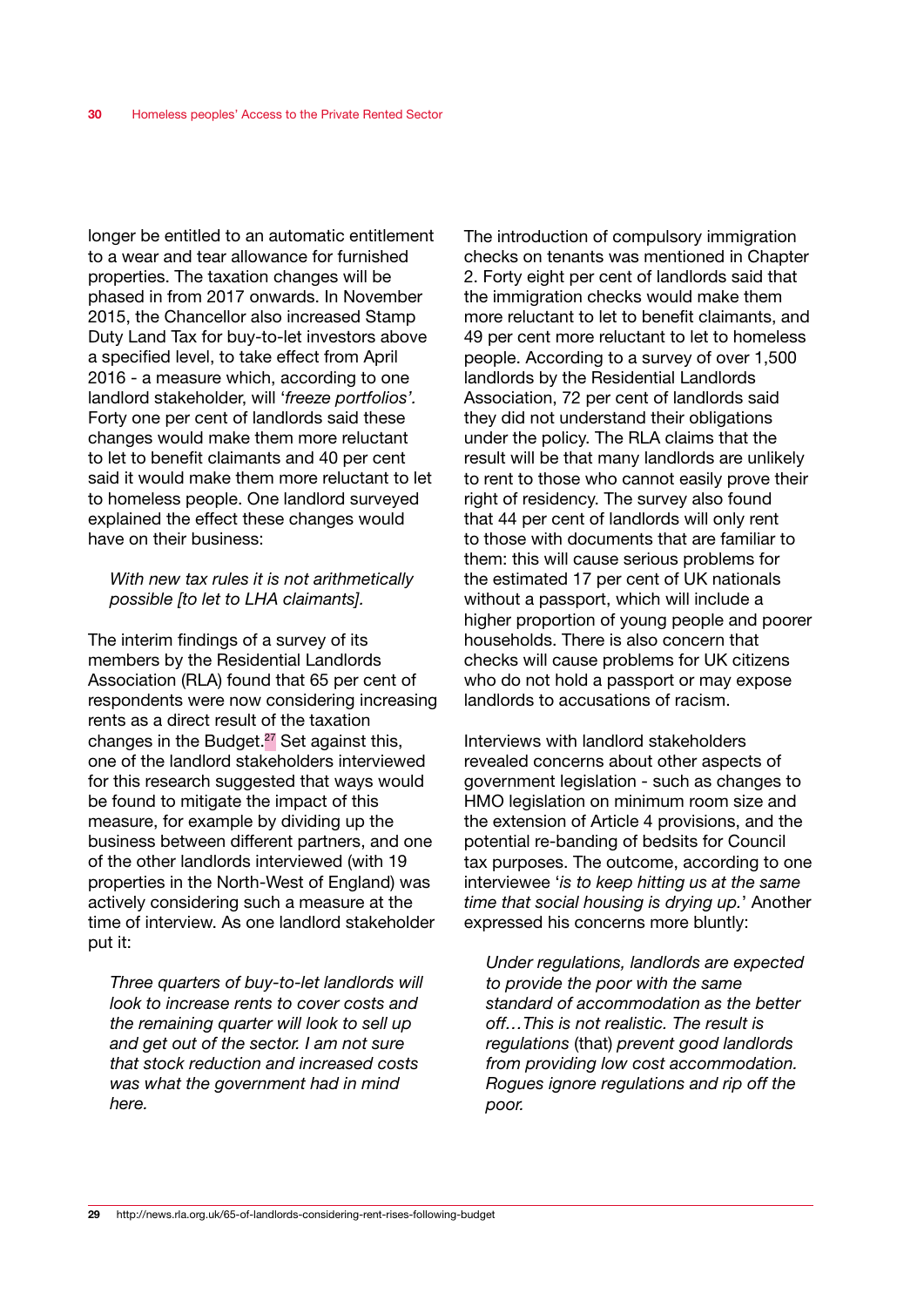# 4.4 Access and Rental Costs

It is notable that the most common difficulties encountered by homelessness service users who had sought private rented accommodation in the past year related to costs. Table 2 shows that finding an affordable property, raising money for a deposit, raising money for advance rent and finding somewhere within the LHA rate were the most common difficulties reported (with 84 per cent, 80 per cent, 73 per cent and 70 per cent respectively reporting these difficulties $28$ ).

The homelessness service users interviewed also talked about the impossibility of raising hundreds of pounds for a deposit and/or advance rent while in receipt of benefit. One pointed out that he would have to save every penny of his income from JSA for two months to raise the deposit, without adding the cost of advance rent and or agent fees. Another described the requirement for a deposit as *'my biggest hurdle'* and one he was unable to meet. Joey reported that the agent he approached required a finder's fee and a fee for background checks (CRB and such like) in addition to a £500 deposit, and Graham and Damian described the kind of funds they were faced with raising in order to access a tenancy:

*I think you're talking, what I was finding the most part of it was £1000, you're talking a month's rent in advance and a month's rent deposit, the biggest part of £1000 and nowhere to get that from. (Graham)*

*Everyone wanted a big deposit for £1,800 or £2,000 which I didn't have at that time…the deposit to get you started is the hardest thing. (Damian)*

This was an extremely common theme amongst those interviewed. The requirement for a deposit alone (even a reasonable one)

was often enough to prevent access to a tenancy, but respondents also talked about high rents, agent fees and advance rent as prohibitive. Some respondents felt they may be able to raise, or had already raised, enough to cover some costs but not all. As a result, it made little difference that they had a deposit, or enough for agent fees. Without a bond, and advance rent, and fees, they could not secure a tenancy. For example:

'*I had enough for the fees but I didn't have enough for the fees and a bond, I had enough for one or the other*' *(Joey)*

*I try to stay away from the agencies cos they're so high in the admin fee. Fair enough you can get a bond or whatever but then you've got this admin fee and admin fees can be anything from £50 to £250 just for signing a few bits of paper. That's a lot of money, especially when you're homeless and you've got nothing. (Michael)*

We have already noted that the vast majority of the local authorities surveyed reported the view that LA rates were inadequate and that there was a shortage of accommodation available at the SAR in their area (see 5.3). Michael's experience of seeking a tenancy in a city in the North East illustrates this point well (see Case Study 2) where rents '*are about £350 or over; but then if you're only getting roughly £250 [HB] it's £25 easy out of your Job Seekers, you cannot do it, it's impossible.* 

The local authorities surveyed also reported issues with other costs associated with a private rented tenancy, and expressed the view that these were rising. Table 3 shows that the majority of local authority officers thought that access costs and letting agent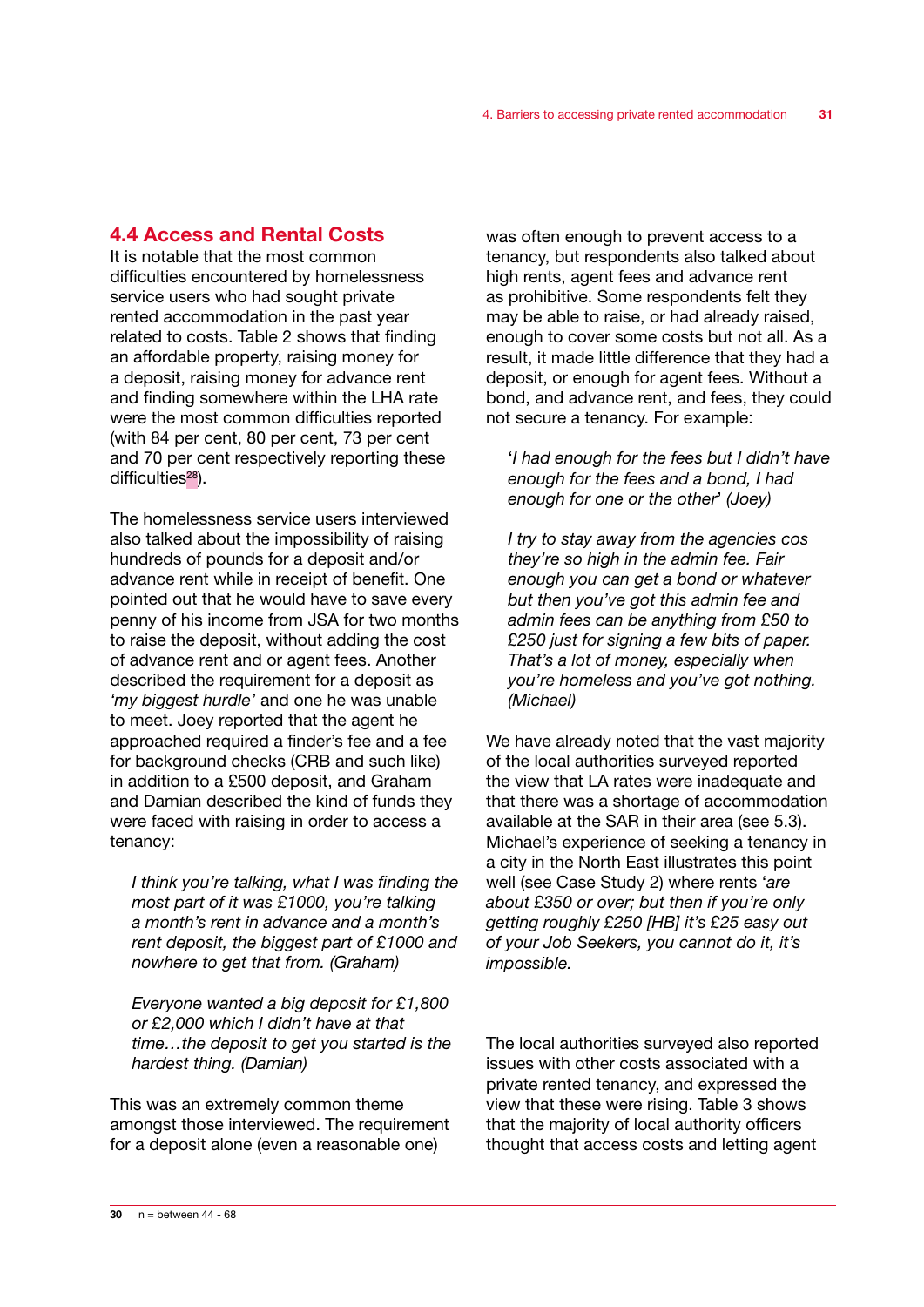fees had increased significantly in the past five years.

# 4.5 Measures that may incentivise landlords to lift barriers to access

Landlords were asked an open-ended question: *Is there anything that would make you more willing or more likely to let to people on Housing Benefit/Local Housing Allowance/ Universal Credit?*

513 respondents replied to this question, and of those 94 indicated that nothing would persuade them to rent their properties to people claiming benefits. Some reported that previous negative experiences had put them off; some said it was not financially viable and others reported that that they do not rent in this particular sub-market of the PRS. Other respondents referred to measures that would incentivise them to rent to people claiming benefits. The following measures were suggested, in order of frequency:

• Direct payment to landlords. The largest group of responses related to direct payments of LHA to tenants. Many landlords stated that if they were paid the rent directly, this alone would make them more likely to rent to LHA claimants. Many added how detrimental direct payment to tenants had been to their businesses. Moreover, some landlords also wanted payment methods to change. In particular, that LHA should be paid in advance, rather than arrears, and per calendar month and that tenancies to LHA claimants should be adequately supported by a tenancy deposit and a month's rent in advance. This, they claimed, would make payment methods the same across the PRS.

*Return to direct payments gives better security and information so you can quickly know if there has been a problem with the application.*

*Housing benefit tenants are poor, so rent payments need to be guaranteed and damage paid for. I cannot sue people who have no money.*

• Overpayment claims from landlords. While a return to direct payments to landlords appeared to be a popular incentive, landlords also wanted to end one of the vagaries of the direct payment

Table 3. Do you agree or disagree with the following statements about the private rented sector in your area? (Local authority respondents) (n=58)\*

|                                                                                                 | Agree<br>$\frac{0}{0}$ | <b>Neither</b><br>agree nor<br>disagree<br>$\frac{0}{0}$ | <b>Disagree</b><br>$\frac{0}{0}$ | Don't<br>know<br>$\frac{0}{0}$ |
|-------------------------------------------------------------------------------------------------|------------------------|----------------------------------------------------------|----------------------------------|--------------------------------|
| The costs of securing a PRS property have increased significantly over                          |                        |                                                          |                                  |                                |
| the past five years                                                                             | 87                     | 9                                                        | 3                                | 0                              |
| The LHA rates are inadeguate for some claimants to secure adeguate                              |                        |                                                          |                                  |                                |
| housing                                                                                         | 93                     | 3                                                        | 3                                | 0                              |
| There is a shortage of accommodation available at the SAR                                       | 90                     | $\overline{2}$                                           | 2                                |                                |
| Letting agent fees have increased significantly over the past five years                        | 79                     | 12                                                       | 3                                | 5                              |
| The upfront costs associated with starting a tenancy in the PRS have<br>increased significantly | 76                     | 12                                                       |                                  | 5                              |

\*Due to rounding figures may not add up to 100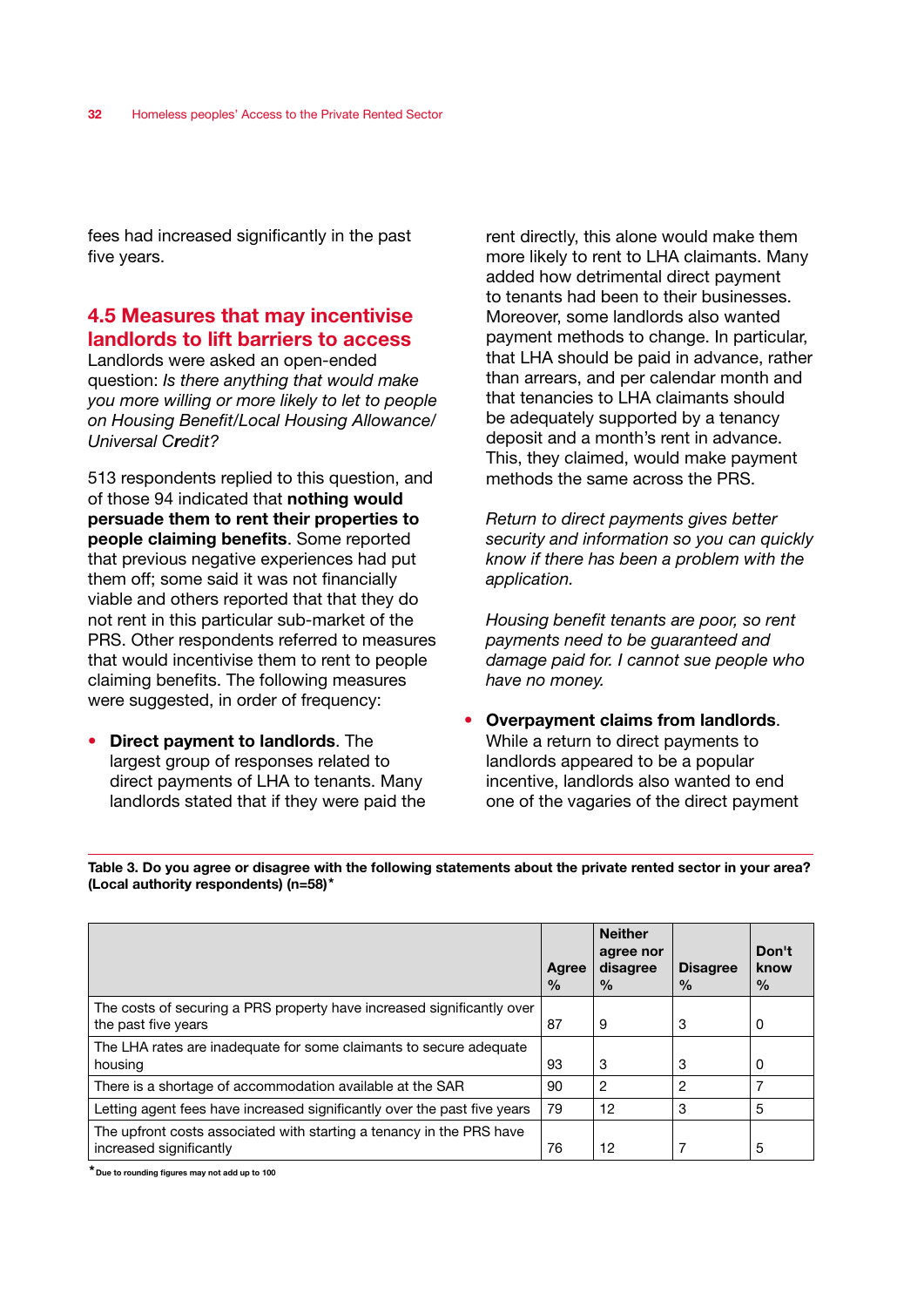system (as they see it) - that overpayments of HB made to the landlord are reclaimed from the landlord and not the tenant.

*Landlord not to be liable for return of overpayments made due to tenant not advising council of change in circumstances or benefit entitlement stopping.*

*Stopping recovery from landlord in event tenant's claim is disallowed would be greatly appreciated. More cooperation from housing benefit officers would be a big plus.*

## • Improved services to landlords. Respondents reported that better communication with, and services from, the LA would incentivise them to rent to people claiming LHA. In particular, landlords wanted to see an improvement in the way HB services operated and information about the tenants' claim status was shared with them:

*Clarity from the start as to how much benefit they will receive. Councils require the tenant to give them a signed lease before they will process the housing benefit application so you have to have faith that they will receive enough to cover the rent.....!!*

*The biggest problem is the almost entirely useless council system and employees who run the HB service. If they were proactive, helpful, transparent and worked with landlords rather than against them, I would be more inclined to rent to HB tenants. We've regularly had rent not paid (by the council) without any notification as to why, enormous delays in payments starting (up to 2-3 months is not uncommon), and when you try to find out* 

*what's going wrong you hit a brick wall.*

*Accurate payments of benefits on time. My tenant on housing benefit is frequently distressed when her benefit is not paid on time and she has to contact me.* 

Landlords expressed concern about the switch to UC, where claims are handled centrally, rather than locally. One landlord indicated the experience so far:

*Not impressed by UC helpline. Could not get answers even to basic questions; form promised - nothing received yet!*

• Increase LHA rates. Landlords also reported that rental increases would incentivise them to rent to people on LHA; and that raising the LHA rate would support this (43 respondents). Many respondents in this group wanted the rent at the 'market rent', rather than the 'suppressed rent' that the LHA offered them.

*If the amount claimants receive was enough to cover the rent. A PRS excouncil 2 bed flat here rents for about £60 a month more than LHA*

*Fair rates of benefits. Landlords who offer rubbish properties are paid the same as those offering properties in excellent condition. This is madness. Paying no more than the open market rates should be re-introduced and the money saved could be put towards going back to the 50th percentile. This would make more properties available and make it more attractive for landlords to provide better properties and stop rewarding those with the most rubbish properties.*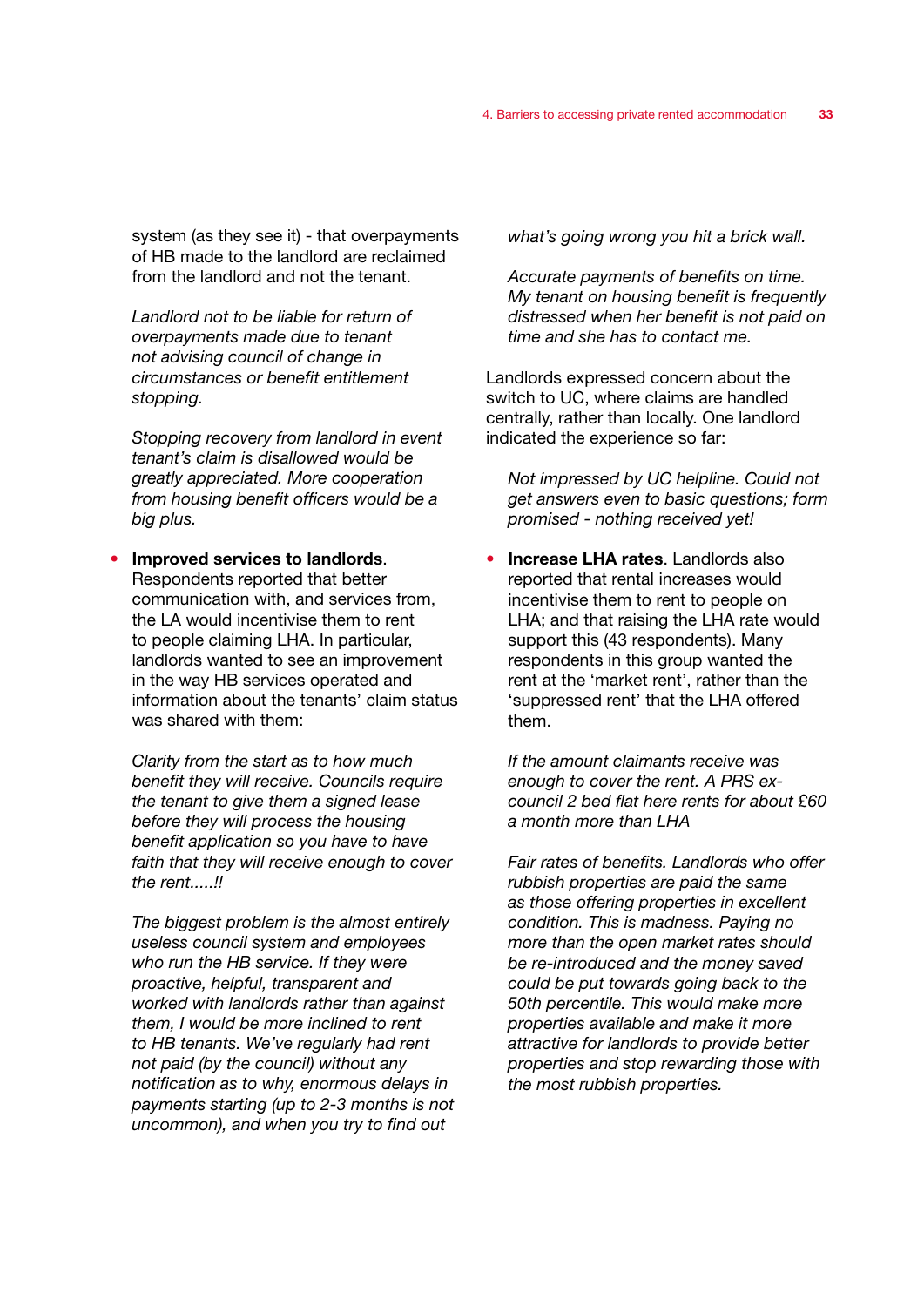- Government responsibility for damage and arrears. Landlords wanted 'the state' to take responsibility for damage to properties and rent arears when letting to people claiming LHA.
- Improved support for tenants. Landlords reported that they would be more willing to let to people on LHA, where the tenant received some assistance, training or support from a third party - measures we consider in more detail in Chapter 5.

*I'd be interested in any council run scheme that helped arrange and manage tenancies with people on these benefits - I'd happily consider longer term tenancies at below market rate with some sort of index linking if there was council guarantee of payment and I was able to retain property management.*

*Direct and helpful liaison with any assistance they are getting, i.e. drug abuse counselling, job seekers, CAB, so that everyone knows what is happening. All the care about data protection is a nonsense. Many of these people need a lot of help and cannot get clear and correct advice that is joined up.*

Abolish new tax measures. Some landlords reported concerns that tax changes announced in the 2015 Budget would negatively impact on their business interests and make them less willing to rent to people claiming LHA. Currently, the interest payments made on landlords' mortgages are a valid deductible expense, so landlords only pay tax on actual profits. From 2017-18 onwards this mortgage interest relief will be gradually reduced.

*Due to Clause 24 of the Summer Budget being brought in, it will soon be very hard to let to HB/LHA/UC by any landlord who* 

*has a mortgage. So then my answer would be remove Clause 24.*

• Mortgage restrictions and insurance costs. Some landlords reported that mortgage agreements often prevented them letting to people who were out of work. Similarly, some landlords reported that insurance premiums were far higher if a property was occupied by out-of-work tenants.

*If insurance companies didn't charge more for having benefit claiming tenants I would be more willing*

*Several of my mortgages do not allow it, and buildings insurance is £100 per annum more expensive. This is where you should be looking to lobby for change. Landlords' hands are tied. I find it offensive that these institutions seek to override my judgement on who I trust to be a good tenant. Honesty has nothing to do with income in my experience.*

## 4.7 Key Points

- All but two of the 'prospective tenants' surveyed said they had encountered some kind of difficulty when trying to secure a private rented tenancy and in the majority of these cases (72 per cent) the respondent was unable to secure a tenancy as a result.
- Landlords consider both benefit claimants and homeless people to be 'higher risk' as tenants. To mitigate these perceived risks, some landlords put 'additional safeguards' in place when renting to benefit claimants or homeless people, effectively imposing a premium on these prospective tenants. For example, when renting to homeless people, 16 per cent of landlords reported increasing the deposit, 13 per cent said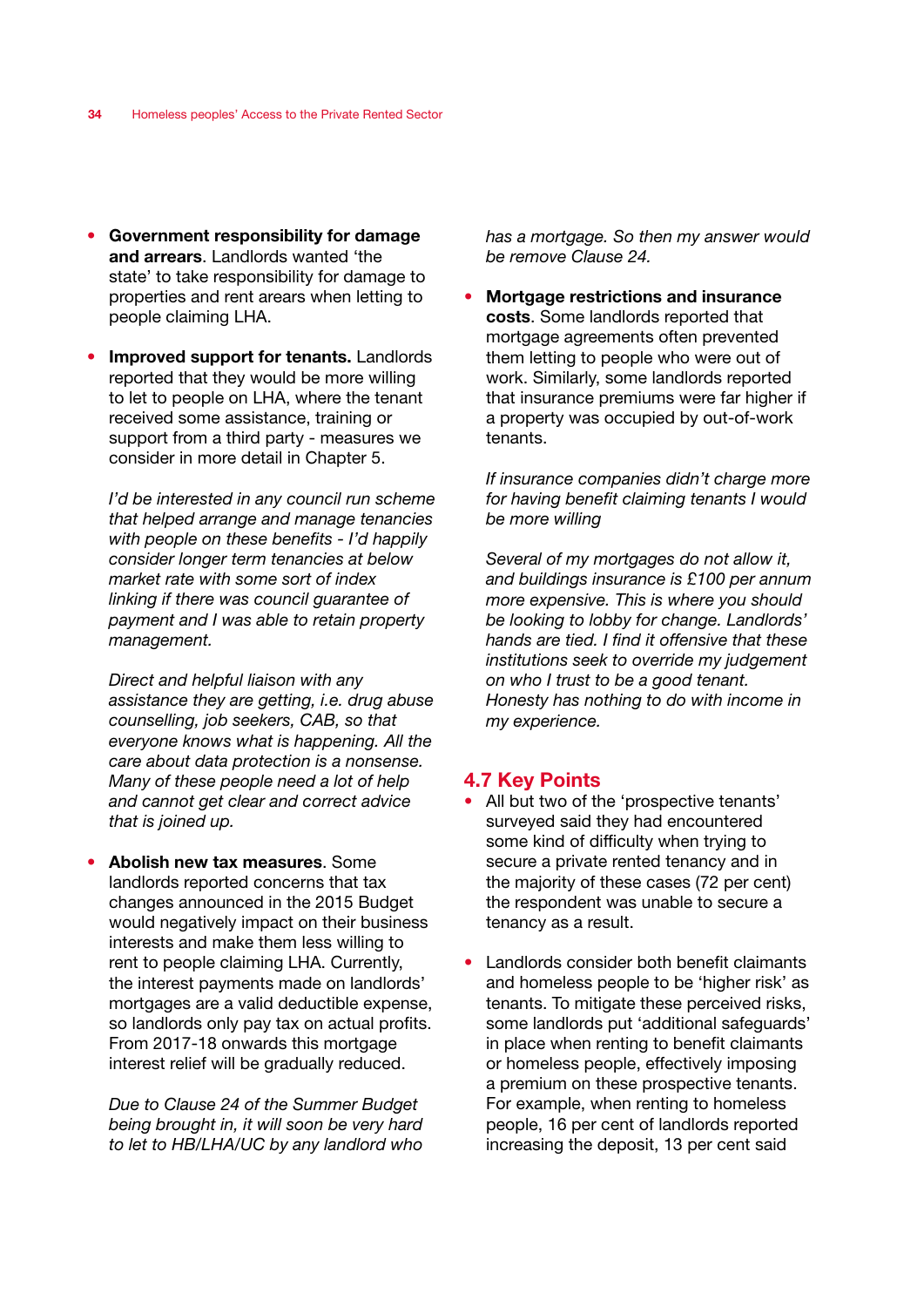they increased the advance rent, and 16 per cent increased the contractual rent. A sizeable proportion also said they made more extensive use of guarantors (33 per cent) and references (31 per cent)

- Around two thirds of landlords currently renting to HB recipients or to homeless people reported only doing so if HB is paid to the landlord. This is in direct conflict with Government policy to pay HB directly to the tenant in most cases in a measure designed to promote greater 'responsibility'. This is likely to intensify in the coming months and years, as the 'roll out' of UC continues.
- Government policy is compounding rather than mitigating the difficulties faced by homeless people and benefit claimants trying to enter the private rented sector. Direct payment of HB is one example but around half of the landlords surveyed reported that changes in LHA rates and the four year freeze on HB had made them less willing to rent to homeless people and/or benefit claimants. Recent taxation changes and increased regulation (such as immigration checks) were also found to affect landlord willingness to rent to HB claimants and homeless people.
- Difficulties finding accommodation within the LHA rate was also an issue raised by homelessness service users as well as by local authority officers, nearly all of whom reported that LHA rates were inadequate in their area and that there was a shortage of accommodation available at the SAR.
- Rental costs were not the only financial barrier that homeless people faced when trying to secure a PRS tenancy. Access costs were also found to be prohibitive. The requirement for a deposit alone was often enough to prevent access to a

private rented tenancy but agent fees and advance rent were also significant barriers. In total 84 per cent of those who had sought PRS accommodation encountered difficulty finding anywhere affordable, 80 per cent encountered problems raising money for a deposit and 73 per cent had difficulty with advance rent requirements.

• Landlords cited a range of changes that would make them consider renting to 'higher risk' tenants such as homeless people. These included: direct payment of HB to the landlord; higher LHA rates; support to tenants; better HB administration; and the abolition of the new tax changes.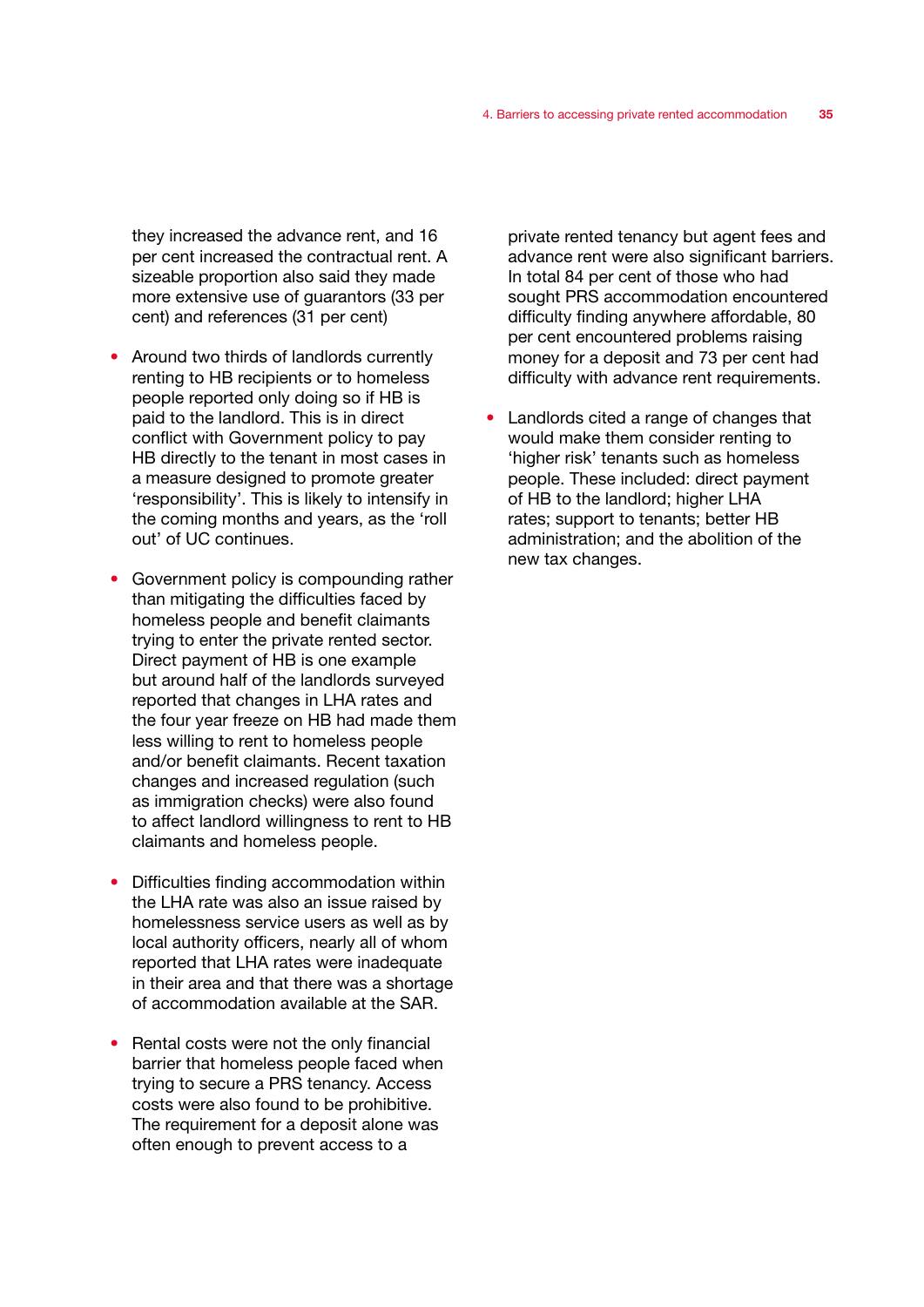# 5. Responding to difficulties accessing the PRS: the role of 'PRS Access Schemes'

One of the abiding features of the private rented sector (PRS) has been its flexibility and the fact it often provides ready access for households facing difficulties. However, as the evidence from this study has shown, it is becoming increasingly problematic for households to surmount the barriers of high tenancy deposits, high lettings fees, landlords' requirements to pay four or more weeks' rent in advance as well as landlord reluctance to rent to tenants they consider 'higher risk'. High 'entry costs' for those managing to secure a private rented tenancy then make it more difficult for households to sustain tenancies in the longer term, as they try and repair the damage done to their already overstretched household budgets.

In response to such problems, a key development has been the expansion of 'PRS Access Schemes' across the country. These schemes aim to provide better access to housing and better sustainment of tenancies. They often provide services to both tenants and landlords (tenancy training, ongoing support, tenancy deposit schemes etc.). They can benefit tenants by providing the right conditions for settled and sustained tenancies and improve the availability of accommodation in the sector by developing a constructive ongoing relationship with landlords. However, coverage is far from universal across the UK - some areas do not have any provision, and in other areas schemes cannot satisfy the demand for their services.

## 5.1 Support and assistance available

The majority of the local authorities surveyed reported that there was some kind of assistance available for people seeking accommodation in the private rented sector in their area (see Table 4). This included local authority housing advice services (95 per cent), bond deposit schemes (83 per cent) and provision of online and written information (81 per cent). PRS access schemes were less common - just over one third reported a PRS access scheme operating in their area - as were PRS accreditation schemes (43 per cent).

The majority of local authority respondents (76 per cent) also reported that services were available locally specifically to assist single homeless people not in 'priority need'. However, most also indicated that this provision was not adequate to meet need. For example, Table 5 shows that only 11 per cent said they thought there were adequate services in the LA to meet the needs of single homeless people wishing to secure private rented accommodation. Three quarters 'agreed' with the statement that more assistance needs to be provided locally for single homeless people, while 70 per cent pointed to limited funding available for PRS access schemes, despite a clear consensus that there is demand for such schemes (all but one LA respondent disagreed that there was no demand for PRS access schemes in the area).

Despite the view of local authority officers that there was not currently enough provision to help single homeless people gain and sustain private rented accommodation, many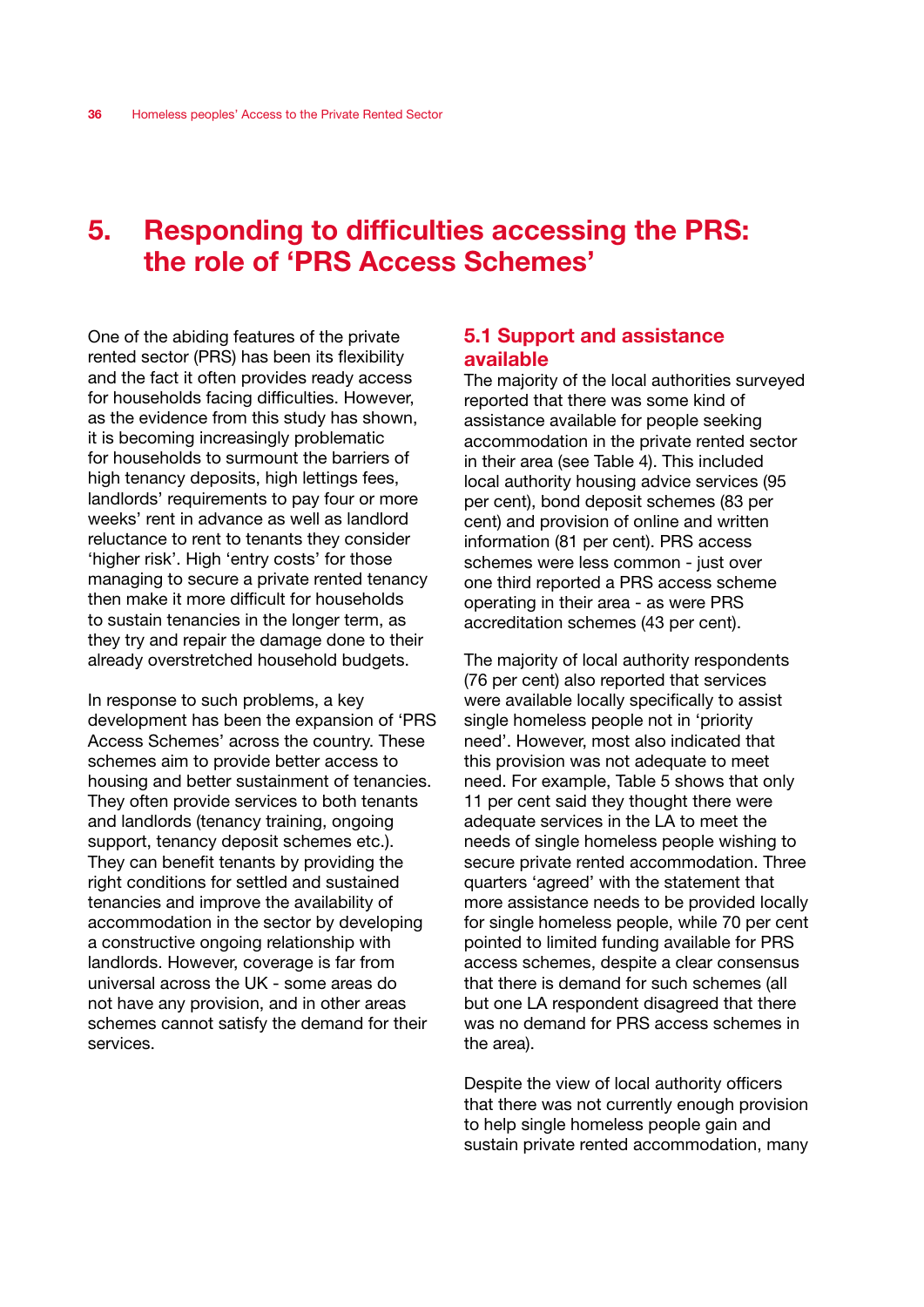#### Table 4. Are any of the following services available in your LA area for prospective tenants in the PRS (Local Authority respondents answering 'yes')

|                                                                  | $\%$ |
|------------------------------------------------------------------|------|
| LA-based housing advice service                                  | 95   |
| Bond deposit scheme                                              | 83   |
| Specific information about accessing the PRS (online or leaflet) | 81   |
| PRS accreditation scheme                                         | 43   |
| Use of Private Sector Leasing                                    | 40   |
| PRS Access Schemes run by another organisation                   | 36   |

n=58

Table 5. Do you agree or disagree with the following statements about the private rented sector in your area? (Local authority respondents)

|                                                                                    | Agree<br>$\frac{0}{0}$ | <b>Neither</b><br>agree nor<br>disagree<br>$\frac{0}{0}$ | <b>Disagree</b><br>$\%$ | Don't<br>know<br>$\frac{0}{0}$ |
|------------------------------------------------------------------------------------|------------------------|----------------------------------------------------------|-------------------------|--------------------------------|
| More assistance needs to be provided in this LA for single<br>homeless people      | 75                     | 14                                                       | 11                      | 0                              |
| There is a shortage of funding available for PRS access<br>schemes                 | 70                     | 7                                                        | 23                      | 0                              |
| There is a lack of expertise locally to establish and manage<br>PRS access schemes | 21                     | 17                                                       | 58                      | 4                              |

n=56-57

(40 per cent) said they thought such services would contract in the following two years. Nearly three quarters of respondents (72 per cent) reported that the local council provided funding for services assisting single homeless people with a non-priority need and over half of these (59 per cent) said this funding was likely to reduce in the next two years or be withdrawn altogether. No respondent said they thought funding for these services would increase.

The majority (71 per cent) of the landlords surveyed were not aware of PRS access

schemes running in their area.<sup>29</sup> This could reflect lack of provision as well as limited awareness, although levels of awareness rise when considering only those landlords who rent to tenants who are most likely to use PRS access schemes: 35 per cent of landlords willing to rent to HB claimants and 42 per cent of those willing to rent to homeless people were aware of PRS access schemes operating in the area where they let property.<sup>30</sup>

A smaller proportion of landlords (14 per cent) had let properties through a PRS access

<sup>31</sup> The survey provided a description of PRS access schemes, making it clear to respondents who may not know such schemes by this specific term.

<sup>32</sup> The association between using PRS access schemes and willingness to rent to homeless people and to HB claimants is statistically significant although we do not know the direct of causation. In other words we do not know whether using a PRS Access Scheme increases willingness to rent to these client groups of whether it is landlords already willing to do so that are most attracted by such schemes.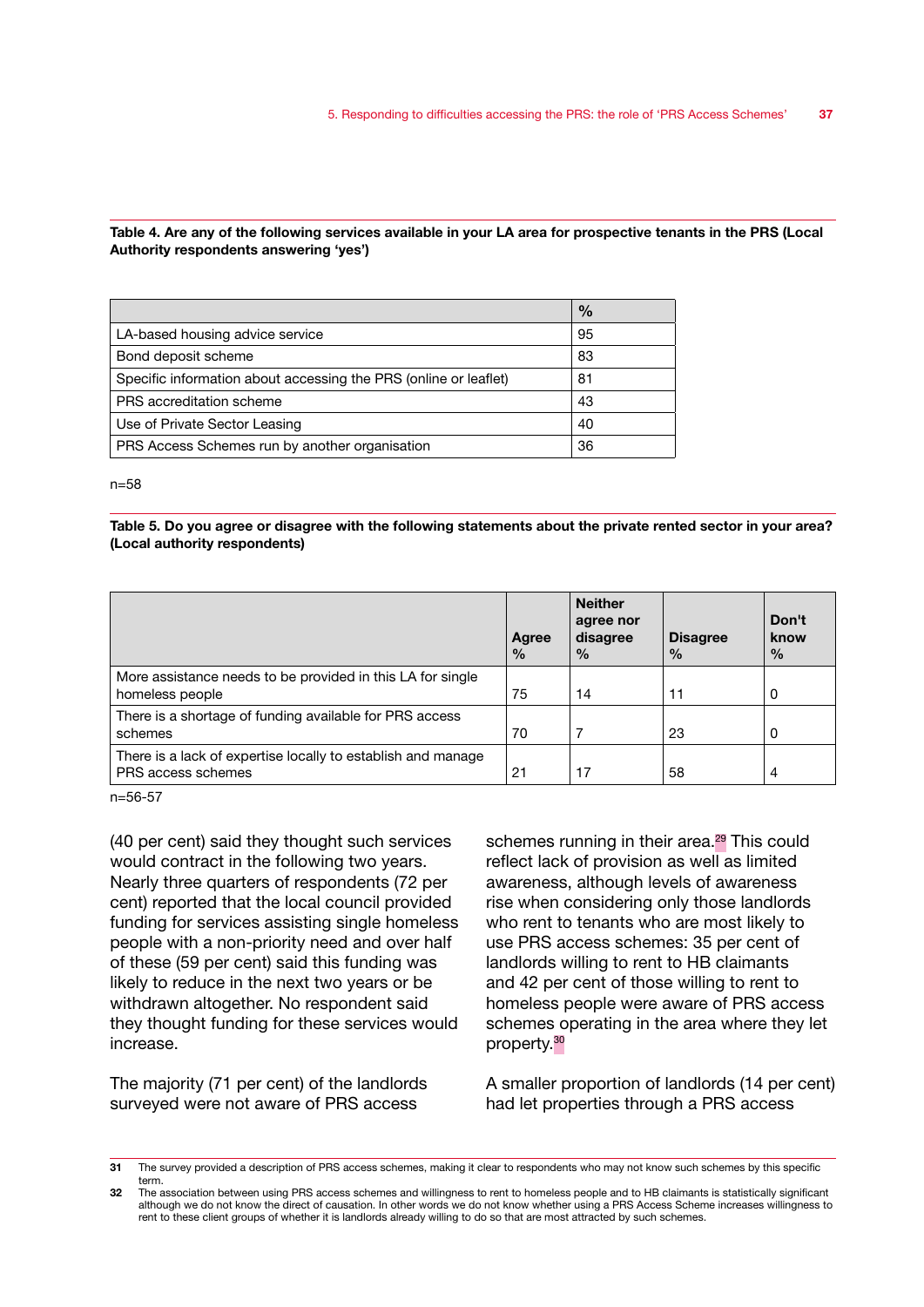scheme although, again, the figure is higher amongst those renting to benefit claimants (23 per cent) and/or homeless people (34 per cent). Landlords with the following characteristics were more likely to have let through a PRS access scheme:

- those with larger property portfolios (11+ properties)
- full time landlords
- landlords with property in Scotland (although the sample is very small)
- landlords with more experience (6+ years, although the sample is small)

When asked to explain why they had *not* let properties through a PRS access schemes landlords' most common responses were: lack of awareness of such schemes; having no need of such schemes; and not letting 'in that market'.

Just under half (46 per cent) of the homelessness service users surveyed had received some kind of assistance to secure

and/or sustain a private rented tenancy, including advice, help with costs, or support in the early stages of a tenancy (see Table 6).

# 5.2 Benefits of PRS Access **Schemes**

Evidence from the local authority officers, homelessness service users and private landlords participating in this study suggests that PRS access schemes and similar types of support can help overcome some of the barriers identified in Chapter 4 currently hindering single homeless people's efforts to resolve their housing needs in the private rented sector.

#### For example:

• 59 per cent of the 128 landlords who had used a PRS access scheme said they would only rent to tenants they perceived as higher risk through such a scheme (see Figure 11). These landlords' properties are, therefore, only available to 'higher risk' tenants because of PRS access schemes, and their willingness to rent to these tenants may be dependent on the

Table 6. In the past year have you received any of the following assistance to secure a private rented tenancy?

|                                                                                     | No. | $\frac{0}{0}$ |
|-------------------------------------------------------------------------------------|-----|---------------|
| Advice about looking for, and applying for, PRS housing                             | 28  | 29            |
| A project that found you a flat or house to live in.                                | 18  | 18            |
| Help with the costs of a tenancy (e.g. a rent deposit scheme)                       | 15  | 15            |
| Ongoing one-to-one support during the early months of your tenancy                  | 13  | 13            |
| A training course on managing a tenancy yourself                                    | 11  | 11            |
| Any other support                                                                   | 4   | 4             |
| $n = 98$ (totals do not sum to 100% as respondents could give multiple<br>responses |     |               |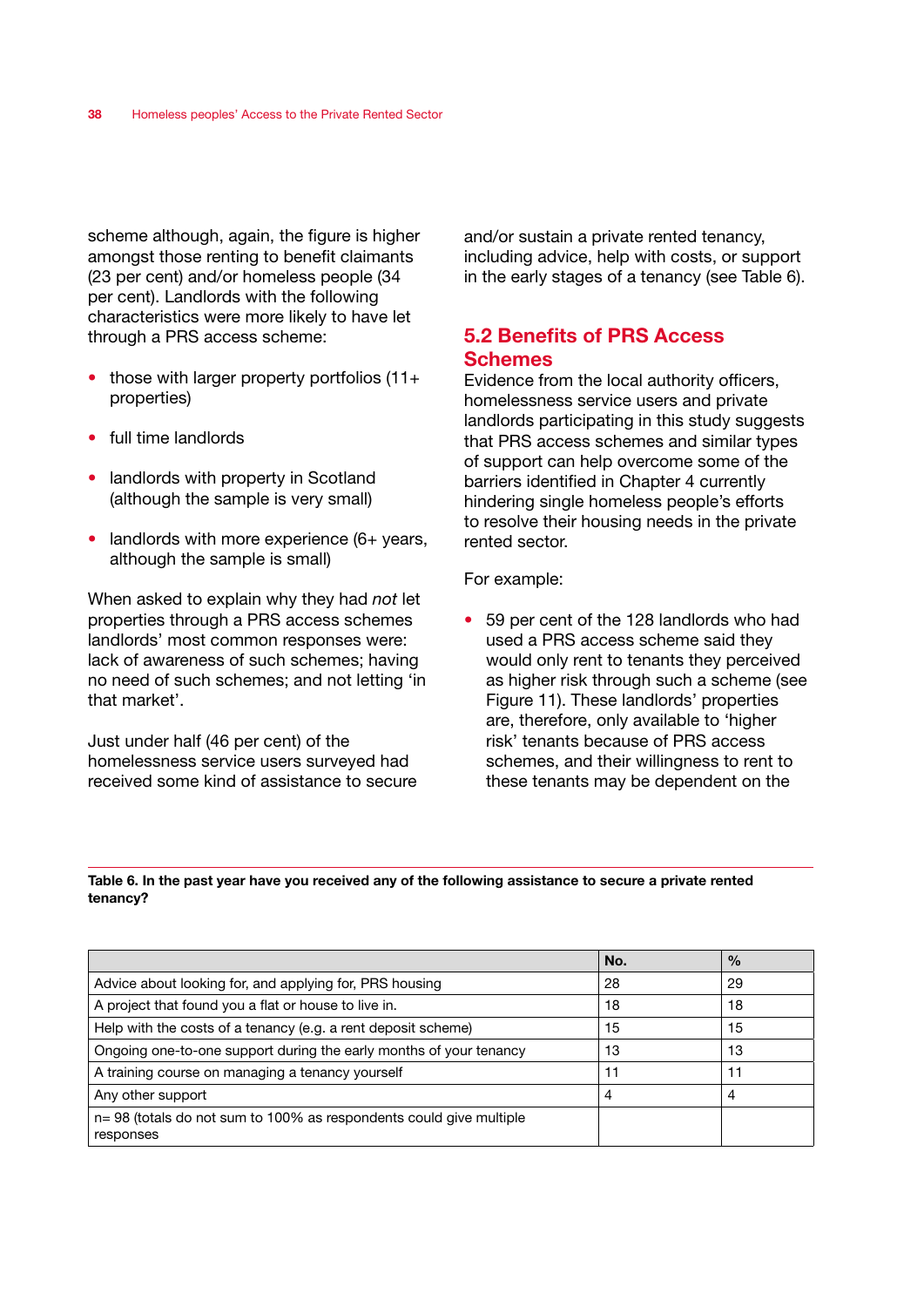

Figure 11. How important are access schemes when letting to tenants perceived as higher risk, such as homeless people? \*

\*These figures do not sum to 100 due to rounding

provision of access schemes in the areas where they have stock;

- the majority of local authority officers surveyed expressed the view that the kinds of help and support offered through PRS access schemes - tenancy support and training, bond schemes and help with other costs - improves single homeless people's access to, and ability to sustain, private rented tenancies (see Table 7);
- just under half of the homelessness service users surveyed had received some kind of assistance to help them secure a private rented tenancy, including assistance through a PRS access scheme. When asked what difference this had made to them, half said they would not have been able to get a private rented tenancy without this help, an additional 25 per cent said it would have been more

difficult to do so and a further 14 per cent said they may have been able to secure a tenancy but it would not have been affordable or suitable (see Table 8). Only four respondents (11 per cent) said it had made no difference to them. 31

The experiences of the small number of individuals interviewed for this study emphasise the difference a PRS access scheme can make. Sharon, Joey and Ian, for example (see Case Studies 3, 4 and 5) were all struggling to secure tenancies but, with the help of a PRS access scheme were able to do so quickly. They were all of the view that without this help they would have remained homeless and/or had to sleep rough. Joey was not able to progress any further with his search than initial enquiries because he could not meet demands for a bond. A local PRS access scheme was able to cover the

<sup>33</sup> These results must be treated with caution as the sample is very small - only 36 people answered this question. In addition, all respondents were surveyed in homelessness organisations and so, on the one hand, this is likely to have skewed the sample toward people who did not secure a tenancy as a result of the assistance received. On the other hand, some of these organisations were involved in providing PRS access schemes and so the proportion of respondents using and benefiting from such schemes may be higher than in the wider single homeless population. Despite these significant caveats, we have reported the results from this question because it does demonstrate that people who use PRS access schemes clearly derive some benefit from doing so.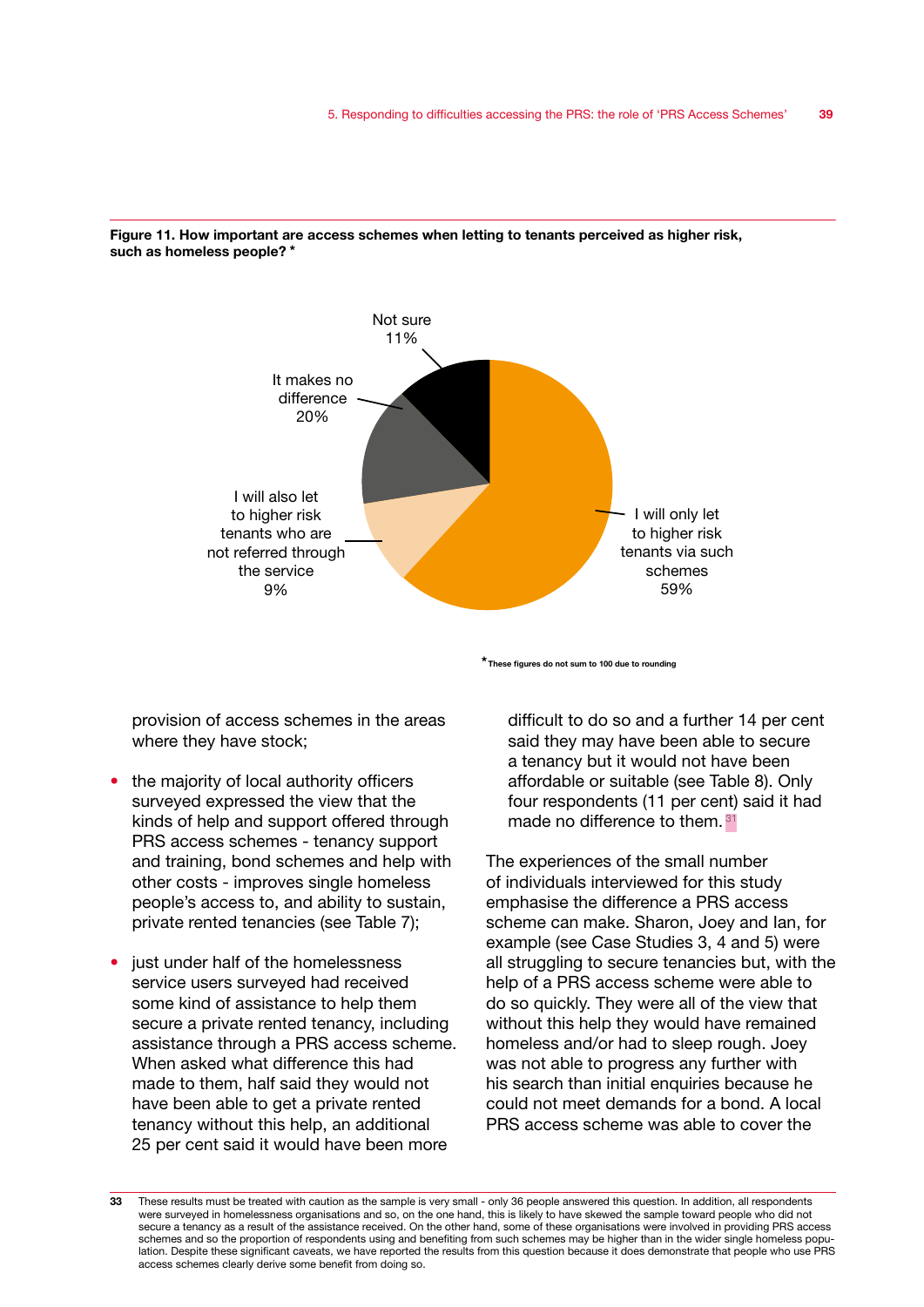#### Table 7. We would like to know more about PRS access schemes in your area. Thinking about the PRS in your area and the needs of single homeless people, to what extent to you agree or disagree with the following statement? (LA respondents)

|                                                                                   | Agree<br>$\frac{0}{0}$ | <b>Neither</b><br>agree nor<br>disagree<br>$\frac{0}{0}$ | <b>Disagree</b><br>$\frac{0}{0}$ |
|-----------------------------------------------------------------------------------|------------------------|----------------------------------------------------------|----------------------------------|
| Tenancy training for prospective tenants would improve access to<br>the PRS       | 65                     | 21                                                       | 14                               |
| Ongoing support for vulnerable tenants would help sustain<br>tenancies in the PRS | 96                     |                                                          | 4                                |

n=57

#### Table 8. What difference, if any, did this assistance/scheme make to you?\*

|                                                                                                                                               | no. |
|-----------------------------------------------------------------------------------------------------------------------------------------------|-----|
| I would not have been able to get a private rented tenancy without this help                                                                  | 18  |
| It would have been more difficult for me to get a private rented tenancy without this help                                                    | 9   |
| I probably would have been able to get a private rented tenancy without this help but it<br>would not have been as affordable/suitable/decent | 5   |
| It made little difference - I would have been able to get a similar private rented property<br>without this help                              | 4   |
| Total                                                                                                                                         | 36  |

\*Numbers rather than percentages have been used because of the low sub-sample size

cost of a deposit and Joey quickly found a flat. He expressed the view that without this help '*I'd probably be living on the streets by now.'* Sharon, meanwhile (Case Study 3), was ill equipped to navigate London's private rented sector. But with support from a PRS access project that focussed on employment, housing and tenancy sustainment (in that order) she found a way through, improved her life and reduced her reliance on state support. She explained the difference this had made to her life:

*I came here [organisation providing the access scheme] I was not having a job, I was homeless but now I've got a job, I've got a house, somewhere I call home, even though it's hard for me……..It's like I'm starting from the ground but now I'm* 

*up the ladder. From being homeless, from nearly losing my life, now I've bounced back. I am so happy.*

Landlord views and experiences of PRS access schemes were a little more mixed, although many reported benefits and successes of the schemes that they had let through. Figure 12, for example, shows that over 70 per cent thought the scheme had been very or quite successful in helping them let their property, 44 per cent reported it had been successful in helping with tenancy sustainment, while 37 per cent said the scheme had helped protect their rental yield. Fewer thought the scheme had been successful in protecting their property or easing the management burden. Of course we do not know the details of the schemes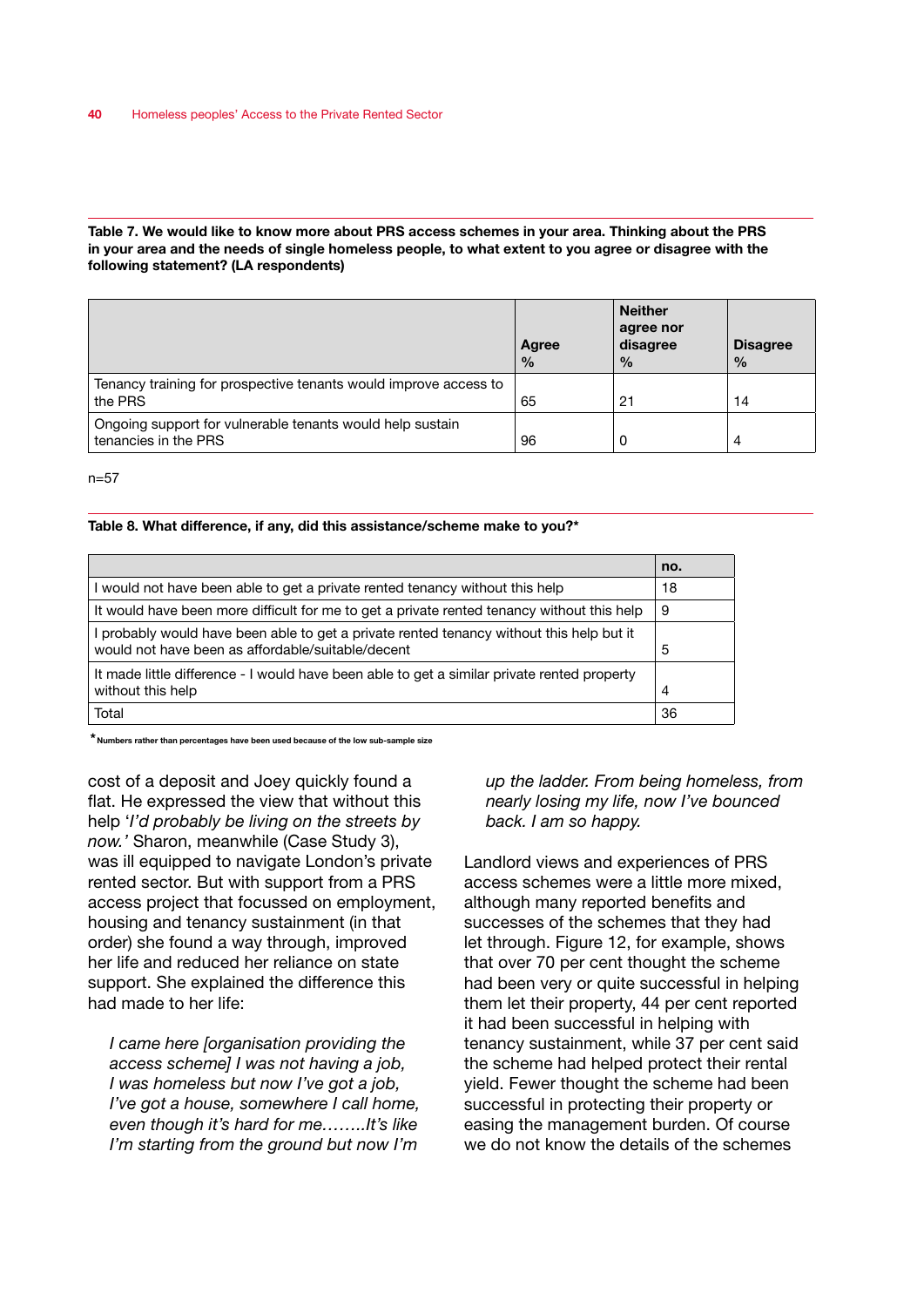



each landlord was using and each scheme will offer different forms of support. Not all, for example, will guarantee rent or provide deposit schemes and so may do little to protect landlords' rental yield. Others will provide this financial support but will not offer tenancy support, and so are less likely to ease any management burden. Nevertheless, from the additional comments provided by landlords, it is clear that the expectations of a small number of landlords were not met. A couple, for example, reported that assurances about guaranteeing bonds and rent were not honoured, while others reported that the tenancy support for the tenant *'evaporated*'.

Nevertheless, many landlords remained positive about their experiences of PRS access schemes and of the potential of such schemes to promote successful and sustainable tenancies. The type or features of PRS access schemes that landlords valued most were those providing financial reassurances. When asked what aspects of a PRS access scheme were important for a successful tenancy, landlords who had let through such schemes were most likely to cite 'guaranteed rent' and 'bond/ deposit schemes' as very or quite important (see Figure 13). It is not surprising that the mitigation of financial risk provided by these measures is highly valued by landlords when letting to 'higher risk' tenants: we saw in Chapter 4 that risk of rent arrears was the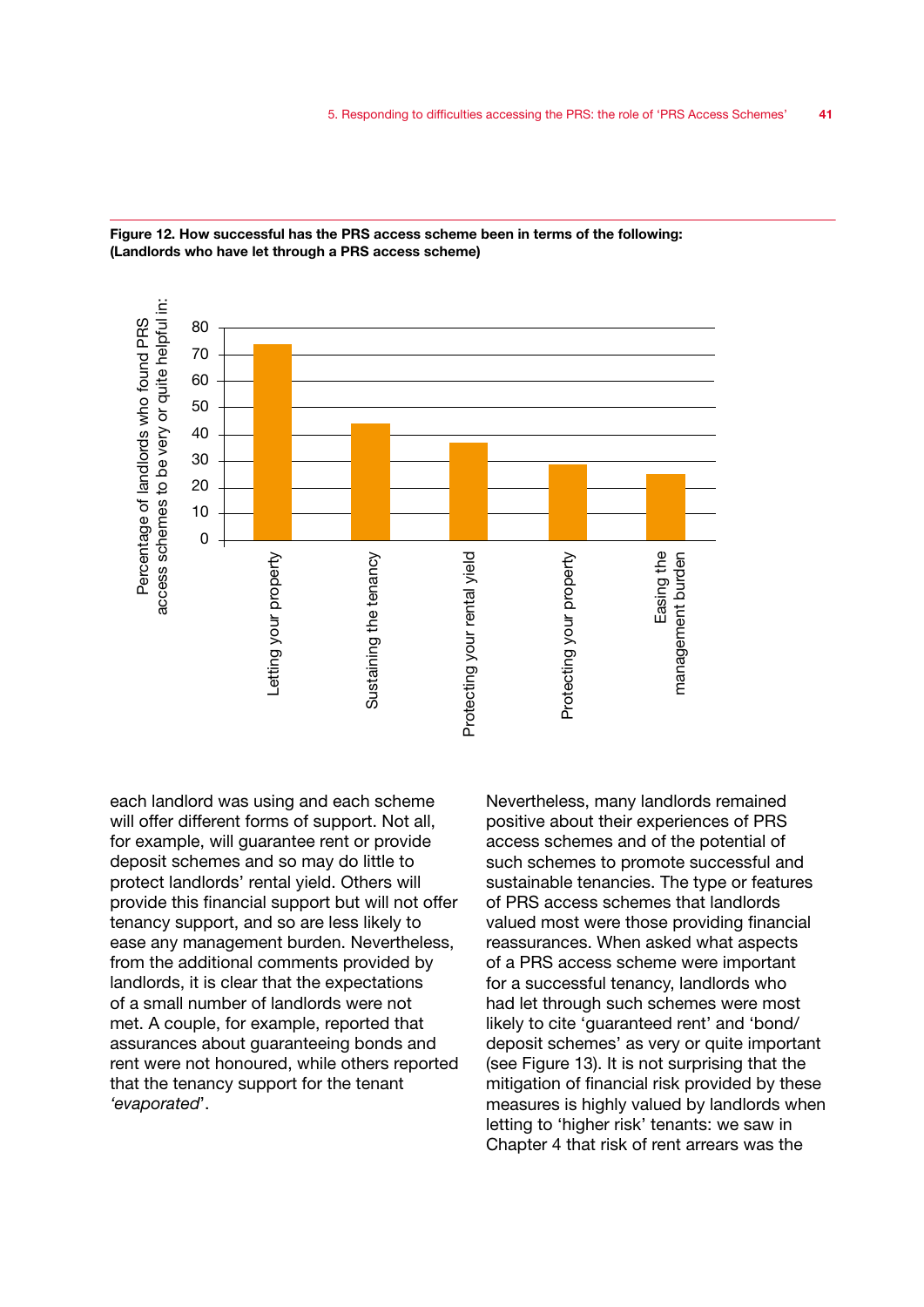

Figure 13. What aspects of the PRS access scheme were important for a successful tenancy? (Landlords who have let through a PRS access scheme)

issue that most deterred landlords from letting to tenants in receipt of HB or who are homeless. However, tenancy support and training for both landlords and tenants was also considered important by a sizeable minority.

Despite the benefits and value of PRS access schemes reported by tenants, local authority officers and landlords, half of the landlords surveyed said they would remain reluctant to rent to 'higher risk' tenants regardless of the availability of PRS access schemes (see Figure 14). But, of course, some landlords are unlikely to consider renting to people in receipt of benefits under any circumstances,

no matter how much support, assistance, or finance is provided, or what direction government policy takes in the future: some simply do not let in that market. Landlords renting luxury properties, or those offering short term lets to visiting professionals, for example, are unlikely to be swayed by the promise of a guaranteed deposit. And their properties would not be affordable to most homeless people in any case. Increased awareness of, and confidence in, PRS access schemes might make a dent in the numbers of landlords falling into this category but there will always be some whose business lies elsewhere. On a more positive note, Figure 14 also shows that a relatively high proportion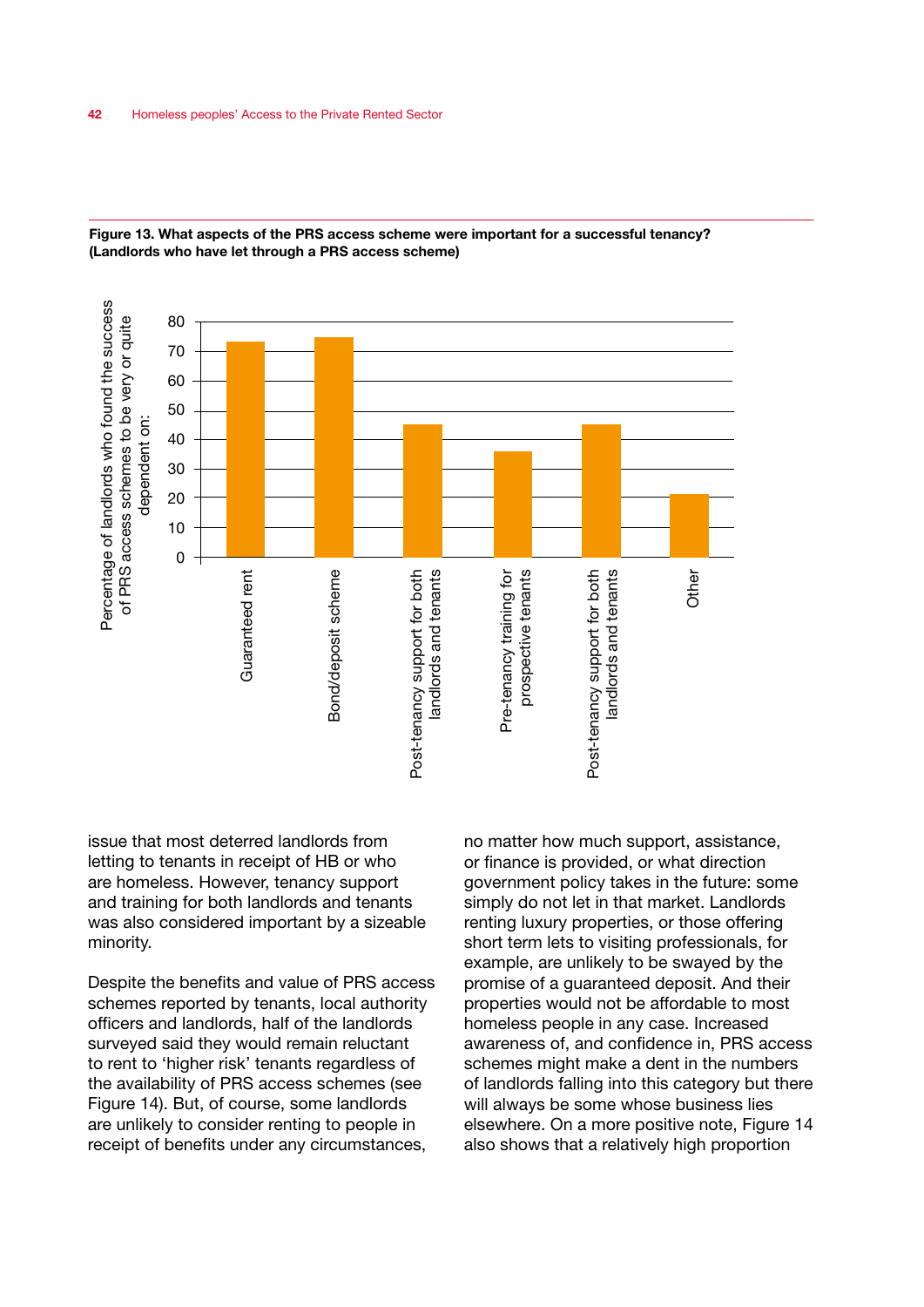



- one quarter - were not sure whether PRS access schemes would make a difference to their letting preferences, indicating that they could, perhaps, be swayed, and 18 per cent said they would be more willing to let to 'higher risk' tenants if using a PRS access scheme.

## 5.3 Key Points

- Some kind of support or assistance was available in most of the areas in which the local authority officers surveyed were based. PRS access schemes were not widespread but just over one third of local authority respondents reported a PRS access scheme operating in their area.
- Most local authority officers indicated that provision for single homeless people without a priority need was not adequate to meet need. For example, only 11 per cent said they thought there were adequate services in the LA to meet the needs of single homeless people wishing to secure private rented accommodation. Many (40 per cent) also thought that existing services were likely to contract in the next two years.
- Evidence from this study suggests that PRS access schemes and similar forms of support can help overcome some of the barriers homeless people are experiencing when trying to secure a PRS tenancy. Over half (60 per cent) of the relatively small proportion of landlords (14 per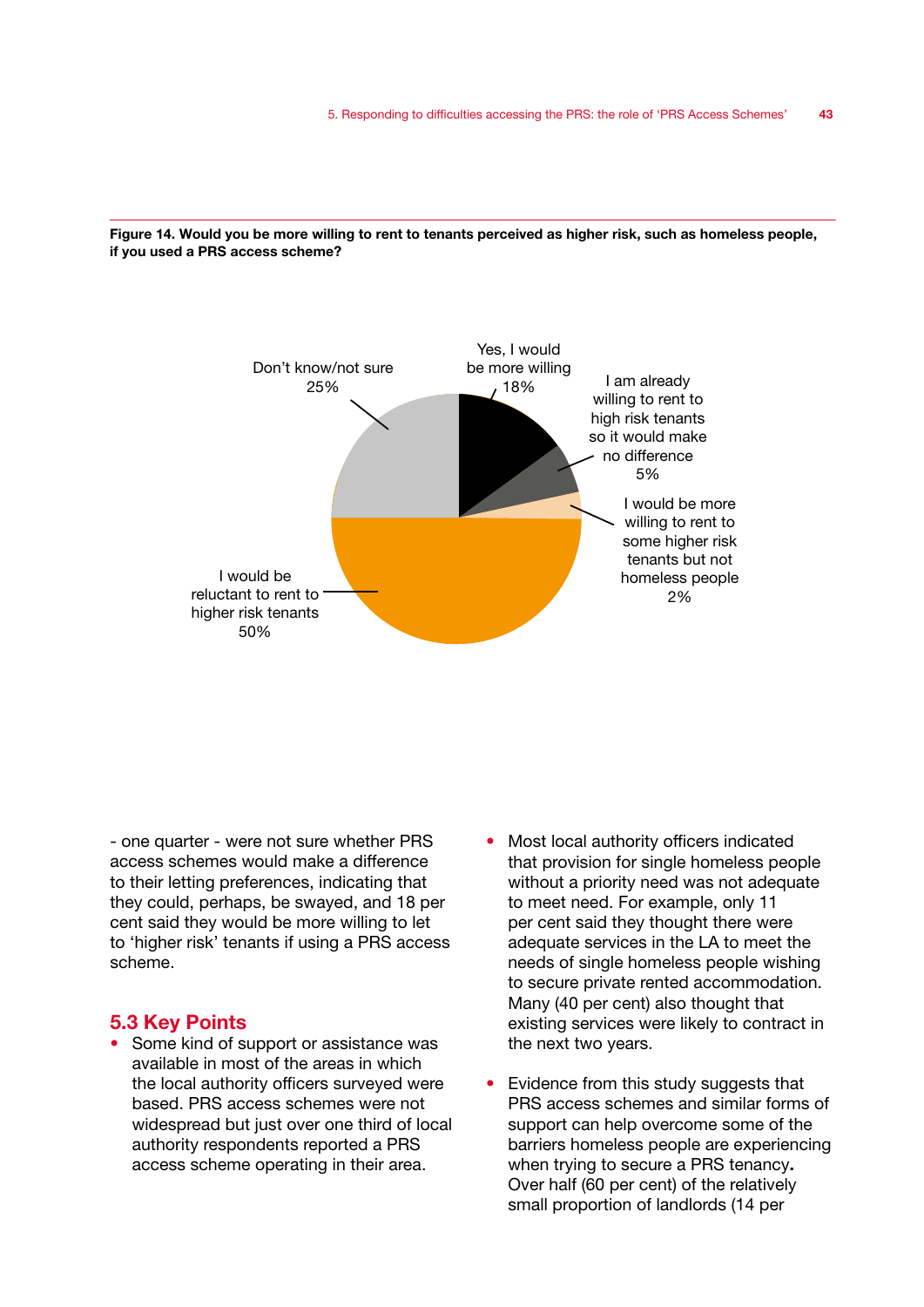cent) who had let through a PRS access scheme said they would only rent to tenants perceived as higher risk through such a scheme. This suggests that without PRS access schemes, homeless people would not be able to access some of the accommodation currently available to them. Half of the homelessness service users surveyed expressed the view that they would not have secured a tenancy without the help and assistance they received and a further 25 per cent said it would have been more difficult.

• Perhaps not surprisingly, the features of PRS access schemes that landlords valued most were those providing financial reassurances (for example, bond schemes) but tenancy support and training for landlords and tenants were also considered important by a sizeable minority.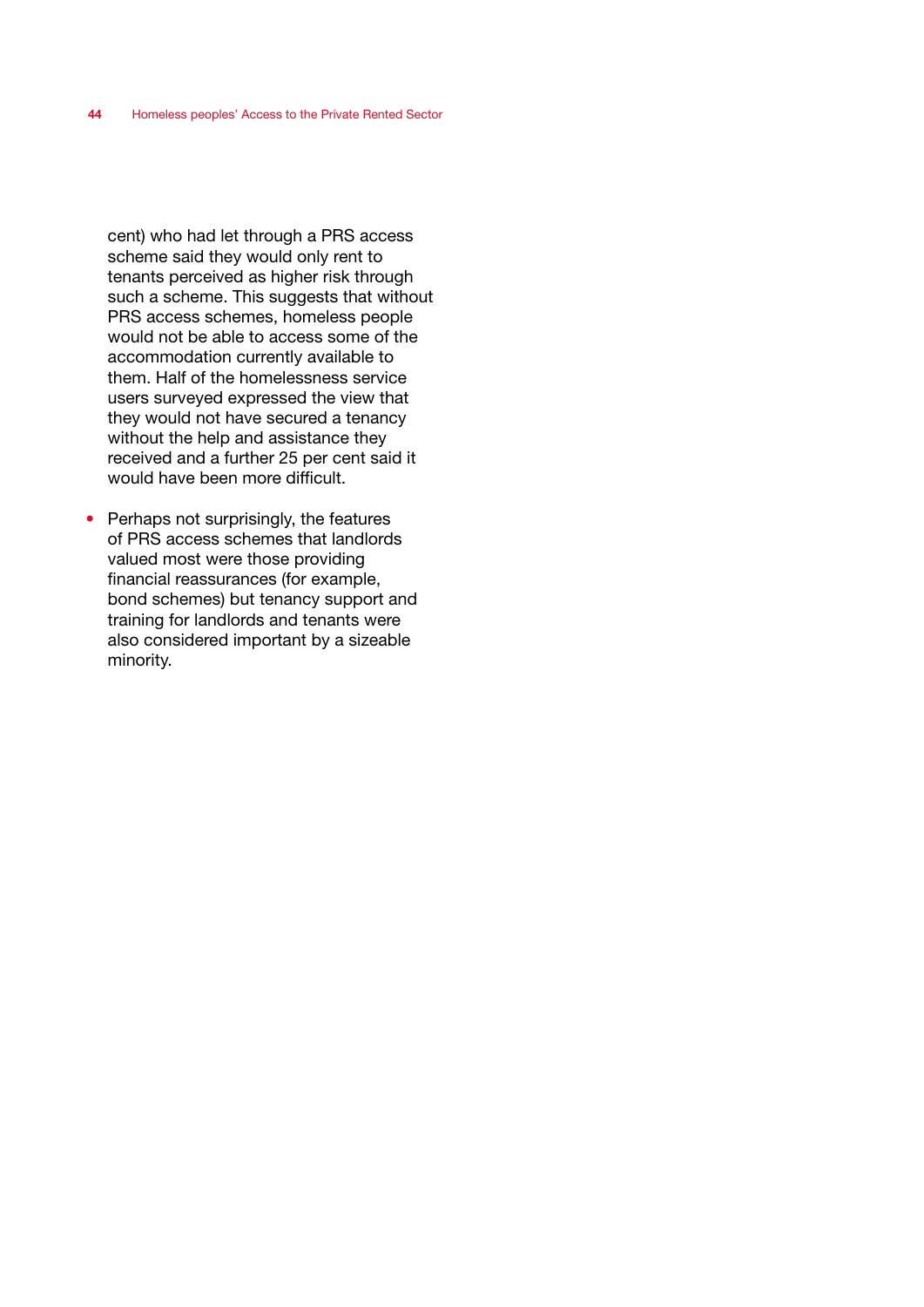# 6. Conclusion

This study has examined, through surveys and interviews, the question of the access of single homeless people to the PRS in England and Scotland from three different perspectives - those of landlords, users of homelessness services and local authority officers involved with the PRS. It is quite possible that the research could have identified differences of view, but there was in fact a great deal of consensus. All were agreed on the underlying findings - first, that access to the PRS for homeless people in particular (and for benefit claimants more widely) is limited, especially in tighter, higher value markets such as London; that this problem has grown worse in recent years, for a range of complementary reasons; and that the costs of gaining entry to the PRS have increased, with landlords making more use than before of references and guarantors, or requiring an additional premium from homeless applicants (as well as benefit claimants) through increasing deposits and contractual rent.

Only a fifth of nearly a thousand landlords responding to our survey said they were willing to let to homeless applicants. Of those who were willing to do so, three quarters said they were letting less than ten per cent of their stock to homeless applicants. This was important, as it allows them to spread what they perceived as the 'risk' of letting to this group. Around one in eight said they increased the rent in advance of letting to homeless people or increased the contractual rent (to cover what they saw as higher management costs in the future). About a third said they made more extensive use of guarantors and references in letting to homeless applicants.

Another area of consensus between the three different agents we covered in the research was that the situation facing homeless people seeking access to the PRS was going to get worse, perhaps much worse, in the future rather than improve. There are four interacting trends here. The first concerns long term structural change in the housing market while predicting future housing trends is a hazardous exercise at the best of times, it is widely agreed that the PRS is likely to grow in significance in the years ahead, and that the long-term contraction of the alternative for renters - social housing - will probably be intensified rather than mitigated over the next few years. The private landlord will therefore remain an increasingly important port of call for those who are homeless or in acute housing need.

The second trend is that ongoing reforms to the welfare benefits system (such as freezing HB rates for working age tenants and, especially, the extension of Universal Credit), will weaken still further the position of homeless people specifically and those in receipt of benefits more generally. The Government's drive to expand home ownership through Starter Homes and similar initiatives will have no relevance to the housing position of these groups. As with many housing-related measures, this will have a geographically uneven impact - local housing market context is vital. Given the erosion of HB in real terms, claimants will be fighting a losing battle to gain a foothold in the local PRS where there are alternative sources of demand. Landlords are often wont to say that they are running a business rather than a social service, so they will naturally express a preference for applicants who seem more able to pay the rent, and, crucially, to meet any rent increases in the future.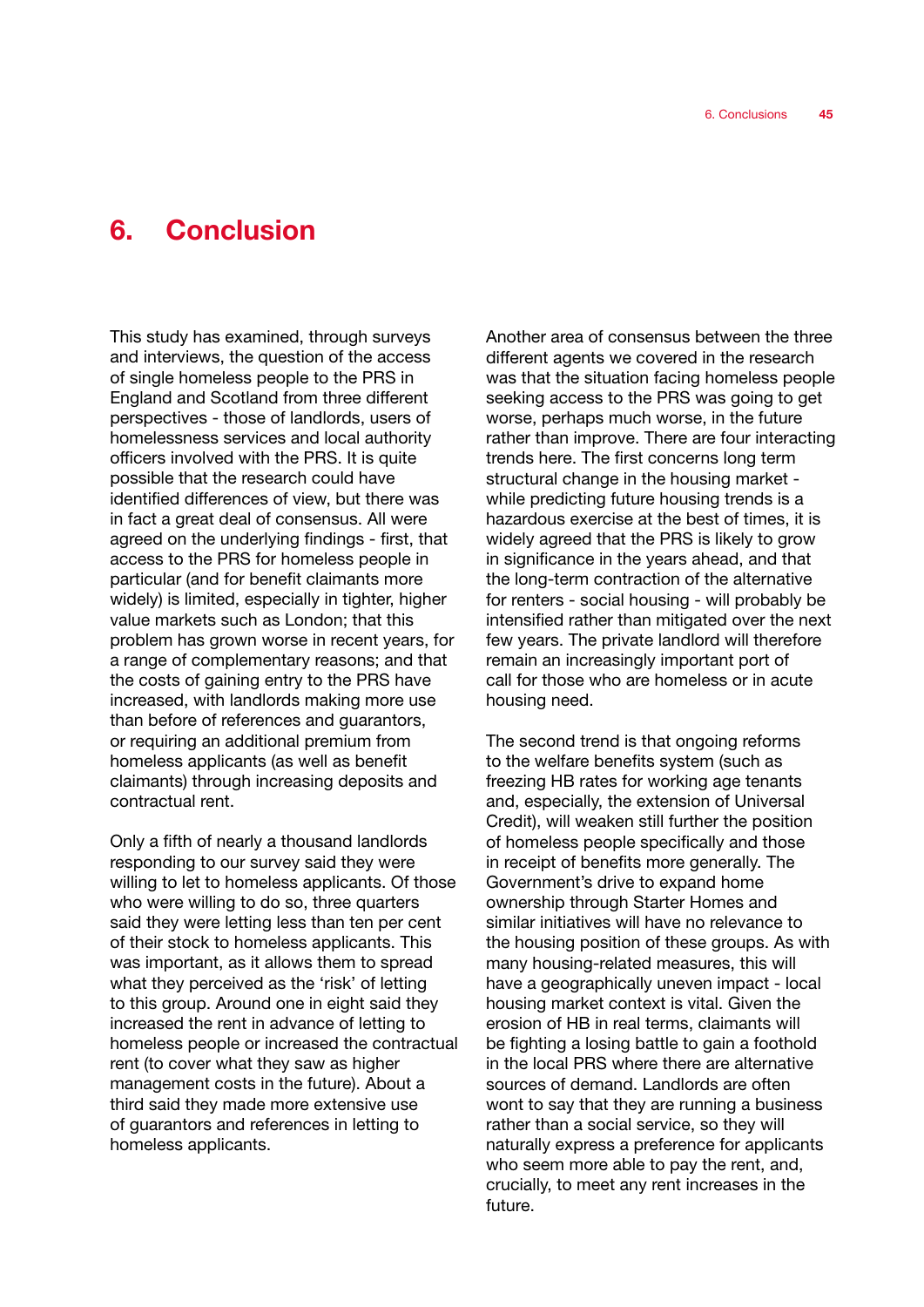The third trend concerns wider Government policies towards the PRS. The views of landlords revealed in the survey, and reinforced in interviews, were consistent. Policies have increased costs of renting property, especially in buy-to-let, and have increased the regulatory burden on landlords to make them ever risk averse: and that translates into bad news for homeless applicants, and poorer households more generally. A case might be made that landlords are over-reacting, and that the damage to their business will in the event be less than they claim, but in this instance, perceptions are crucial, as they govern strategic decisions that landlords are making now. And, for many, this will amount to getting out of the 'riskier' end of the market at all costs.

The interaction of these three factors means that homeless people increasingly dependent on the PRS will face a housing future marked by overcrowding, poor quality, low standards of management and insecurity. As one landlord stakeholder put it, current policy changes: *'will simply do nothing for those in housing need. Where will they go? Hostels and more emergency accommodation.'*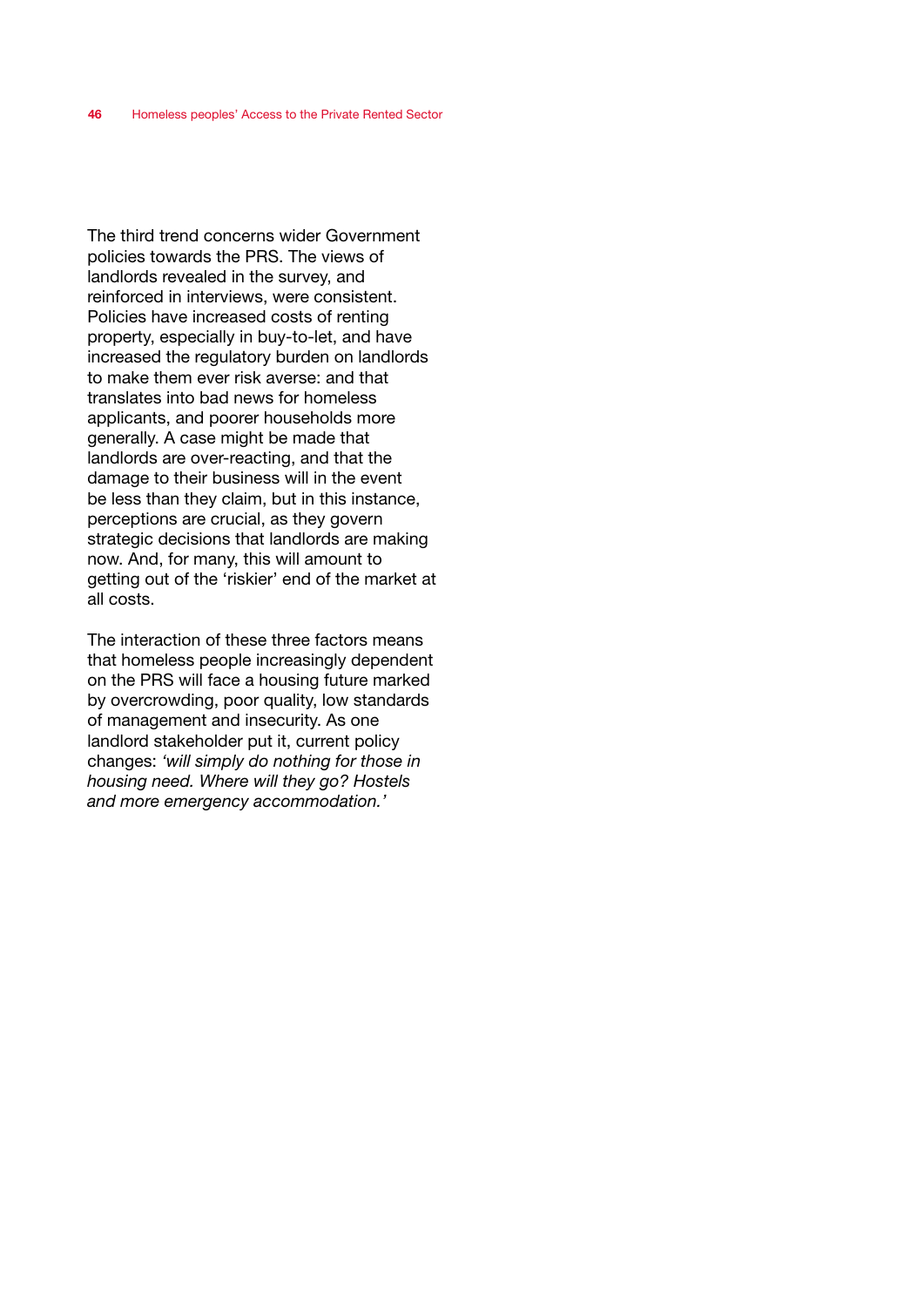# Appendix: Case Studies

## Case Study 1: Mark

Mark is 46 and has been homeless for over a year. He had to vacate his home of five years with his wife and three children when the family friend he rented from required the flat back. During this difficult period, his marriage ended. Mark sometimes sleeps in the office where he works as a night time cleaner, and occasionally sleeps at the homes of his brother and a friend. He is managing to hold onto his job, but this precarious situation is taking its toll.

Mark has been actively seeking accommodation since he was made homeless and initially approached the local authority homelessness department. He did not have priority need and so was told he would not be housed by the Council but was referred to Tower Hamlets' Single Person homeless service. They assessed his income and personal circumstances and decided he was eligible for the one-bed rate of LHA and should seek accommodation in the private rented sector. They gave him a list of local letting agents for him to approach.

Mark approached the lettings agents on the list and found that none would consider people in receipt of HB (*'not accepting DSS' ,* as Mark put it). He received the same message when he tried other agents and landlords across London, including 'less costly' boroughs around east and north London. Mark always explained that he was working and so would only be paying a proportion of the rent with HB, but still the message was 'Sorry, no.'

*it's over a year now and it's very difficult getting accommodation, in the first place getting a one bedroom in East London is very difficult. I've gone to a whole load of, I've gone to Hackney area, I've talked to housing agents there, I've gone to the Stratford area, I've gone to Leytonstone, I've gone to all the areas, it's very difficult, some told me there's a long queue for one bedroom accommodation and one problem too that I've*  been facing is nobody's interested in DSS, in housing benefit so as soon as you tell them the housing benefit *will come to them they completely shut off.*

There was one exception: Mark was told about an agent in Shepherds Bush who specialised in letting to HB claimants. He went to view several properties but found the conditions unacceptable. Mark does not feel he was being fussy - it included a property with no heating or hot water, and another with severe damp. Mark reported that the properties he viewed were not fit for him to inhabit and he certainly would not be able to have his children there for an occasional overnight or even a day visit.

Mark did not think the rental cost was a barrier. He was confident that his LHA claim and his wages were sufficient to rent a one bed flat at the going rate of around £1000 - £1100, although his wage was very low so it is not clear how realistic Mark's financial calculations are. But the main barrier he perceived was that nobody was prepared to rent to a single person claiming benefits.

In the last 2 months, Mark has been receiving help and advice from a Housing Coach Service operated from Crisis Skylight in London. This is helping him search for properties in the PRS more effectively. He is also doing some work experience - he currently has a placement with an accountant - to try and improve his chances of getting a higher paid job.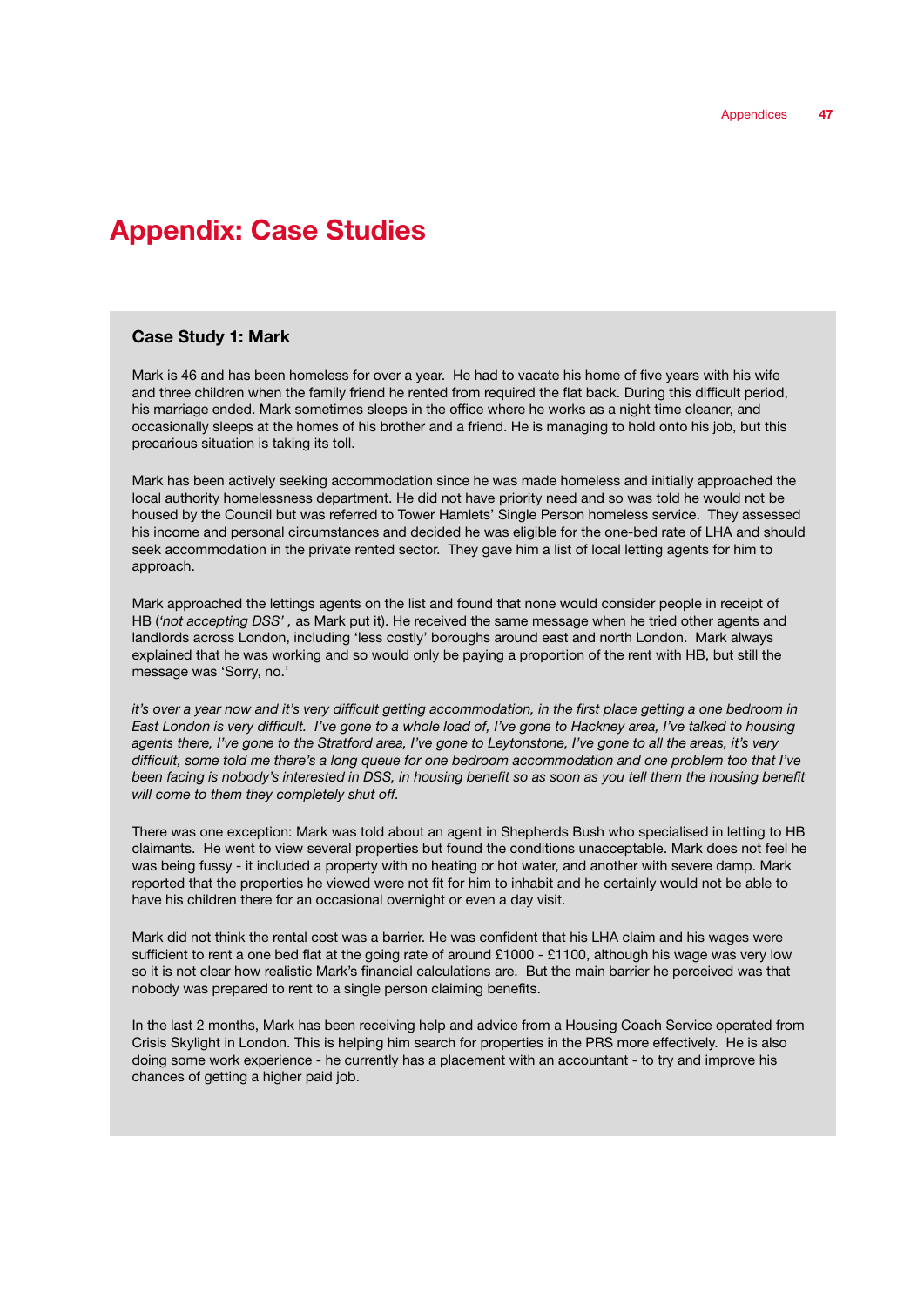#### Case Study 2: Michael

Michael is 34 and when he was interviewed he had just moved into a private rented property after a period of homelessness.

In 2012 he was renting a bed sit but was affected by the extension of the LHA Shared Accommodation Rate. He initially received a Discretionary Housing Payment to cover the shortfall in his Housing Benefit but once this ceased he could not afford to make up the £30 extra per week needed from his JSA and he gave notice on the tenancy. He could not risk falling into arrears because he had initially borrowed money for the deposit from a friend and knew this would not be returned to him if he were in arrears.

He stayed with an ex-partner for a while but that arrangement was not sustainable and he then spent time staying temporarily with various friends and living in a tent. He applied for social housing - although found the bureaucracy and the bidding process complicated and daunting and so could not pursue that avenue as vigorously as he would have liked - and also looked for private rented housing.

He found it very difficult to find any accommodation within the LHA Shared Accommodation Rate, describing it as '*nigh on impossible to find a property'* and describing the realisation when he first began his search that '*I've got no chance, no opportunity round that area'*. He also found the 'upfront' costs, and agency fees prohibitive, as he explains:

*The bonds are nearly £1000, you're talking a bond, then your admin fees, then your month's rent in advance. Any place now you're talking £1000 before you even sign the bit of paper, that's a big barrier.*

*I try to stay away from the agencies cos they're so high in the admin fee, fair enough you can get a bond or whatever but then you've got this admin fees and admin fees can be anything from £50 to £250 just for signing a few bits of paper. That's a lot of money, especially when you're homeless and you've got nothing.*

Initially Michael sought accommodation in the same city as his children so he could see them regularly but there was nothing he could afford. On realising that accommodation costs were lower, but the Shared Accommodation Rate the same in another city nearby he started searching there and, with the help of a local PRS access scheme, managed to secure a tenancy a little over the SAR. He still has to 'top up' his HB, but this is just about manageable. This has solved his housing problems but *'but then again I don't see the kids'.*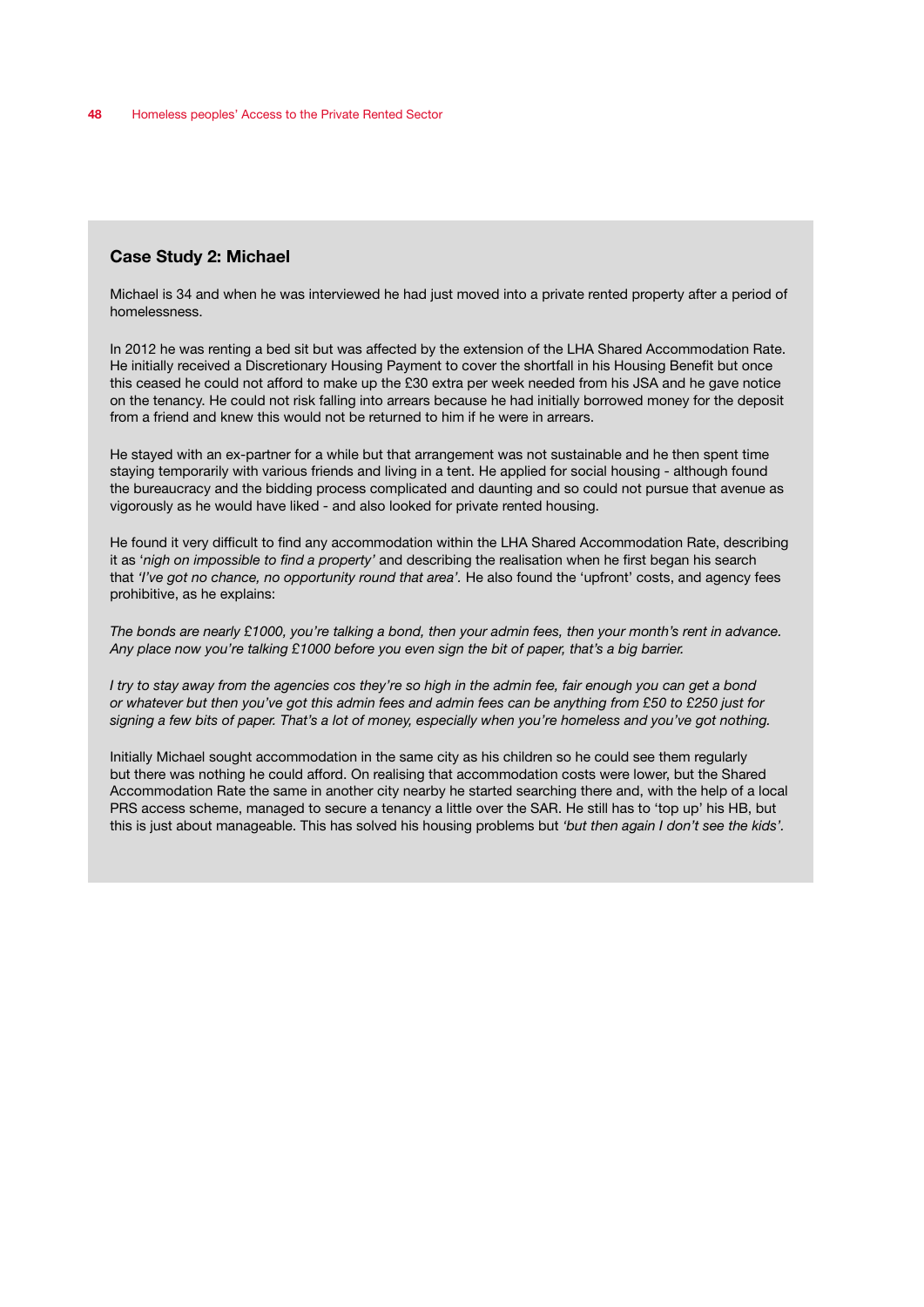#### Case Study 3: Sharon

Sharon was working in the NHS, living in a council flat in London when, a couple of years ago, she was convicted of fraud and served ten months in prison. Her mental health deteriorated and on release from prison she was transferred directly to a mental health unit where she spent three months recovering. During her period of institutionalisation she lost her council flat.

On discharge from hospital Sharon initially went to stay with a cousin in his one bed flat but this was a temporary arrangement and she was eventually asked to leave. She approached the council for housing assistance, but was told she was not vulnerable enough to be considered in priority need and was given a list of private landlords and agents - *"What they told me over there is go and look at private landlords, we can give you a list…'.* She started working her way through the list but soon gave up, realising there was no way she could meet the access costs. Landlords were asking for bonds and two months advance rent and these costs were substantial. *"I went to housing agents and it was something like £4000".* Sharon also reported that some landlords were unwilling to rent to people in receipt of HB.

Sharon spent some time in a night shelter and, after considerable effort compiling evidence about her mental health issues, the local authority placed her in a B&B. While in the B&B, Sharon was made aware of a local voluntary sector organisation providing support for single homeless people to find work and private sector accommodation. With the help of the Job Coach there she secured a trial job with a hotel chain which soon became a permanent full-time position. The Housing Coach, meanwhile, who is part of a funded PRS access scheme, successfully helped Sharon find a private rented tenancy. While her studio apartment is small she is very grateful for it. She receives partial HB and makes up the difference with her wages. Finances are tight, but she is managing. The PRS access scheme helped her search and find her flat, provided the deposit, a fund for essential furnishings, and have been providing ongoing tenancy support. She sees an adviser once a week who helps with budgeting advice, and supports her 'general wellbeing'.

Sharon's situation does remain precarious. Her housing is only just affordable and there is a possibility that her hours at work could be reduced, putting this at risk. She is particularly concerned that a deterioration of her health could put the job at risk. Because of these factors, Sharon says that her job and housing are maintained by continued involvement with her PRS access scheme advisor – without which she would 'struggle to cope'.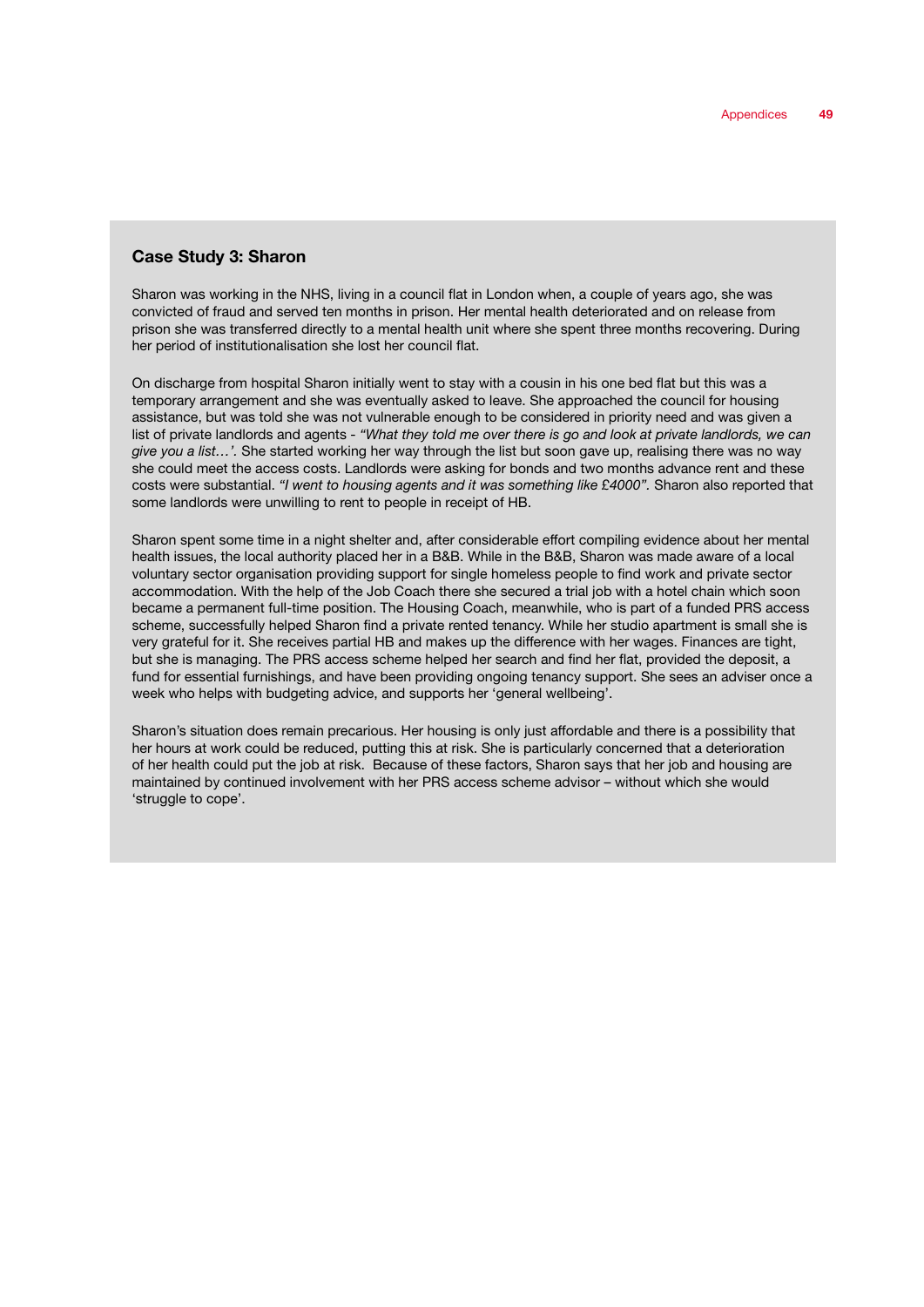#### Case Study 4: Ian

lan is 38. He has had a troubled life and has been homeless for long periods in the past. Although he now has settled accommodation - a privately rented studio flat in London - getting there has been a long and difficult journey.

After a relationship breakdown and addiction problems Ian became homeless. He spent time sleeping rough, but eventually secured a place in a hostel. During this time he dealt with his addiction, but he found the hostel a very difficult environment. Ian lived at the hostel for more than two years - the maximum time he was allowed to remain there - and was then given notice. Ian recognised that he needed more settled accommodation, but found it very difficult to find anything. The requirement for a deposit combined with reluctance of landlords to let to benefit claimants were the biggest barriers he faced. He explained:

*I knew that somebody would ask for a deposit and I just hadn't got that…I have to have the money to pay for a deposit cos I'm not going to get a place without a deposit. I was looking at agencies but a lot of them wouldn't take someone on benefits, that's a big problem. …Yeah there's a lot of agencies that won't accept DSS. … No they don't want somebody that's on benefits because I think they feel like the money won't come through to them or it can stop at any minute.*

More recently, Ian has received help from a PRS Access scheme. He has a key worker who assisted him. Within two months, his key worker found him a privately rented flat, with a landlord who often made his properties available to the project. Ian's housing benefit is sufficient to cover the rent - £236 per week including council tax. He is now looking for a job, but fears that if he gets a job, his flat will be unaffordable expressing the view that '*if I start working that all changes, there's no way I'll be able to get a job that would cover that rent each week.'*

We asked how he thought things would be different without the assistance of a PRS Access scheme, Ian made the following comments.

*I'd probably be living on the streets by now. There's no room at my mum and dad's, my nan's had to give her flat up cos she's in a home, I haven't really got friends I can stay with so there's no doubt about it, I would have been on the streets.*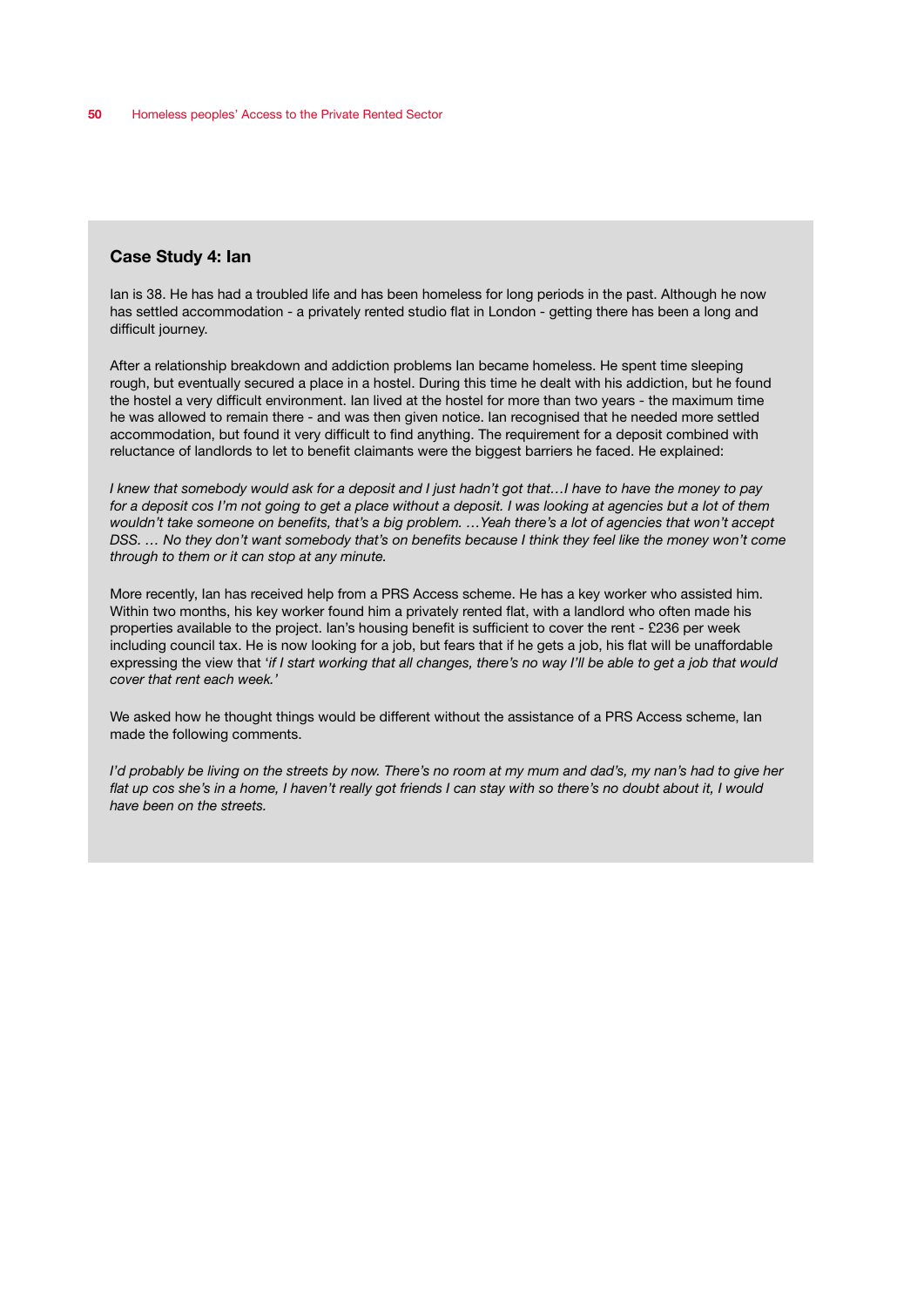#### Case Study 5: Joey

Joey is 51 and had a settled home life before going to prison. He served 15 months and was released to a bail hostel. He began looking for work (he was claiming JSA, although has since been awarded ESA) but was aware that his stay at the hostel was time limited and so prioritised looking for accommodation.

He approached the council and put his name on the waiting list for a tenancy but it was clear it would be some time before he would be allocated a tenancy. He was under the impression that he would have a better chance of securing a social housing tenancy if he was able to prove himself to be a good tenant (although this is certainly not local authority lettings practice) and so started concerted efforts to find a private rented tenancy. He explained:

*I tried the council but when I was due to come out of prison they want good guys living in their houses so… I've got my name down but they want us to, a year to see if I pay my bills, keep my nose clean and after that….They [the council] said where've you been for the last two years, where were you before you went to prison and that, why don't you go back to Northumberland? So the idea was get in the private sector, get a rented house, show I can pay my bills and pay my way and see what the council say in a year or so.*

Joey had no recent experience of searching for private rented accommodation and little idea how to start his search. Prior to his period in custody he had lived with his wife and children for many years in a house his owned:

*it would be better if people knew where to go rather than just having to guess… there's no information for people to know where to look, if you don't know what you're doing you'll never get the help, you're going to*  find it really hard, and if you don't know, like when I first came out of prison, you don't know where to go, it *can be a big struggle.*

He walked around different areas '*to look for houses with boards up, take numbers down, phone them when I got back to the hostel'* and approached a number of letting agents but did not have enough money to cover a bond. He had saved an amount but this was only enough to cover agent fees, not a deposit as well. This prevented Joey from getting any further than initial enquiries. He explained:

I went to a couple [of agents] and as soon as I went in you get the look of 'he's got no money'. They all want £500 bonds and stuff like that…so it was go in 'have you got a bond?' 'no' 'well we can't help you'

Eventually someone at the hostel where Joey was staying mentioned a local organisation running a PRS access scheme. The scheme offered advice (and computer facilities) to help with property searches, a bond scheme, and post-tenancy advice and support - for example help applying for HB, and funding for basic furniture and furnishings. The bond scheme made all the difference to Joey - *they said 'we'll be able to help you with the bond but we can't help you with [fees]' which I was chuffed about coz I had enough money to pay for the fees anyway'.* He used the computer facilities available and took advice about searching and soon found a tenancy. The PRS access scheme helped Joey with the associated administration, including making claims for HB and for a community care grant to furnish the flat.